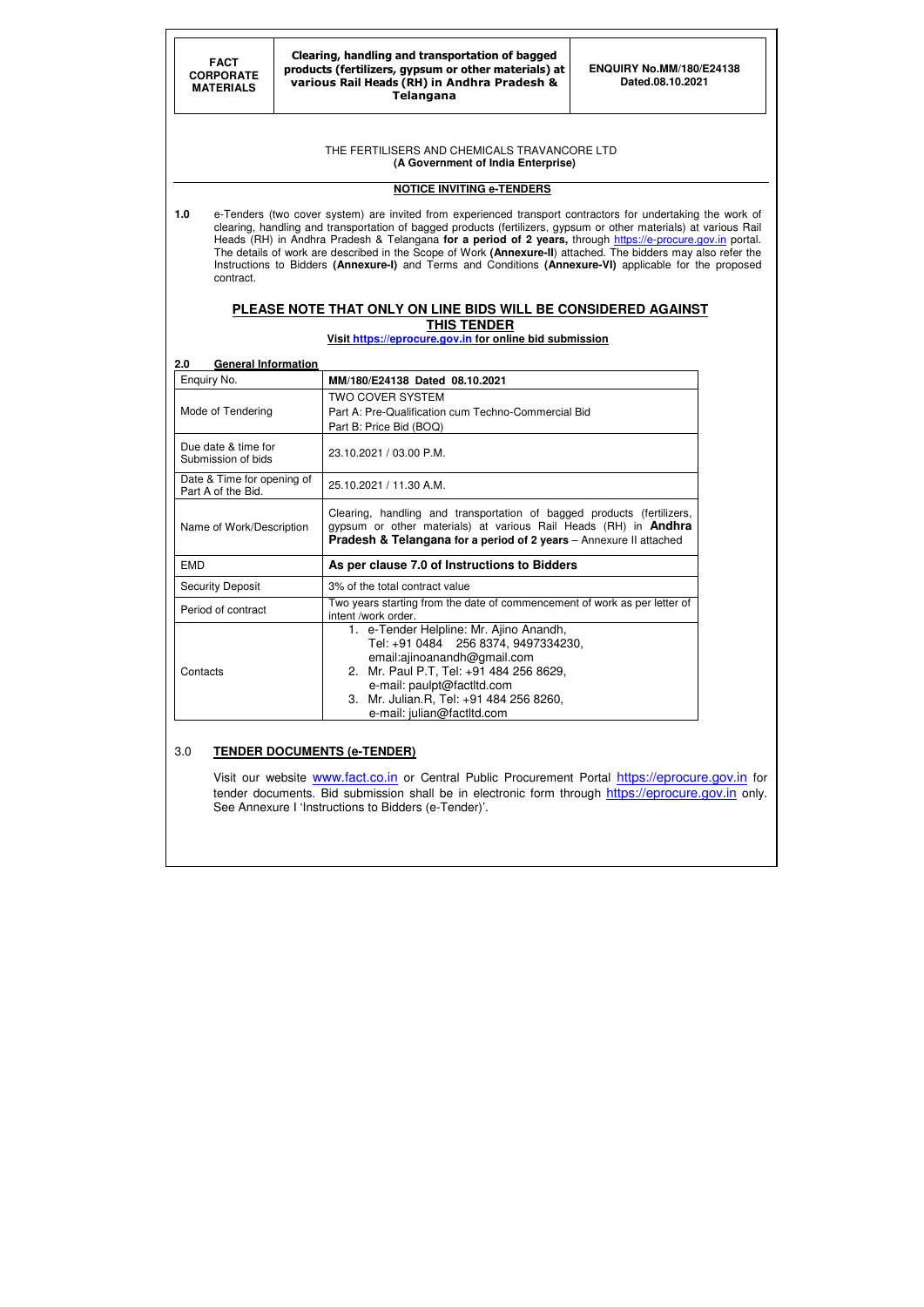| PRPD. BY:                      | CHKD. BY: | APPRD. BY:                                                    |             |  |
|--------------------------------|-----------|---------------------------------------------------------------|-------------|--|
| ransport $\mathcal{P}$ ervices |           | <b>FERTILISERS AND CHEMICALS</b><br><b>TRAVANCORE LIMITED</b> | <b>FACT</b> |  |
|                                |           |                                                               |             |  |

### 4.0 **PRE QUALIFICATION CRITERIA:**

Please refer Annexure-III (Pre-qualification criteria for bidders)

#### 5.0 **SCOPE OF WORK:**

Please refer Clause 8 of Annexure VI Terms and Conditions of contract

#### 6.0 **EVALUATION OF BIDS:**

- 6.1 The bids shall be evaluated based on the prequalification criteria and other terms and conditions stipulated in the enquiry.
- 6.2 Evaluation of price bids (BoQ) and determination of the **lowest bidder** (L1) **for each RH** shall be worked out by multiplying the rate per unit of each item quoted by the bidder with the respective quantity given as per schedule of work given in the price bid (BoQ) format and computing the combined total value of all the items of work for the respective RH.
- 6.3 In case more than one bidder become the L1 for a particular RH based on the evaluation as above, such **L1 bidders alone shall be given an opportunity** to submit **revised lower price bids,** if any, in sealed cover on or before the due date and time specified. Instructions stipulated in the request for submitting revised reduced price, with regard to submission, opening and evaluation of price bids shall be complied with for such revised bids. However, **while submitting the revised price bid, such bidders shall not increase any of the rates quoted by them in their original price bid**. In case more than one bidder continue to be L1 despite submitting the revised lower price bid as above, FACT reserves the right to accept the bid submitted by the bidder among those L1 bidders, having the highest capability in terms of volume of work handled at the RH during the period specified under PQ criteria.
- 6.4 Purchase Preference shall be extended as per clause 8.0 of Instructions to Bidders.
- 7.0 **Period of Contract**: The period of contract shall be two years from the date of commencement of work as per letter of intent/work order. The date of commencement of work for Tadepalligudem shall however be from 12.03.2022.
- 8.0 **DISQUALIFICATION:** FACT dealers attached to the ASC which operates the RH, will be disqualified as a bidder against enquiry for clearing, handling & transportation of bagged products at the RH.

#### 9.0 **ITEMS OF WORK / RH TO BID**

- 9.1 Bidder may submit his bid through on line for one or more RH. The bidder shall quote **rate for every item of work for the RH as applicable, without any omission.** Rates shall be quoted as per the price bid formats (BoQ) only.
- 9.2 All items of work covered under each RH will be evaluated together for determination of competitive bidder for award of contract.

#### 10.0 **GENERAL**

10.1 When bids are received from any proprietorship / firm / company having the same proprietor or one or more partners/directors in the business organization of any other party (hereinafter called Common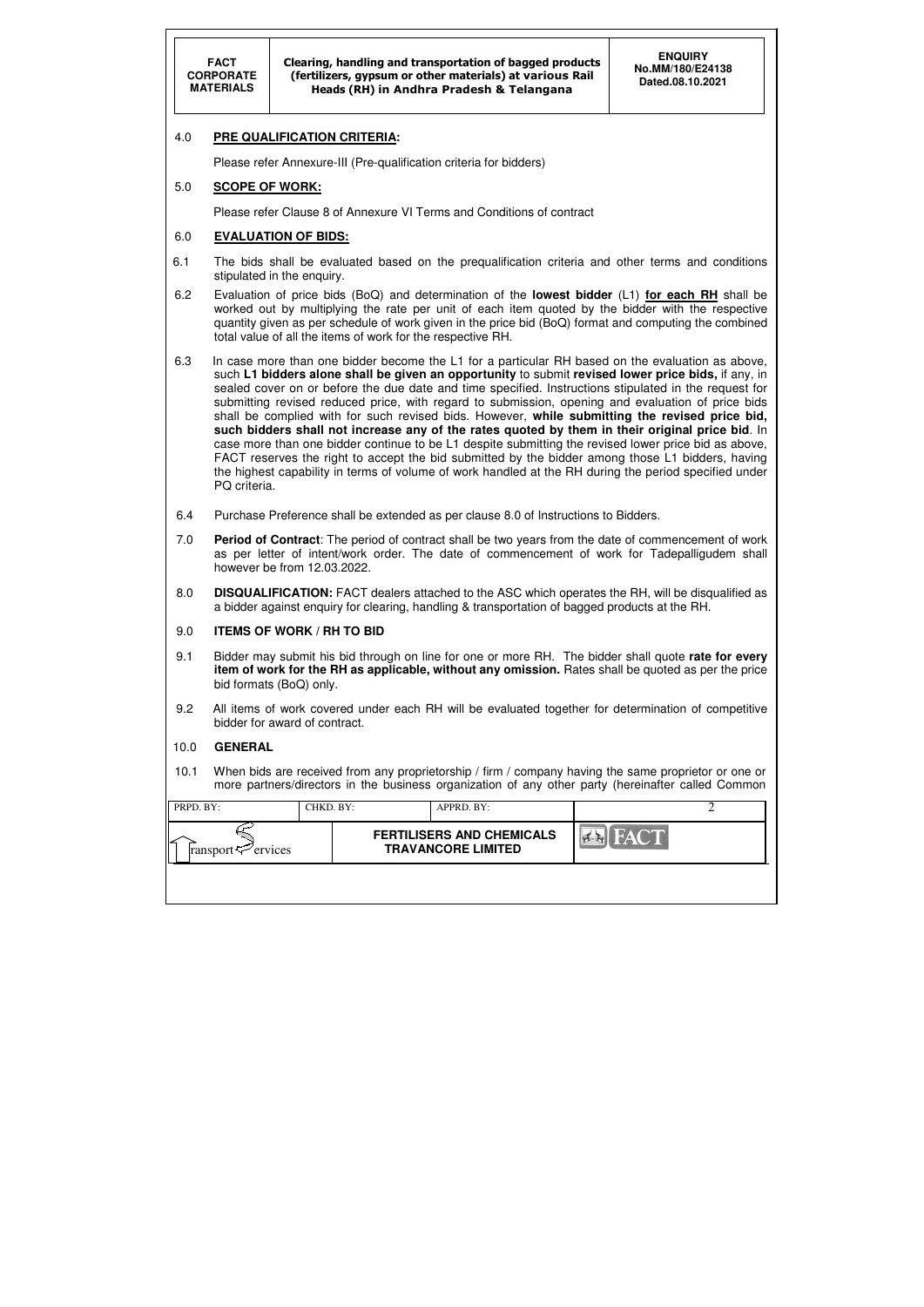|           | <b>FACT</b><br><b>CORPORATE</b><br><b>MATERIALS</b>                                                                                                                                                                                                                                            |                                   |                                                  | Clearing, handling and transportation of bagged products<br>(fertilizers, gypsum or other materials) at various Rail<br>Heads (RH) in Andhra Pradesh & Telangana                                                                                                                        |         | <b>ENQUIRY</b><br>No.MM/180/E24138<br>Dated.08.10.2021 |   |  |  |  |
|-----------|------------------------------------------------------------------------------------------------------------------------------------------------------------------------------------------------------------------------------------------------------------------------------------------------|-----------------------------------|--------------------------------------------------|-----------------------------------------------------------------------------------------------------------------------------------------------------------------------------------------------------------------------------------------------------------------------------------------|---------|--------------------------------------------------------|---|--|--|--|
|           |                                                                                                                                                                                                                                                                                                |                                   |                                                  | Firms), such bids shall be considered having been received from only one applicant in different names<br>and the lowest acceptable quotation of such Common Firm shall only be considered for evaluation.                                                                               |         |                                                        |   |  |  |  |
| 10.2.     |                                                                                                                                                                                                                                                                                                |                                   | FACT shall be disqualified and rejected.         | Bids from bidders against whom any criminal case, enquiry or investigation/report by authorities like<br>Vigilance, CBI etc., are pending in relation with FACT or bidders who are defaulting contractors of                                                                            |         |                                                        |   |  |  |  |
| 10.3.     | FACT reserves the right to reject any or all bids without assigning any reasons whatsoever, and / or<br>based on the past unsatisfactory performance by bidders at FACT / other PSEs / Govt. Departments.<br>The opinion of FACT regarding the same shall be final and binding on the bidders. |                                   |                                                  |                                                                                                                                                                                                                                                                                         |         |                                                        |   |  |  |  |
| 10.4.     | "Integrity Pact: The bidders shall sign and submit an "Integrity Pact (IP)" to be executed between the<br>bidder and Fertilisers and Travancore Ltd. alongwith the bid as per Annexure-XII. IP shall be<br>implemented through the following Independent External Monitor (IEM) for the bid.   |                                   |                                                  |                                                                                                                                                                                                                                                                                         |         |                                                        |   |  |  |  |
|           |                                                                                                                                                                                                                                                                                                | Mr. P.K. Vijayakumar, IRS (Retd), |                                                  |                                                                                                                                                                                                                                                                                         |         |                                                        |   |  |  |  |
|           |                                                                                                                                                                                                                                                                                                |                                   |                                                  | Madhavam, Vaniyan Lane, Punkunnam P.O, Thrissur - 680002                                                                                                                                                                                                                                |         |                                                        |   |  |  |  |
|           |                                                                                                                                                                                                                                                                                                |                                   |                                                  | Mobile: 8547381122, E-mail address: vkmenon 78@gmail.com"                                                                                                                                                                                                                               |         |                                                        |   |  |  |  |
|           | Note: In case bidders require any clarification pertaining to the tender please contact the officers at 10.5<br>& 10.6 below. "Kindly note that the Independent External Monitor should NOT be contacted<br>for clarifications regarding the tenders."                                         |                                   |                                                  |                                                                                                                                                                                                                                                                                         |         |                                                        |   |  |  |  |
| 10.5      |                                                                                                                                                                                                                                                                                                |                                   | Zonal offices listed out in Annexure XI.         | Any information on site familiarization / nature of work, if required by the bidders, can be had from the                                                                                                                                                                               |         |                                                        |   |  |  |  |
| 10.6      |                                                                                                                                                                                                                                                                                                |                                   |                                                  | For any clarification on this enquiry please contact Asst. General Manager (Materials)-T&S, [Phone-<br>0484- 2545196, 2568260] or Sr. Officer (Materials)-T&S [Phone No.0484-256 8629], CENTRALISED<br>MATERIALS, FACT Ltd., FACT PD Administrative Building, Udyogamandal PIN-683 501. |         |                                                        |   |  |  |  |
|           | Yours faithfully,                                                                                                                                                                                                                                                                              |                                   |                                                  |                                                                                                                                                                                                                                                                                         |         |                                                        |   |  |  |  |
|           |                                                                                                                                                                                                                                                                                                |                                   | For THE FERTILISERS AND CHEMICALS TRAVANCORE LTD |                                                                                                                                                                                                                                                                                         |         |                                                        |   |  |  |  |
|           |                                                                                                                                                                                                                                                                                                |                                   | Asst. GENERAL MANAGER (MATERIALS)-T&S            |                                                                                                                                                                                                                                                                                         |         |                                                        |   |  |  |  |
|           | List of Enclosures of this NIT is as follows:                                                                                                                                                                                                                                                  |                                   |                                                  |                                                                                                                                                                                                                                                                                         |         |                                                        |   |  |  |  |
| SI.       |                                                                                                                                                                                                                                                                                                |                                   |                                                  |                                                                                                                                                                                                                                                                                         |         | No. of                                                 |   |  |  |  |
| No.<br>1  | Document<br>Annexure I                                                                                                                                                                                                                                                                         |                                   |                                                  | <b>TITLE</b><br>Instructions to Bidders (e-Tender)                                                                                                                                                                                                                                      |         | Pages<br>7                                             |   |  |  |  |
| 2         | Annexure II                                                                                                                                                                                                                                                                                    |                                   | Scope of Work                                    |                                                                                                                                                                                                                                                                                         |         | 2                                                      |   |  |  |  |
| 3         | Annexure III                                                                                                                                                                                                                                                                                   |                                   |                                                  | Pre-Qualification Criteria for bidders                                                                                                                                                                                                                                                  |         | 1                                                      |   |  |  |  |
| 4         | Annexure IV                                                                                                                                                                                                                                                                                    |                                   |                                                  | 3                                                                                                                                                                                                                                                                                       |         |                                                        |   |  |  |  |
| 5         | Annexure V                                                                                                                                                                                                                                                                                     |                                   |                                                  | Vendor Data Updation (Declaration) Form                                                                                                                                                                                                                                                 |         | 1                                                      |   |  |  |  |
|           |                                                                                                                                                                                                                                                                                                |                                   | <b>Compliance Statement</b>                      |                                                                                                                                                                                                                                                                                         |         |                                                        |   |  |  |  |
| PRPD. BY: |                                                                                                                                                                                                                                                                                                | CHKD. BY:                         |                                                  | APPRD. BY:                                                                                                                                                                                                                                                                              |         |                                                        | 3 |  |  |  |
|           | ransport < Pervices                                                                                                                                                                                                                                                                            |                                   |                                                  | <b>FERTILISERS AND CHEMICALS</b><br><b>TRAVANCORE LIMITED</b>                                                                                                                                                                                                                           | $7 - 1$ |                                                        |   |  |  |  |
|           |                                                                                                                                                                                                                                                                                                |                                   |                                                  |                                                                                                                                                                                                                                                                                         |         |                                                        |   |  |  |  |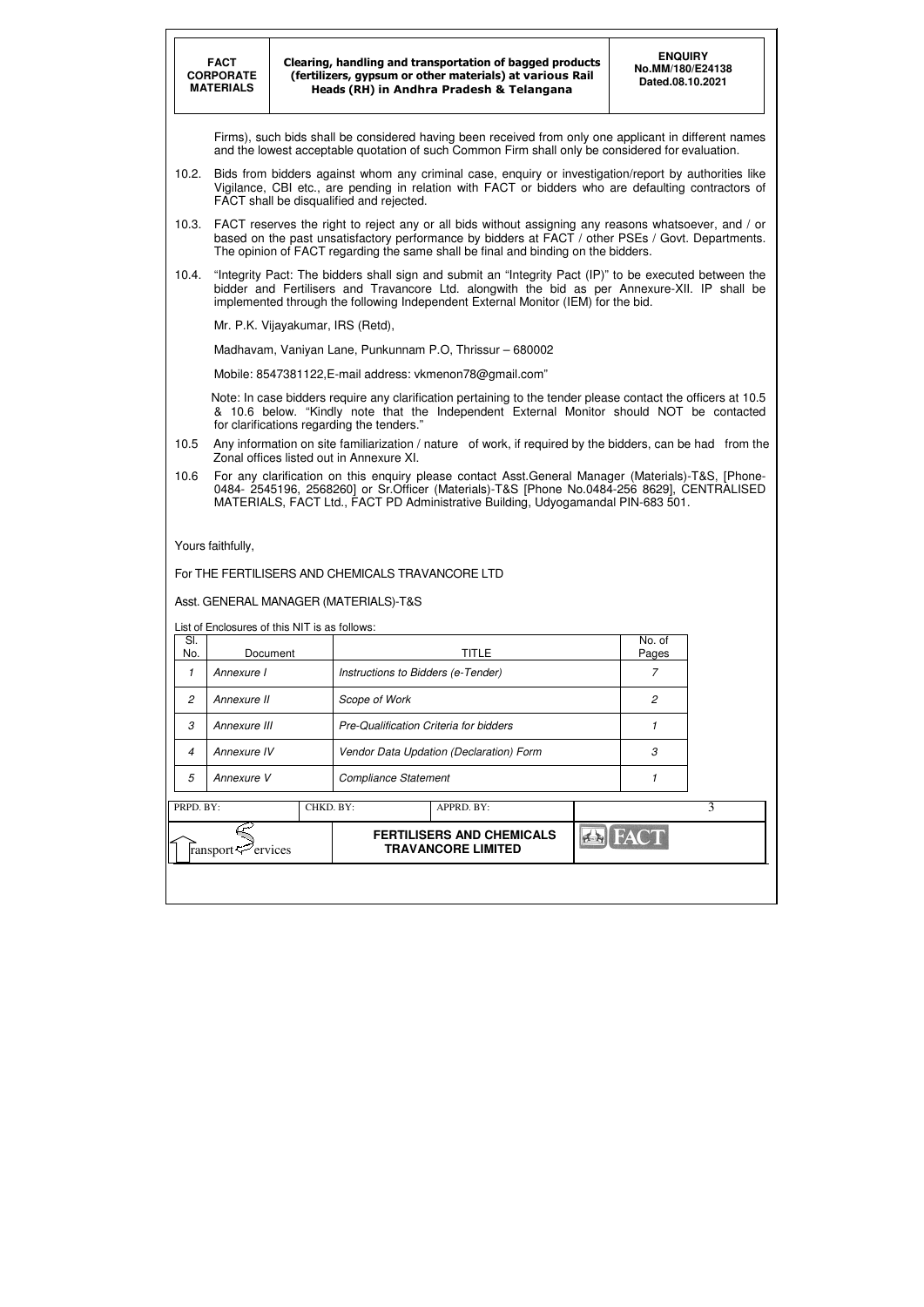Clearing, handling and transportation of bagged products (fertilizers, gypsum or other materials) at various Rail Heads (RH) in Andhra Pradesh & Telangana

| PRPD. BY:                  | CHKD. BY: | APPRD. BY:                                                    |  |
|----------------------------|-----------|---------------------------------------------------------------|--|
| ransport $\approx$ ervices |           | <b>FERTILISERS AND CHEMICALS</b><br><b>TRAVANCORE LIMITED</b> |  |

| 6  | Annexure VI   | <b>Terms and Conditions</b>                      | 8 |
|----|---------------|--------------------------------------------------|---|
| 7  | Annexure VII  | Un-priced copy of Price bid format               |   |
| 8  | Annexure VIII | Price bid format (BoQ)                           |   |
| 9  | Annexure IX   | Proforma of Bank Guarantee for Security Deposit  |   |
| 10 | Annexure X    | Proforma of Agreement                            |   |
| 11 | Annexure XI   | Details of FACT Zonal Offices in Andhra/Telugana |   |
| 12 | Annexure XII  | <b>Integrity Pact</b>                            | 5 |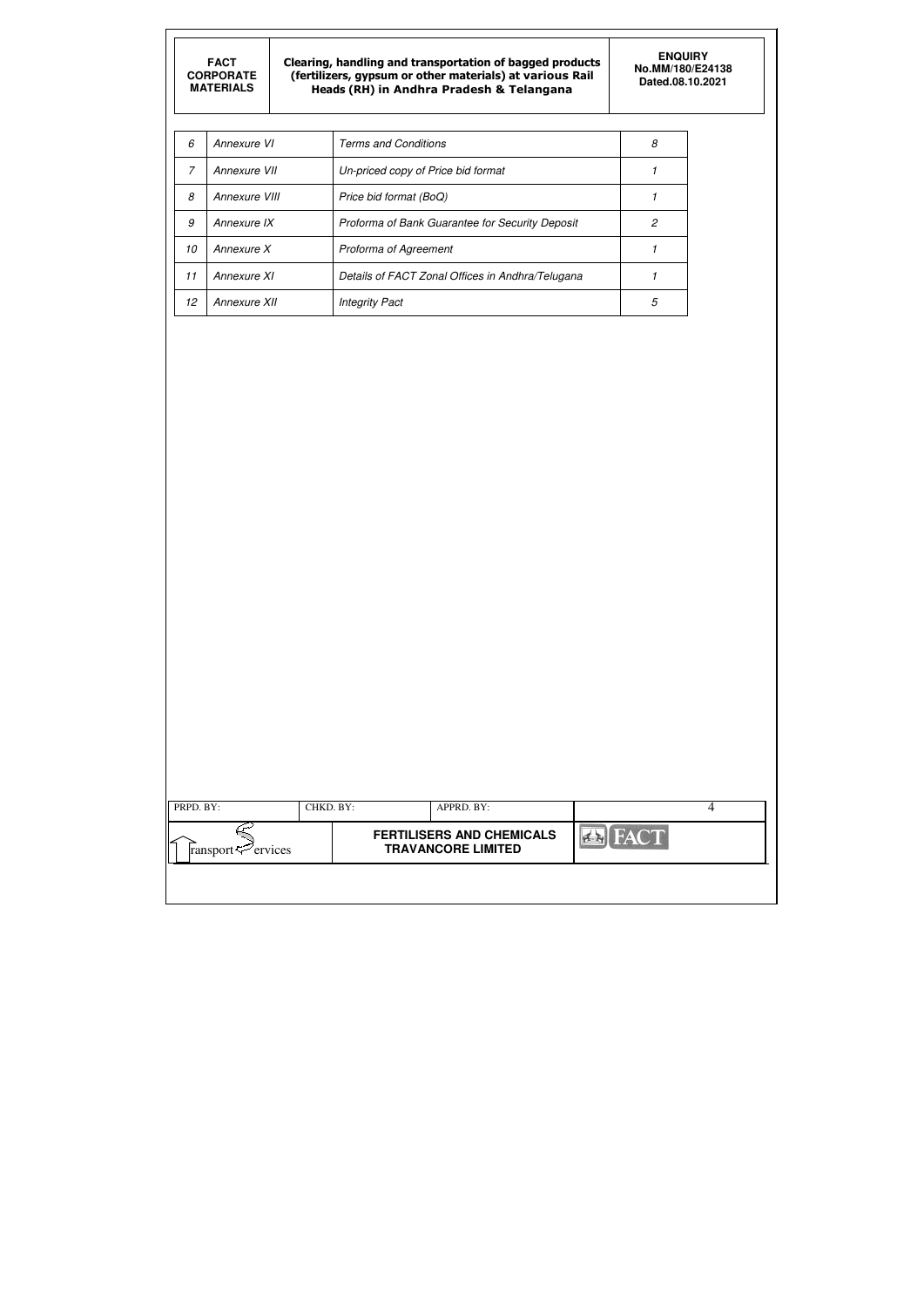| PRPD. BY:                           | CHKD. BY: | APPRD. BY:                                                    |              |  |
|-------------------------------------|-----------|---------------------------------------------------------------|--------------|--|
| ⊷<br>ransport $\mathcal{L}$ ervices |           | <b>FERTILISERS AND CHEMICALS</b><br><b>TRAVANCORE LIMITED</b> | <b>FACT!</b> |  |
|                                     |           |                                                               |              |  |

# **ANNEXURE – I**

### **Instructions to Bidders (OPEN e-Procurement)**

- 1.0 Bidders shall study carefully the complete tender documents viz. NIT with Prequalification criteria, Instructions to Bidders (ANNEXURE-I), Technical Procurement Specifications if any, Terms & Conditions and any other documents forming part of this tender attached herewith. All conditions set out there in shall be binding on the bidders unless conflicting with any conditions expressly stated by FACT while accepting any bid in the event of such acceptance. One signed and scanned copy of the above documents shall accompany their online bids signifying their acceptance of the same. Bidder shall also submit along with his bid Vendor data updation (Declaration) Form, Check list (If applicable) and Compliance Statement duly filled with all details required therein and also attach supporting documents as required.
- 2.0 Before submitting the bid, the bidder shall familiarise himself about the details of the work, operating conditions during different seasons of year, etc., collect all necessary data regarding the facilities available at various points indicated in Special Terms and Conditions, applicable timings, routes etc., and satisfy himself on all aspects relating to this work which he has to handle and execute for the full contract period and shall make due provisions in his rates for any contingency or difficulty involved in the work covered by this enquiry. Claiming lack of knowledge shall not be a reason for exoneration of the bidder of his contractual obligations, if the contract is awarded to him or for demand for increase in rate.
- 3.0 Offers against this NIT shall be submitted online on e-Tendering portal https://eprocure.gov.in, with valid digital signature certificate. Offers submitted on any other platform or in any other mode or including e-mails, physical submission of offers etc. SHALL NOT be accepted.
- 3.1 The bidders are requested to register themselves on the above website with their valid digital signature certificate, if not done already. It is mandatory for bidder to have valid digital signature certificate (Class II or Class III) issued by any of the Certifying Authority approved by Govt. of India for participating in the tender. The digital signature certificate shall be arranged by the bidder at his cost. Bidders may refer **Bidders Manual Kit** available on the above website for detailed information and instructions for registration, bid submission etc.
- 3.2 The documents, if any, which necessarily have to be submitted in originals if specified specifically in the enquiry documents, shall be submitted offline. However scanned copies of such documents shall be uploaded along with the offer submitted online.
- 3.3 The cover (s) containing the documents in original etc. to be submitted offline as required in the enquiry documents shall be duly superscribed with enquiry No., due date of enquiry, bidder's name & address and contact details. The documents shall be submitted to the following on or before the due date : The Asst.General Manager (T&S), Centralized Materials, PD Administrative Building, FACT Ltd., Udyogamandal PO, Kochi – 683 501, Kerala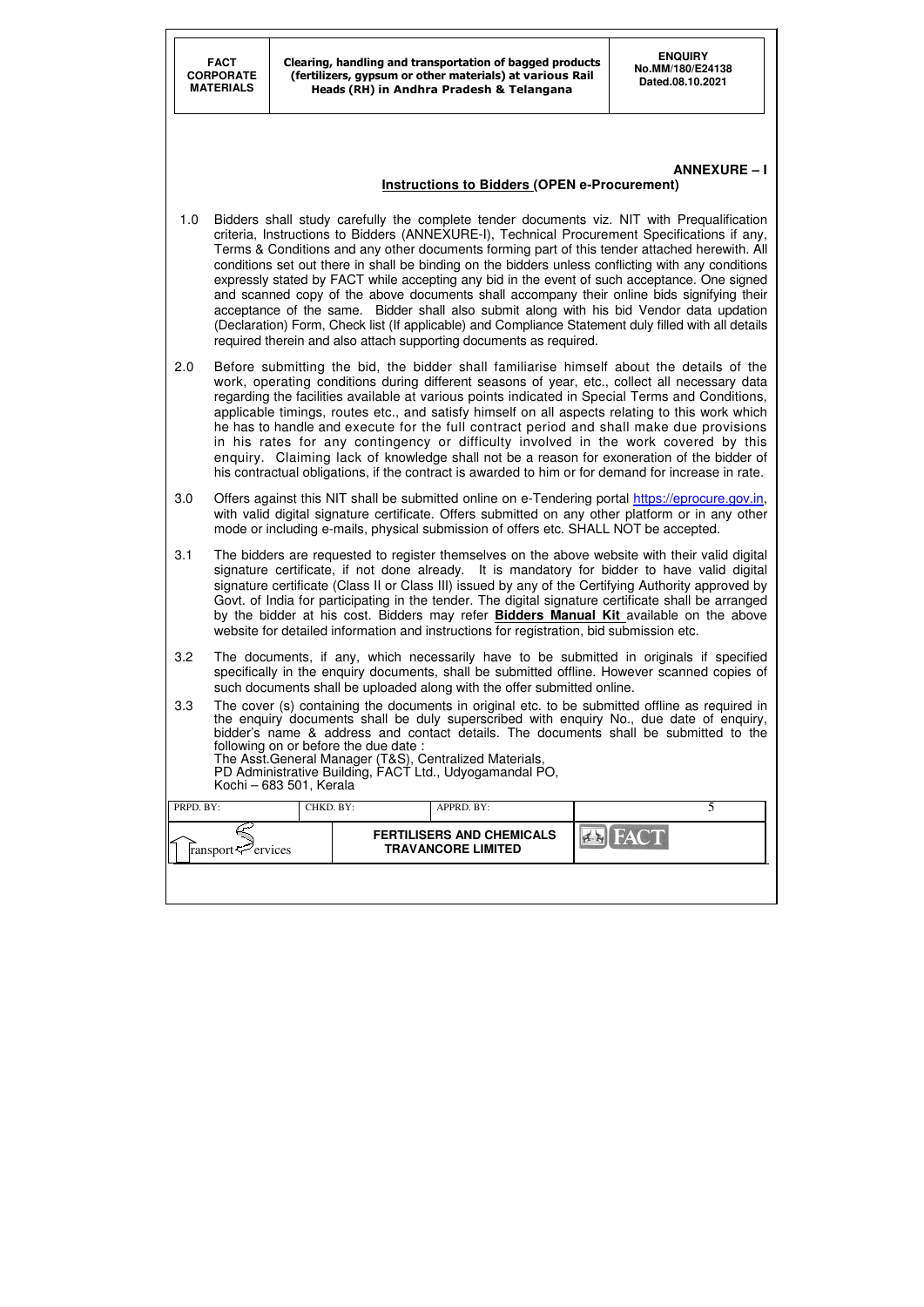|            | <b>FACT</b><br><b>CORPORATE</b><br><b>MATERIALS</b>                                                                                                                                                                 |                                   |                                                   | Clearing, handling and transportation of bagged products<br>(fertilizers, gypsum or other materials) at various Rail<br>Heads (RH) in Andhra Pradesh & Telangana |           | <b>ENQUIRY</b><br>No.MM/180/E24138<br>Dated.08.10.2021                                                                                                                                                |  |  |  |
|------------|---------------------------------------------------------------------------------------------------------------------------------------------------------------------------------------------------------------------|-----------------------------------|---------------------------------------------------|------------------------------------------------------------------------------------------------------------------------------------------------------------------|-----------|-------------------------------------------------------------------------------------------------------------------------------------------------------------------------------------------------------|--|--|--|
| 4.0<br>5.0 | SUBMISSION OF BIDS: The bid shall be uploaded with all relevant documents<br>before<br>due date and time in the above portal as given above.<br>Bid documents shall consist of Part-A and Part B as detailed below: |                                   |                                                   |                                                                                                                                                                  |           |                                                                                                                                                                                                       |  |  |  |
|            |                                                                                                                                                                                                                     |                                   |                                                   | 5.1 Part A (Pre-qualification-cum-Techno Commercial Bid) shall contain:                                                                                          |           |                                                                                                                                                                                                       |  |  |  |
|            | 1.                                                                                                                                                                                                                  | documentary proof.                |                                                   |                                                                                                                                                                  |           | Bid Security Declaration as per our Format or Claim for EMD exemption with                                                                                                                            |  |  |  |
|            | 2.                                                                                                                                                                                                                  |                                   |                                                   | Scanned copies of supporting documents for satisfying Pre-Qualification criteria.                                                                                |           |                                                                                                                                                                                                       |  |  |  |
|            | 3.                                                                                                                                                                                                                  |                                   |                                                   |                                                                                                                                                                  |           | Digitally Signed copies of NIT, Instructions to Bidders (Annexure I) and terms                                                                                                                        |  |  |  |
|            |                                                                                                                                                                                                                     | conditions.                       |                                                   |                                                                                                                                                                  |           |                                                                                                                                                                                                       |  |  |  |
|            | 4.<br>5.                                                                                                                                                                                                            |                                   |                                                   | Scanned copy of Signed & duly filled Vendor Data Updation Declaration Form'                                                                                      |           | Signed and duly filled up Check List for Commercial Terms' (if applicable) and scanned                                                                                                                |  |  |  |
|            |                                                                                                                                                                                                                     |                                   |                                                   | copies of attached documents as detailed in Check list.                                                                                                          |           |                                                                                                                                                                                                       |  |  |  |
|            | 6.<br>7.                                                                                                                                                                                                            |                                   | Scanned copy of Signed "Un-priced bid             | Scanned copy of Signed & duly filled 'Compliance Statement'                                                                                                      |           | indicating "QUOTED" in the applicable                                                                                                                                                                 |  |  |  |
|            |                                                                                                                                                                                                                     |                                   |                                                   | columns. Rates shall not be indicated in Un-priced Bid.                                                                                                          |           |                                                                                                                                                                                                       |  |  |  |
|            |                                                                                                                                                                                                                     |                                   |                                                   |                                                                                                                                                                  |           |                                                                                                                                                                                                       |  |  |  |
| 5.2        |                                                                                                                                                                                                                     |                                   |                                                   |                                                                                                                                                                  |           | Part-B: shall comprise of the filled Price bid. The filled price bid ie. BoQ attached to the<br>tender shall be uploaded after filling all relevant details such as name and address of the           |  |  |  |
|            |                                                                                                                                                                                                                     |                                   | bidder, rates etc. as applicable.                 |                                                                                                                                                                  |           |                                                                                                                                                                                                       |  |  |  |
| 5.3        |                                                                                                                                                                                                                     |                                   |                                                   |                                                                                                                                                                  |           | The priced BOQ shall be uploaded strictly in the format attached, failing which the offer is                                                                                                          |  |  |  |
|            |                                                                                                                                                                                                                     |                                   | System will not accept any such changed document. |                                                                                                                                                                  |           | liable to be rejected. Renaming or changing the format of the BoQ is not permitted and the                                                                                                            |  |  |  |
| 5.4        |                                                                                                                                                                                                                     |                                   |                                                   |                                                                                                                                                                  |           | Fill-in all the relevant fields of the BoQ either in value or as a percentage as specified in the                                                                                                     |  |  |  |
|            |                                                                                                                                                                                                                     |                                   |                                                   |                                                                                                                                                                  |           | BoQ. Blank field, if any, in the uploaded BoQ shall be considered as Nil (not Quoted). No claim                                                                                                       |  |  |  |
|            |                                                                                                                                                                                                                     |                                   | or revisions shall be entertained in this regard. |                                                                                                                                                                  |           |                                                                                                                                                                                                       |  |  |  |
| 5.5        |                                                                                                                                                                                                                     |                                   | enclosed with Price Bid (BOQ).                    |                                                                                                                                                                  |           | Bidders shall quote prices in the BOQ only and nowhere else. No other documents shall be                                                                                                              |  |  |  |
| 5.6        |                                                                                                                                                                                                                     |                                   |                                                   |                                                                                                                                                                  |           | Rates shall be quoted in the same unit of measure given in the BOQ and shall be considered                                                                                                            |  |  |  |
|            | accordingly.                                                                                                                                                                                                        |                                   |                                                   |                                                                                                                                                                  |           |                                                                                                                                                                                                       |  |  |  |
| 5.7        |                                                                                                                                                                                                                     |                                   |                                                   |                                                                                                                                                                  |           | Bidders shall ensure that all the required documents as per enquiry are uploaded in the System<br>before due date and time. The System does not allow submission of bids or any other                 |  |  |  |
|            |                                                                                                                                                                                                                     |                                   |                                                   |                                                                                                                                                                  |           | document forming part of the bid after due date & time of bid submission. Non-submission of                                                                                                           |  |  |  |
|            |                                                                                                                                                                                                                     |                                   |                                                   |                                                                                                                                                                  |           | documents or incomplete documents may result in rejection of offers and no communication in                                                                                                           |  |  |  |
|            |                                                                                                                                                                                                                     | instructions at their discretion. |                                                   |                                                                                                                                                                  |           | this regard will be entertained. FACT reserves the right to reject any bid not submitted as per                                                                                                       |  |  |  |
| 5.8        |                                                                                                                                                                                                                     |                                   |                                                   |                                                                                                                                                                  |           | Timely submission of offers along with all the relevant documents online is the responsibility of                                                                                                     |  |  |  |
|            |                                                                                                                                                                                                                     |                                   |                                                   |                                                                                                                                                                  |           | the bidder concerned. The bids may be submitted well in advance to avoid last minute issues                                                                                                           |  |  |  |
|            |                                                                                                                                                                                                                     |                                   |                                                   |                                                                                                                                                                  |           | like non availability of internet, server not available, power failure etc. FACT shall not be held<br>responsible for bidder's inability to submit documents in time, incomplete submission of offers |  |  |  |
|            |                                                                                                                                                                                                                     |                                   |                                                   | or non submission of any documents forming part of the offers etc.                                                                                               |           |                                                                                                                                                                                                       |  |  |  |
| 5.9        |                                                                                                                                                                                                                     |                                   |                                                   |                                                                                                                                                                  |           | Bidders shall meet all expenses in connection with submission of his bid, attending the bid                                                                                                           |  |  |  |
|            |                                                                                                                                                                                                                     | opening, meetings etc.            |                                                   |                                                                                                                                                                  |           |                                                                                                                                                                                                       |  |  |  |
| PRPD. BY:  |                                                                                                                                                                                                                     | CHKD. BY:                         |                                                   | APPRD. BY:                                                                                                                                                       |           | 6                                                                                                                                                                                                     |  |  |  |
|            |                                                                                                                                                                                                                     |                                   |                                                   | <b>FERTILISERS AND CHEMICALS</b>                                                                                                                                 | $ A - B $ |                                                                                                                                                                                                       |  |  |  |
|            | ransport = ervices                                                                                                                                                                                                  |                                   |                                                   | <b>TRAVANCORE LIMITED</b>                                                                                                                                        |           |                                                                                                                                                                                                       |  |  |  |

┸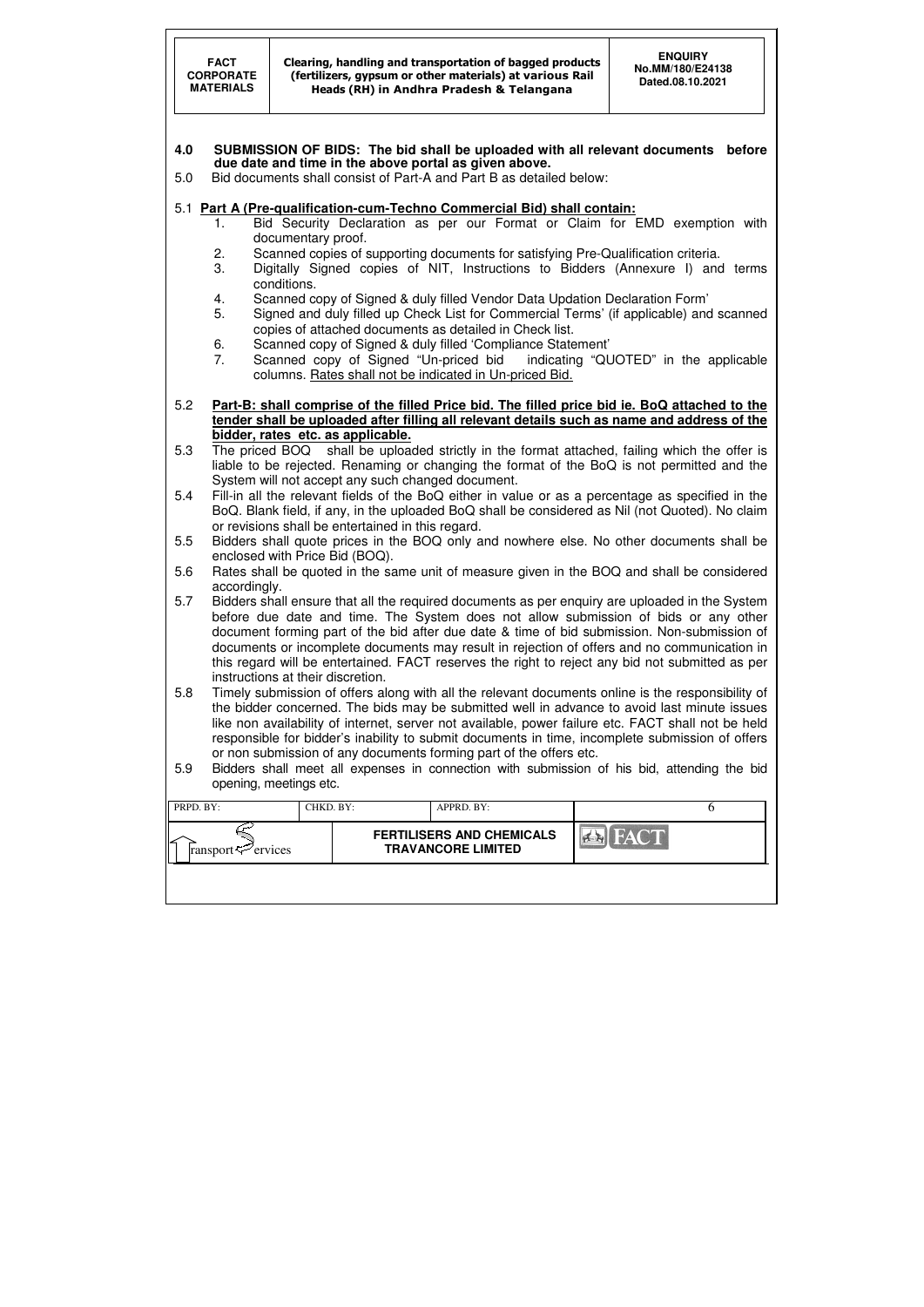| PRPD. BY:                      | CHKD. BY: | APPRD. BY:                                                    |             |  |
|--------------------------------|-----------|---------------------------------------------------------------|-------------|--|
| ransport $\mathcal{F}$ ervices |           | <b>FERTILISERS AND CHEMICALS</b><br><b>TRAVANCORE LIMITED</b> | <b>FACT</b> |  |
|                                |           |                                                               |             |  |

# **6.0 BID OPENING:**

- 6.1 **Part-A** of the bids of all bidders who submit their Bids as per the instructions on or before the due date and time shall be opened online, on the specified bid opening date and time. Bids submitted not in conformity with the Enquiry instructions are liable to be rejected without further processing.
- 6.2 **Part-B** Price bids of those bidders whose Part-A bid is acceptable, based on pre-qualification and techno-commercial evaluation, only shall be opened online on a subsequent date, on completion of evaluation.

# **7.0 BID SECURITY DECLARATION IN LIEU OF EARNEST MONEY DEPOSIT:**

- 7.1 All bidders except those specifically exempted shall furnish Bid Security Declaration as per our format in lieu of Earnest Money Deposit, failing which such offers will be rejected. Submission of Bid Security Declaration will be exempted for Govt. Depts and firms/public sector units/ MSE units registered under MSMED Act (subject to Declaration of Udyam Registration Numbers by the vendors on CPP Portal and uploading the copy of latest valid Udyam Registration Certificate along with their bid) / firms registered under NSIC and Khadi Board as per applicable govt. directions, and on submission of valid documents/certificates in proof of the same.
- 7.2 If any bidder retracts from or without request of FACT revises or amends his bid during its validity period or fails to submit Security Deposit within the stipulated time or fails to execute the required agreement when the contract is awarded or fails to commence the execution of the work on the stipulated date, they will be disqualified from bidding for any contract with FACT for a period of **Three years** from the date of notification, without prejudice to FACT's right to claim damages and/or other legal recourse.

This tender shall be based on MSME order dt. 23<sup>rd</sup> March 2012, and as amended from time to time, pertaining to Public Procurement Policy in respect of procurement of goods and services, produced and provided by micro and small enterprises (MSE), including special benefits to MSE firms owned by SC/ST and women entrepreneurs, on furnishing relevant documents as proof. Declaration of Udyam Registration Numbers on CPPP is mandatory, failing which bidders will not be able to enjoy the benefits as per PP policy. Bidders will get the benefit of PP policy only if they are MSE bidders at the time of submission of their bids, in proof of which latest valid Udyam Registration Certificate shall be uploaded. Bidders may note that failure to update the relevant information within the period specified in the online Udyam Registration portal will render the enterprise liable for suspension of its MSE status, in which case they will not be eligible to claim PP benefits/EMD exemption.

# **8.0 PURCHASE PREFERENCE:**

In divisible tenders, participating MSEs quoting price within price band of L1+15% shall also be allowed to supply a portion of requirement by bringing down their price to L1 price in a situation where L1 price is from someone other than an MSE. Such MSEs shall be allowed to supply atleast 25% (or as applicable) of the total tendered value. In case of more than one such MSE, the supply will be shared proportionately (to tendered quantity). Special provisions extended to certain categories of MSEs as per the order shall also be applicable.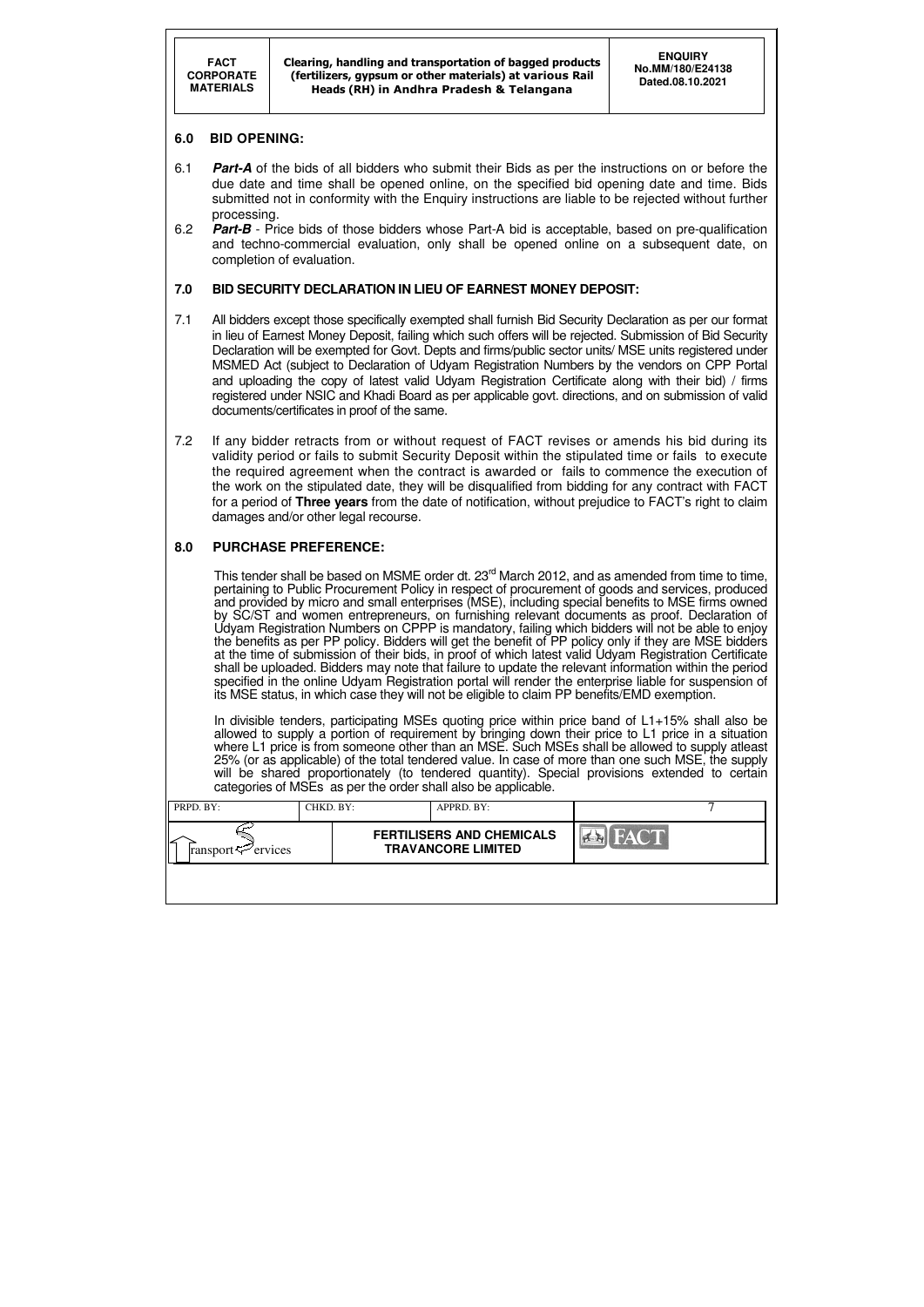| PRPD. BY:                      | CHKD. BY: | APPRD. BY:                                                    |      |  |
|--------------------------------|-----------|---------------------------------------------------------------|------|--|
| ransport $\mathcal{P}$ ervices |           | <b>FERTILISERS AND CHEMICALS</b><br><b>TRAVANCORE LIMITED</b> | FACT |  |
|                                |           |                                                               |      |  |

In case of non divisible tenders, an MSE quoting in the price band of L1+15% may be awarded for full/complete work of tendered value, considering the spirit of policy for enhancing the Government procurement from MSEs subject to bringing down of price to L1 by the MSE concerned.

This tender is non divisible.

# **9.0 DEVIATIONS:**

- 9.1 Deviations in the tender clauses shall not be accepted.
- 9.2 FACT reserves the right to reject the offers with deviations without further correspondence.
- 9.3 Bidder shall clearly indicate the time required for mobilisation /commencement of work from the date of receipt of Letter of Intent (LOI) / Work Order.

# **10.0 CONFORMITY:**

Bids must conform in all respects with the applicable terms and conditions of this enquiry. Bidder must certify in the compliance Statement that his bid complies with all Enquiry documents and technical specifications.

# **11.0 Rates:**

11.1 Bidder shall quote his lowest rate for the work strictly as per the BoQ (Price Bid format). Bids not complying with the above are liable to be rejected.

The Un-priced bid shall be submitted along with Part-A bid duly signed by the Bidder, indicating "QUOTED" in the columns. Rates shall not be indicated in Un-priced Bid.

- 11.2 Bidder shall quote all-inclusive rate for the work, but **exclusive of GST.** GST if applicable, will be payable extra by FACT as per statutory notification.
- 11.3 The rates quoted in the tender are to hold good for a period of four months from the date of opening of the Pre-Qualification-cum-Techno-Commercial bid (Part-A). If contract is awarded, the work order rates shall be valid for the entire period of contract inclusive of extension / extensions. **No bidder can withdraw his tender or revoke or revise the rates within the aforesaid period of 120 days.** If the bidder withdraws/revises/revokes OR shows unwillingness to confirm with his offer, they will be disqualified from bidding for any contract with FACT for a period of **Three years** from the date of notification, without prejudice to FACT's other right to claim damages.

# 12.0 **SECURITY DEPOSIT**:

12.1 The successful bidder (Contractor) shall be required to furnish an interest free Security Deposit (SD) equivalent to **three percent (3%) of the total contract value** by DD/NEFT/RTGS or by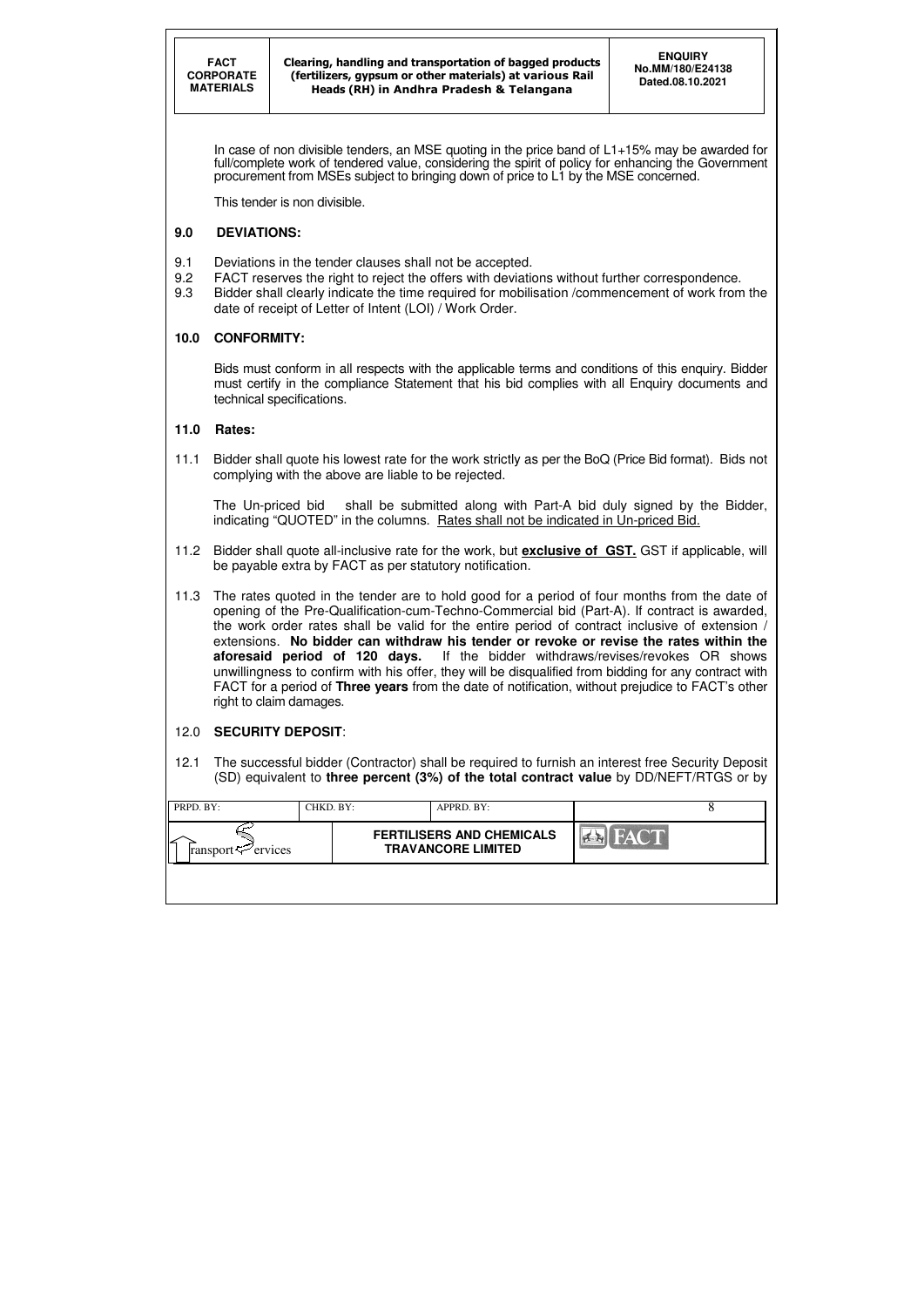| PRPD. BY:                           | CHKD. BY: | APPRD. BY:                                                    |  |
|-------------------------------------|-----------|---------------------------------------------------------------|--|
| ↙<br>ransport $\mathcal{F}$ ervices |           | <b>FERTILISERS AND CHEMICALS</b><br><b>TRAVANCORE LIMITED</b> |  |
|                                     |           |                                                               |  |

Bank Guarantee issued by a Nationalised / Scheduled Bank as per the Proforma prescribed within 15 days of issue of the work order. The Bank Guarantee shall be valid till the expiry of the contract with a claim period of six months thereafter. FACT a/c No. 57017844467 with the State Bank of India, Udyogamandal Branch, IFSC Code SBIN0070158 shall be used in case of remittance of Security deposit by NEFT/RTGS and proof of remittance shall be submitted to FACT.

12.2 In case the bidder whose bid is accepted, fails to deposit the prescribed Security Deposit or fails to execute the agreement or fails to commence the execution of the work within the specified time, the contract issued to him is liable to be terminated and alternative arrangements made at the risk and cost of the Contractor.

# **13.0 PURCHASER'S RIGHT:**

 FACT reserves the right to reject any or all bids without assigning any reason whatsoever. No claims shall lie against FACT on this account and FACT's decision in this regard shall be final and binding on the bidders. FACT reserves the right to negotiate with the lowest bidder.

# 14.0 **CONTRACTOR TO EXECUTE AGREEMENT**:

 The contractor's responsibility under this contract will commence on the date specified in the Letter of Intent/Work Order. The successful Bidder shall be required to execute an Agreement with FACT, within 15 days of the receipt by him of the Work order issued by FACT for carrying out the work according to the terms and conditions of the contract given along with the Work Order. The Agreement shall be executed on Rs.200/- Stamp paper and shall be in the pro forma as specified by FACT. The provisions contained in tender papers and other documents exchanged between the Bidder and FACT shall form part of the contract.

# **15.0 The bidder shall furnish the following along with the offers.**

- 1. The GST registration Number and details. In the case of Provisional ID, GST Registration Number shall be provided on receipt of the same.
- 2. Place of supply/Service
- 3. Address of the supplier/service provider's billing the item if it is different from 2 above
- 4. GST rates applicable for each item
- 5. HSN / SAC codes of each of the goods / services quoted

In case of unregistered contractor, a declaration to that effect with reason should be furnished.

FACT's GST No. in the state of Kerala is **32AAACT6204C1Z2**. FACT's GST numbers in other southern states is as follows:

| Tamilnadu:      | 33AAACT6204C1Z0 |
|-----------------|-----------------|
| Karnataka:      | 29AAACT6204C1ZP |
| Andhra Pradesh: | 37AAACT6204C1ZS |
| Telangana:      | 36AAACT6204C1ZU |
| Puducherry:     | 34AAACT6204C1ZY |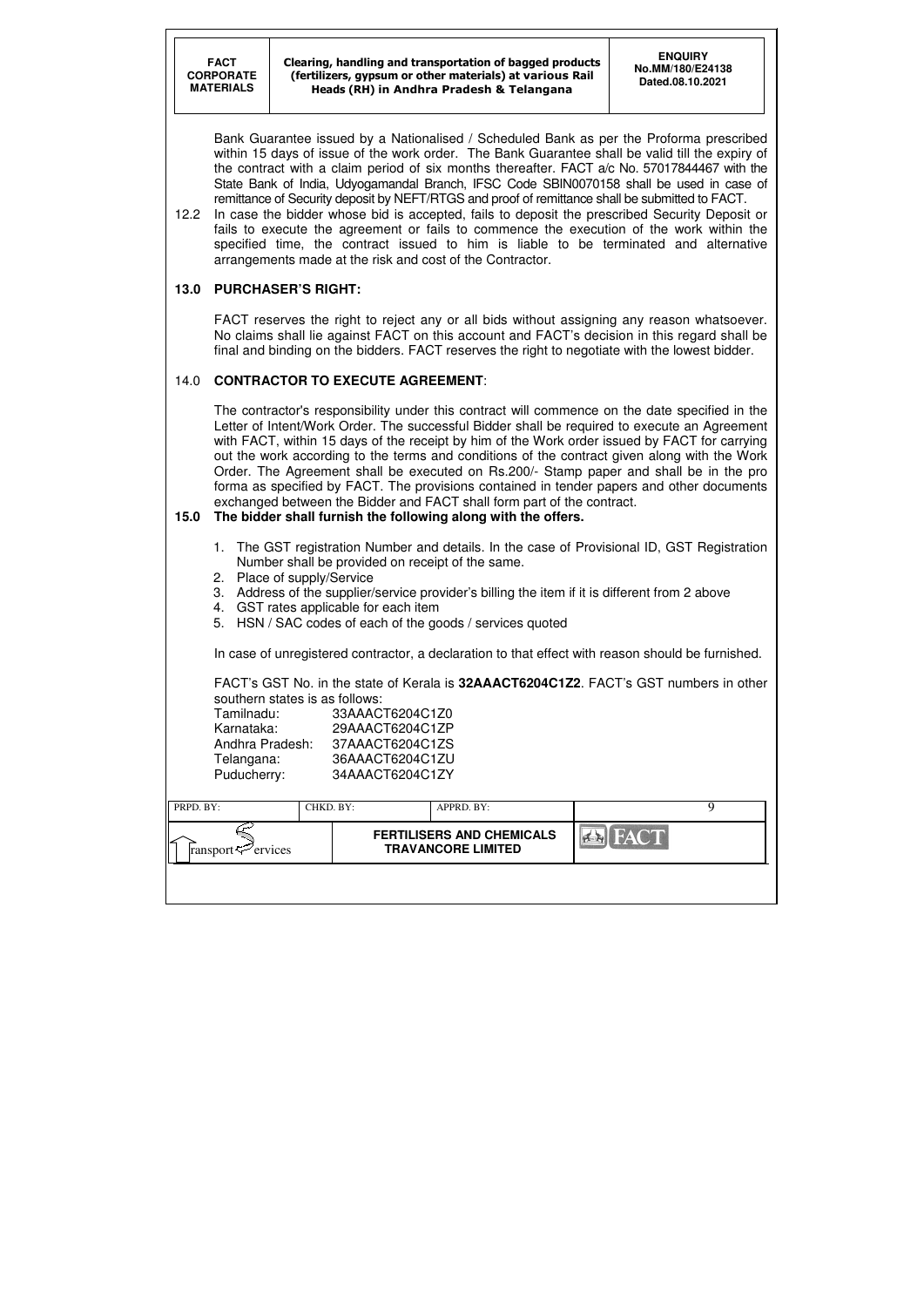| PRPD. BY:                      | CHKD. BY: | APPRD. BY:                                                    |             |  |
|--------------------------------|-----------|---------------------------------------------------------------|-------------|--|
| ransport $\mathcal{P}$ ervices |           | <b>FERTILISERS AND CHEMICALS</b><br><b>TRAVANCORE LIMITED</b> | <b>FACT</b> |  |
|                                |           |                                                               |             |  |

The supplier/contractor shall do the following:

- a) Submit GST compliant tax invoice to FACT along with supply.
- b) Shall ensure uploading the above invoice as per statute &
- c) File monthly returns in time enabling FACT to claim the input tax credit.

GST charged by the supplier/contractor shall be released separately to the supplier/contractor only after filing of (i) the outward supply details & the monthly return on GSTN portal by the supplier/contractor and (ii) on matching the input tax credit to such invoice with the corresponding details of outward supply of the supplier/contractor.

In case FACT incurs any liability (like interest, penalty etc.,) due to denial/reversal of such input tax credit in respect of the invoice submitted by the supplier/contractor, for the reasons attributable to the supplier/contractor, the same shall be recovered from the supplier/contractor

Further in case FACT is deprived of the input tax credit due to any reason attributable to the supplier/contractor, the same shall not be paid or recovered if already paid to the supplier/contractor.

# 16.0 **GENERAL:**

- 16.1 FACT reserves the right to extend without giving any reason, the last date for submission and opening of bid, but such extension will be duly intimated to those who have submitted online. In case the date of bid opening happens to be a day of strike/hartal etc. due to any reasons or happens to be a holiday for FACT, declared due to unforeseen and emergency reasons or due to any tech problems, the bids will be opened at the same time on the next full working day.
- 16.2 FACT reserves the right to make changes in the tender documents, but such changes will be published in our portal as a corrigendum. Bidders are requested to counter check with portal before submitting their bids.
- 16.3 Mere submission of all the documents will not necessarily mean that the Bidder is suitable. Worthiness assessed by FACT will be final and binding on the Bidder.
- 16.4 FACT may relax condition of prior turnover and prior experience (if specified in the Pre Qualification criteria) with respect to Micro & Small Enterprises (MSEs) subject to meeting of quality and technical specifications.
- 16.5 Except in the cases of items/services related to public safety, health, critical security operations and equipment etc., FACT at its discretion may relax the conditions of prior turnover and prior experience (if specified in the Pre Qualification criteria) for Startups recognised by Dept. of Industrial policy and promotion (DIPP) subject to meeting quality and technical specifications, on furnishing copies of relevant certificates / documents in proof of such recognition by DIPP.
- 16.6 All clarification and correspondence related to this enquiry shall be made only in English to the Asst.General Manager(Materials)T&S, Centralised Materials, PD Administrative Building, FACT Ltd., Udyogamandal –683501,Tel : 0484-2568260/2568629/2545196; Email: julian@factltd.com
- 16.7 All disputes and questions, claims, rights, matters or things, whatsoever, in any way, arising out of or relating to the calling of bids, evaluation of offers, award of contract, change in structure of bids or any other matter relating to finalization of contract are to be referred to the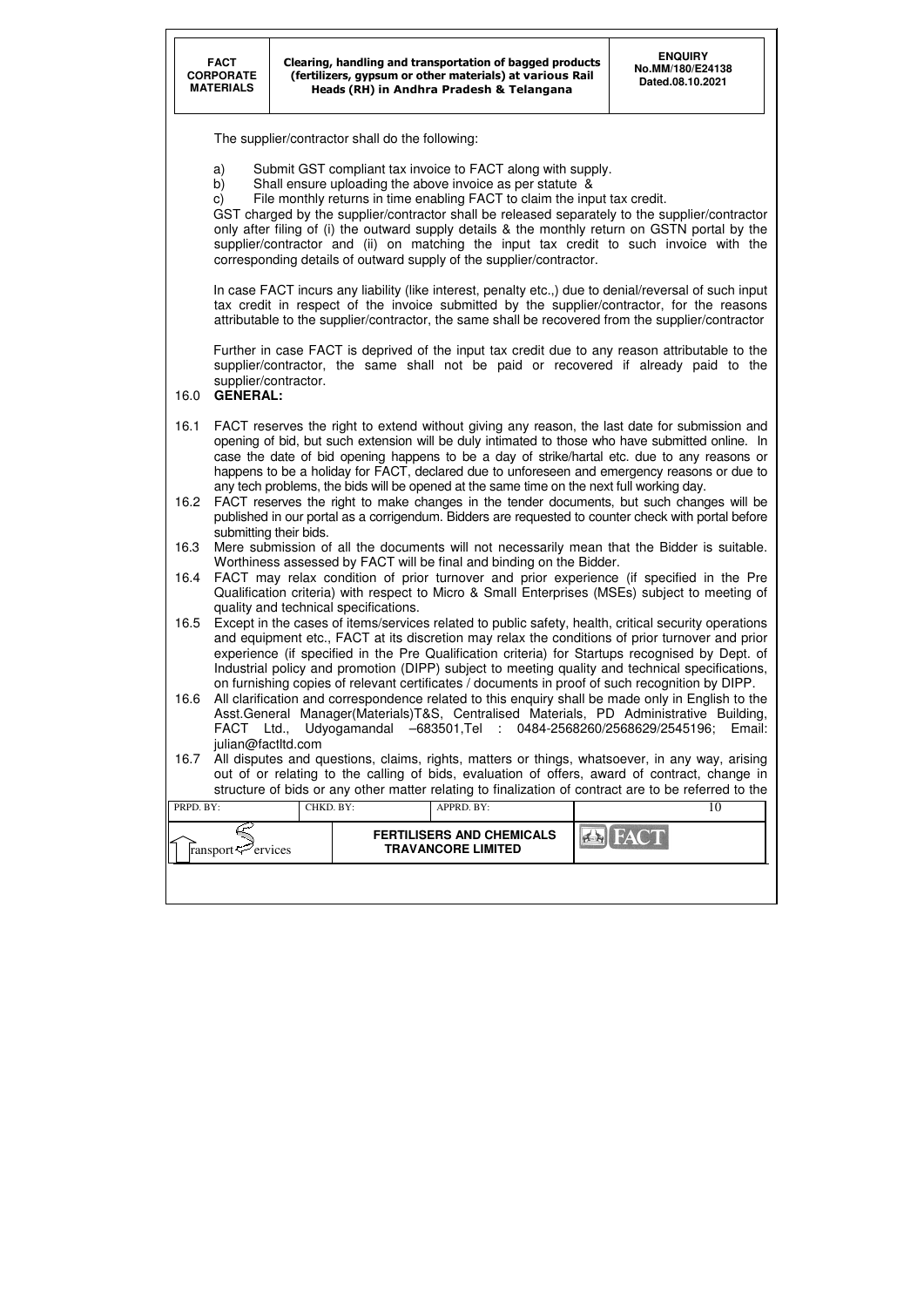Clearing, handling and transportation of bagged products (fertilizers, gypsum or other materials) at various Rail Heads (RH) in Andhra Pradesh & Telangana

sole Arbitrator who shall be the General Manager [Materials] of FACT. The award shall be binding on both the parties. The bidders are advised to get informed of all details they require regarding the work before submitting their bids.

Bidders are requested to visit Central Public Procurement Portal (https://eprocure.gov.in) regularly for any updates/corrigendum on the tender, including extension of due date, if any. No other mode of communication shall be made in this regard.

Bidders shall comply with Fraud Prevention Policy of FACT 2012 (FPPF 2012). The said Policy is available in FACT's Website www.fact.co.in.

16.8 Work order shall be issued by Asst. General Manager [Materials]-T&S.

# **17.0 TENDER UPDATES:**

# **18.0 FRAUD PREVENSION POLICY:**

# **ASST. GENERAL MANAGER (MATERIALS)-TS**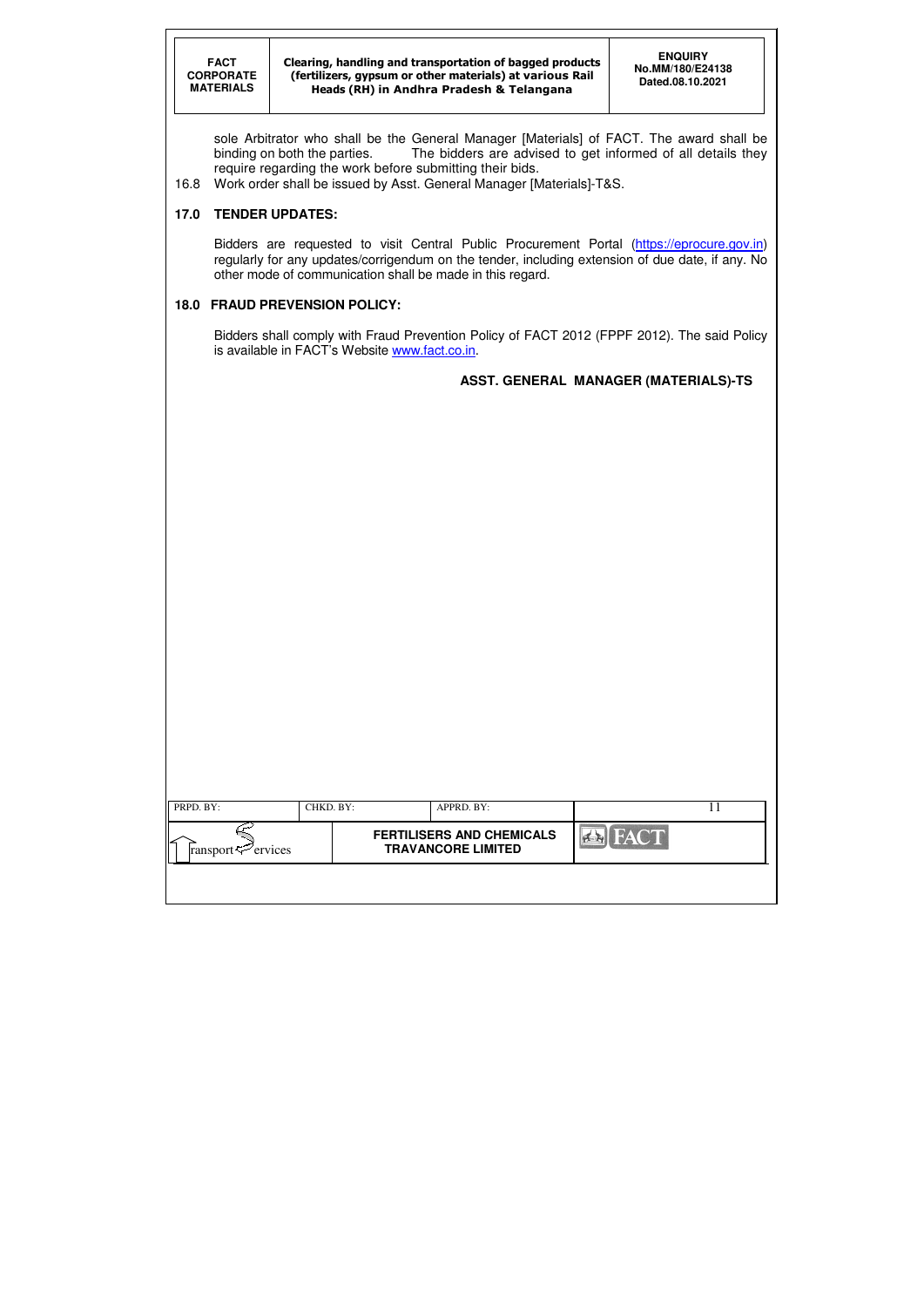Clearing, handling and transportation of bagged products (fertilizers, gypsum or other materials) at various Rail Heads (RH) in Andhra Pradesh & Telangana

### **ANNEXURE - II**

### **SCOPE OF WORK & QUANTITY**

#### **CLEARING, HANDLING AND TRANSPORTATION OF BAGGED PRODUCTS AT RAIL HEADS IN ANDHRA PRADESH & TELANGANA**

The estimated quantity, scope of work (detailed in terms and conditions) are given below:

| SI.<br>No.     | <b>Items of work</b>                                                                                                                                                                                     | Unit<br>of<br><b>Measurem</b><br>ent<br>(UoM) | <b>Nellore</b> | Ongole  | Kurnool | Nandyal | Ananthapur                                                    | Kadappa    | Renigunta | Khammam | Warangal | Karimnagar | <b>Miriyalguda</b> | Sanathnagar/<br>Hyderabad | Nizamabad | Gadwal              | Jadcherla | Kamareddy | Vijayawada  | Guntur | <b>Tadepalligudam</b> | <b>MANCHERIAL</b> | <b>Adoni</b> | Narasaraopet | <b>MANDAPETA</b> |
|----------------|----------------------------------------------------------------------------------------------------------------------------------------------------------------------------------------------------------|-----------------------------------------------|----------------|---------|---------|---------|---------------------------------------------------------------|------------|-----------|---------|----------|------------|--------------------|---------------------------|-----------|---------------------|-----------|-----------|-------------|--------|-----------------------|-------------------|--------------|--------------|------------------|
| 1              | Clearing/Handling -<br>Item No. 8.1.1 of scope<br>of work of Annexure-VI.                                                                                                                                | <b>MT</b>                                     | 80,000         | 70,000  | 35,000  | 45,000  | 20,000                                                        | 15,000     | 12,000    | 85,000  | 70,000   | 20,000     | 10,000             | 50,000                    | 12,000    | 60,000              | 20,000    | 24,000    | 60,000      | 5,000  | 60,000                | 10,000            | 60,000       | 55,000       | 45,000           |
| $\overline{c}$ | <b>Transportation from</b><br>Rail Heads to<br>Godown/stock<br>poinrts/Dealer points<br>within a distance not<br>exceeding 15km.-Item<br>No. 8.1.2 of scope of<br>work of Annexure-VI.                   | <b>MT</b>                                     | 40,000         | 35,000  | 15,000  | 25,000  | 10,000                                                        | 8,000      | 6,000     | 45,000  | 45,000   | 11,000     | 6,000              | 28,000                    | 10,000    | $40,\overline{000}$ | 14,000    | 16,000    | 26,000      | 2,500  | 30,000                | 6,000             | 25,000       | 30,000       | 28,000           |
| 3              | <b>Transportation</b> from<br>Rail Heads to<br>Godown/stock<br>poinrts/Dealer points<br>within a distance of<br>above 15 & not<br>exceeding 50km - Item<br>No. 8.1.3 of scope of<br>work of Annexure- VI | <b>MTK</b>                                    | 65,000         | 65,000  | 32,500  | 005'26  | 32,500                                                        | 32,500     | 32,500    | 65,000  | 65,000   | 40,000     | 32,500             | 292,500                   | 32,500    | 32,500              | 32,500    | 32,500    | 390,000     | 32,500 | 130,000               | 32,500            | 005'26       | 65,000       | 162,500          |
| 4              | $do -$<br>within a distance of<br>above 50 km & not<br>exceeding 100km- Item<br>No. 8.1.4 of scope of<br>work of Annexure- VI.                                                                           | <b>MTK</b>                                    | 375,000        | 300,000 | 150,000 | 225,000 | 225,000                                                       | 45,000     | 225,000   | 150,000 | 150,000  | 150,000    | 150,000            | 150,000                   | 75,000    | 150,000             | 75,000    | 75,000    | 150,000     | 75,000 | 450,000               | 150,000           | 225,000      | 225,000      | 150,000          |
| 5              | $do -$<br>within a distance of<br>above 100km & not<br>exceeding 150 km-<br>Item No. 8.1.5 of scope<br>of work of Annexure-VI.                                                                           | <b>MTK</b>                                    | 625,000        | 500,000 | 250,000 | 125,000 | 375,000                                                       | 125,000    | 62,500    | 500,000 | 500,000  | 125,000    | 125,000            | 500,000                   | 125,000   | 250,000             | 125,000   | 125,000   | 125,000     | 6,250  | 312,500               | 125,000           | 250,000      | 125,000      | 75,000           |
|                |                                                                                                                                                                                                          |                                               |                |         |         |         |                                                               |            |           |         |          |            |                    |                           |           |                     |           |           |             |        |                       |                   |              |              |                  |
| PRPD. BY:      |                                                                                                                                                                                                          | CHKD. BY:                                     |                |         |         |         |                                                               | APPRD. BY: |           |         |          |            |                    |                           |           |                     |           |           |             |        |                       |                   | 12           |              |                  |
|                | ransport $\overline{\nabla}$<br>$\mathcal{P}$ ervices                                                                                                                                                    |                                               |                |         |         |         | <b>FERTILISERS AND CHEMICALS</b><br><b>TRAVANCORE LIMITED</b> |            |           |         |          |            |                    |                           |           |                     |           |           | <b>FACT</b> |        |                       |                   |              |              |                  |
|                |                                                                                                                                                                                                          |                                               |                |         |         |         |                                                               |            |           |         |          |            |                    |                           |           |                     |           |           |             |        |                       |                   |              |              |                  |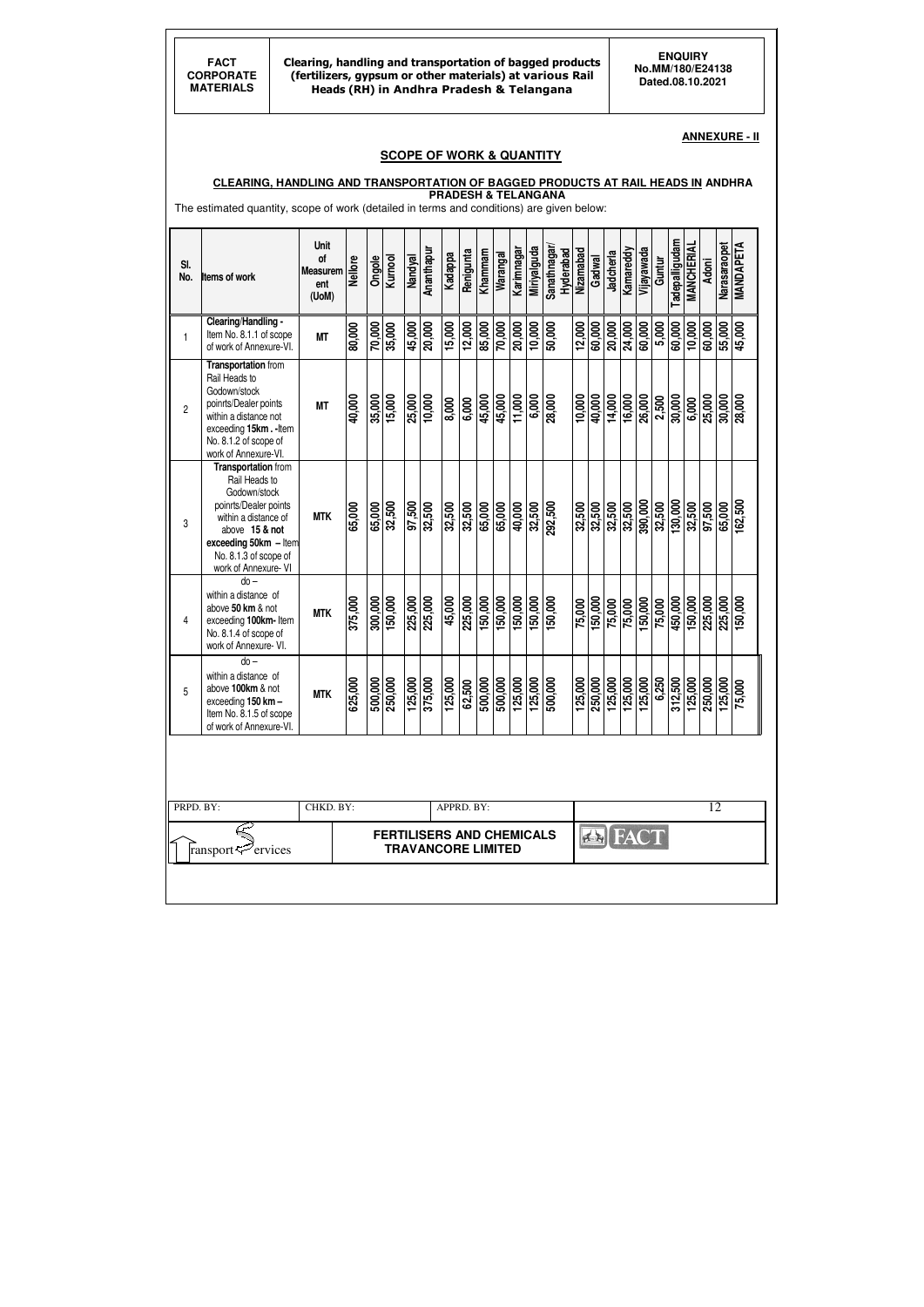#### Clearing, handling and transportation of bagged products (fertilizers, gypsum or other materials) at various Rail Heads (RH) in Andhra Pradesh & Telangana

**ENQUIRY No.MM/180/E24138 Dated.08.10.2021** 

| SI.<br>No.     | <b>Items of work</b>                                                                                                            | <b>Unit</b><br>of<br><b>Measurem</b><br>ent<br>(UoM) | <b>Nellore</b> | Ongole  | <b>Kurnool</b>                                                | Nandyal | Ananthapur           | Kadappa           | Renigunta          | Khammam | Warangal | <u>Karimnagar</u> | Miriyalguda          | Sanathnagar/      | Hyderabad | Nizamabad | Gadwal     | Jadcherla  | Kamareddy | Vijayawada  | Guntur | <b>radepalligudem</b> | <b>MANCHERIAL</b> | <b>Adoni</b> | Narasaraopet       | MANDAPETA |
|----------------|---------------------------------------------------------------------------------------------------------------------------------|------------------------------------------------------|----------------|---------|---------------------------------------------------------------|---------|----------------------|-------------------|--------------------|---------|----------|-------------------|----------------------|-------------------|-----------|-----------|------------|------------|-----------|-------------|--------|-----------------------|-------------------|--------------|--------------------|-----------|
| 6              | $do -$<br>within a distance of<br>above 150km & not<br>exceeding 200 km -<br>Item No. 8.1.6 of scope<br>of work of Annexure-VI. | <b>MTK</b>                                           | 175,000        | 175,000 | 175,000                                                       | 175,000 | 87,500               | 87,500            | 87,500             | 87,500  | 87,500   | 87,500            | 87,500               | 175,000           |           | 87,500    | 175,000    | 87,500     | 87,500    | 175,000     | 8,750  | 175,000               | 87,500            | 175,000      | 175,000            | 87,500    |
| $\overline{7}$ | Loading of bagged<br>products at<br>ASC/Warehouse-Item<br>No. 8.1.7 of scope of<br>work of Annexure-VI.                         | <b>MT</b>                                            | 20,000         | 35,000  | 15,000                                                        | 25,000  | 10,000               | 6,000             | $\frac{1}{6,000}$  | 45,000  | 45,000   | 11,000            | $\frac{1}{6}$ ,000   | 30,000            |           | 10,000    | 40,000     | 12,000     | 16,000    | 15,000      | 2,500  | 30,000                | 6,000             | 25,000       | 25,000             | 28,000    |
| 8              | Unloading of bagged<br>products at<br>ASC/Warehouse-Item<br>No.8.1.8 of scope of<br>work of Annexure-VI                         | <b>MT</b>                                            | 20,000         | 35,000  | 15,000                                                        | 25,000  | $\frac{10,000}{\pi}$ | 8,000             | $\frac{1}{6}$ ,000 | 45,000  | 45,000   | 11,000            | 6,000                | 30,000            |           | 10,000    | 40,000     | 12,000     | 16,000    | 15,000      | 2,500  | 30,000                | 6,000             | 25,000       | 25,000             | 28,000    |
| 9              | Rebaggiing/standardisati<br>onatASC/Warehouse-<br>Item No.8.1.9 of scope<br>of work of Annexure VI.                             | <b>MT</b>                                            | 2,000          | 2,000   | 2,000                                                         | 2,000   | 2,000                | $\frac{1}{1,000}$ | 1,000              | 4,000   | 4,000    | 2,000             | 1,000                | 3,000             |           | 1,000     | 2,000      | 1,000      | 1,000     | 3,000       | 500    | 5,000                 | 2,000             | 2,000        | 2,000              | 2,500     |
| 10             | Stenciling on Bags at<br>ASC/Warehouse - Item<br>No.8.1.10 of scope of<br>work of Annexure-VI                                   | <b>MT</b>                                            | 3,000          | 3,000   | 3,000                                                         | 3,000   | 3,000                | $\frac{2,000}{2}$ | 2,000              | 5,000   | 5,000    | 3,000             | $\frac{1}{3,000}$    | $\frac{1}{6,000}$ |           | 2,000     | 4,000      | 2,000      | 4,000     | 5,000       | 1,500  | 8,000                 | 3,000             | 3,000        | $\frac{1}{8}$ ,000 | 5,000     |
| 11             | Restacking of bagged<br>products at<br>ASC/Warehouse - Item<br>No.8.1.11 of scope of<br>work of Annexure-VI                     | <b>MT</b>                                            | 1,000          | 1,000   | 1,000                                                         | 1,000   | 1,000                | 1,000             | 1,000              | 1,000   | 1,000    | 1,000             | <u>ន្ត្រីន</u> ្ត្រី |                   |           | 500       | <b>OOS</b> | <b>OOS</b> | 500       | 000         | 300    | 1,000                 | 1,000             | 1,000        | 1,000              | 1,000     |
|                |                                                                                                                                 |                                                      |                |         |                                                               |         |                      |                   |                    |         |          |                   |                      |                   |           |           |            |            |           |             |        |                       |                   |              |                    |           |
| PRPD. BY:      |                                                                                                                                 | CHKD. BY:                                            |                |         |                                                               |         |                      | APPRD. BY:        |                    |         |          |                   |                      |                   |           |           |            |            |           |             |        |                       |                   | 13           |                    |           |
|                | ervices<br>ransport                                                                                                             |                                                      |                |         | <b>FERTILISERS AND CHEMICALS</b><br><b>TRAVANCORE LIMITED</b> |         |                      |                   |                    |         |          |                   |                      |                   |           |           |            |            |           | <b>FACT</b> |        |                       |                   |              |                    |           |
|                |                                                                                                                                 |                                                      |                |         |                                                               |         |                      |                   |                    |         |          |                   |                      |                   |           |           |            |            |           |             |        |                       |                   |              |                    |           |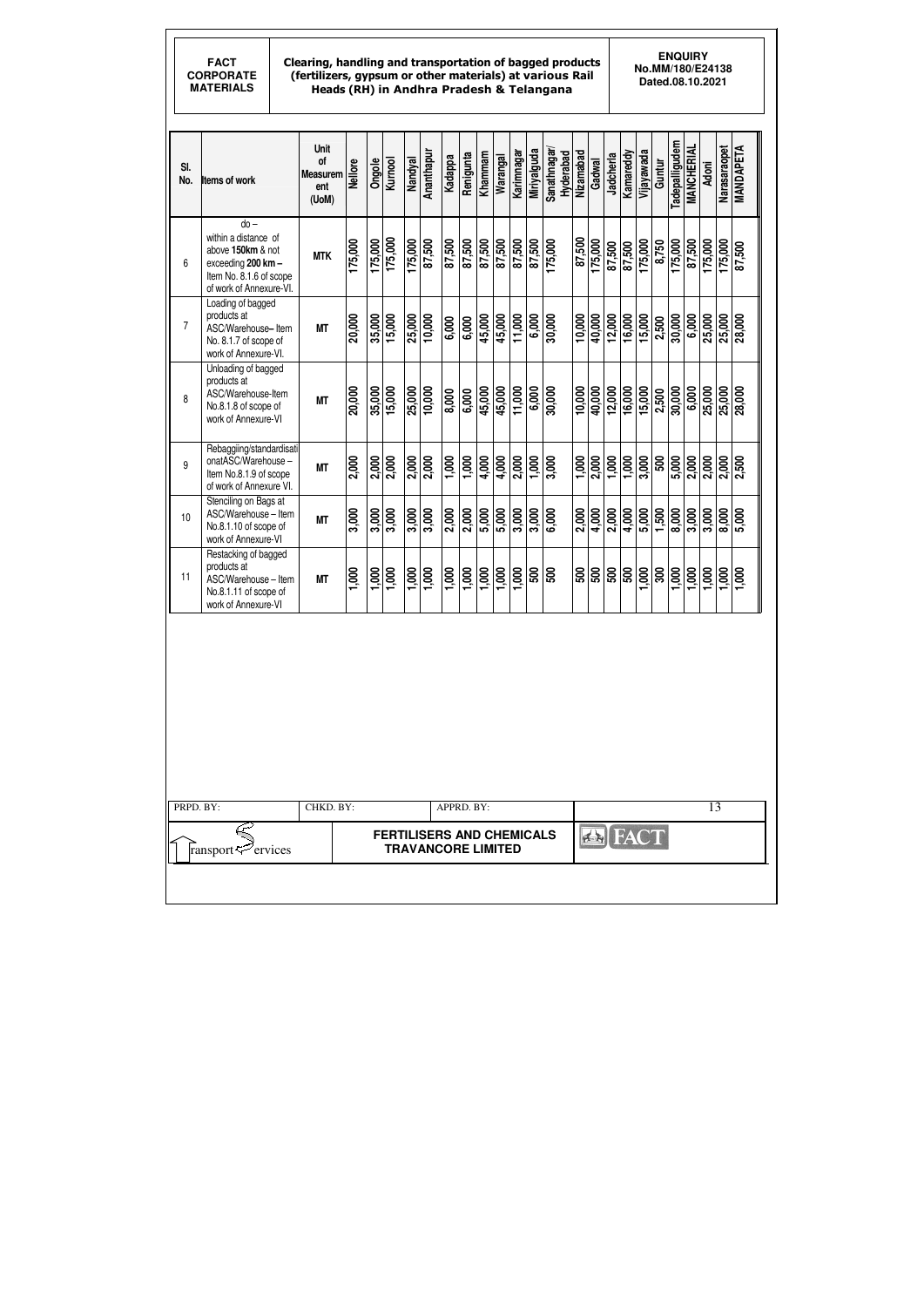|           | <b>FACT</b>                   | Clearing, handling and transportation of bagged products<br><b>CORPORATE</b><br>(fertilizers, gypsum or other materials) at various Rail<br><b>MATERIALS</b><br>Heads (RH) in Andhra Pradesh & Telangana |                                                                                                                                                                                                                                                                                                                                                                                                                                                                      |                       |  |  |  |  |  |
|-----------|-------------------------------|----------------------------------------------------------------------------------------------------------------------------------------------------------------------------------------------------------|----------------------------------------------------------------------------------------------------------------------------------------------------------------------------------------------------------------------------------------------------------------------------------------------------------------------------------------------------------------------------------------------------------------------------------------------------------------------|-----------------------|--|--|--|--|--|
|           |                               |                                                                                                                                                                                                          |                                                                                                                                                                                                                                                                                                                                                                                                                                                                      | <b>ANNEXURE - III</b> |  |  |  |  |  |
|           |                               |                                                                                                                                                                                                          | PRE-QUALIFICATION CRITERIA FOR BIDDERS                                                                                                                                                                                                                                                                                                                                                                                                                               |                       |  |  |  |  |  |
| 1.0       |                               | of their bids against this enquiry.                                                                                                                                                                      | Only those bidders who meet the following 'Pre-Qualification' (PQ) criteria shall be qualified for further evaluation                                                                                                                                                                                                                                                                                                                                                |                       |  |  |  |  |  |
| 1.1       |                               | through public contracts.                                                                                                                                                                                | Bidder must have experience in clearing and handling of at least 1200 MT or above from any RH (in single<br>consignment) of bagged materials like fertilizers, sugar, cement, food grains etc. during any of the last five years<br>as on the date of enquiry, for any organisations of similar standing as FACT, or organisations of sound financial<br>capability and having status of principal employer; or Govt./Quasi Govt. Depts.; which do their work mainly |                       |  |  |  |  |  |
| 1.2       |                               |                                                                                                                                                                                                          | Bidder must also have transported not less than 1200 MT of bagged materials as above by road for any single<br>organization as above, during any of the last five years as on the date of enquiry.                                                                                                                                                                                                                                                                   |                       |  |  |  |  |  |
|           |                               |                                                                                                                                                                                                          | Documentary evidence in support of the above including (i) copies of Work Orders (ii) Experience Certificate (iii)<br>Performance Certificate, from Organizations served shall be enclosed along with the bid.                                                                                                                                                                                                                                                       |                       |  |  |  |  |  |
| 1.3       |                               |                                                                                                                                                                                                          | Bidder shall furnish a Solvency Certificate (original or copy duly attested by a Notary) for Rs.10.0 Lakh for each<br>RHs from a Nationalised/ Scheduled Bank along with Part-A Bid (Techno commercial Bid). The Solvency<br>certificate issued shall be dated after three months prior to the date of enquiry.                                                                                                                                                      |                       |  |  |  |  |  |
|           |                               | Startups without any relaxation.                                                                                                                                                                         | <b>Note for Micro &amp; Small Enterprises and Startups</b><br>Prequalification criteria specified above shall also be applicable for Micro & Small Enterprises and                                                                                                                                                                                                                                                                                                   |                       |  |  |  |  |  |
|           |                               |                                                                                                                                                                                                          | The bidder shall submit the following documents in proof of above, along with Part A of the bid                                                                                                                                                                                                                                                                                                                                                                      |                       |  |  |  |  |  |
| a)        |                               |                                                                                                                                                                                                          | Scanned copies of work orders, experience certificate, performance certificate relevant to that particular<br>work order from the clients indicated at criterion 1.1 & 1.2 above.                                                                                                                                                                                                                                                                                    |                       |  |  |  |  |  |
| b)        |                               | single bank, shall be furnished.                                                                                                                                                                         | Scanned copy of Solvency certificate (original/copy duly attested by a Notary) for a minimum of Rs.10.0 Lakh<br>for each RH from a Nationalised/Scheduled Bank issued dated after three months prior to the date of enquiry<br>in proof of criterion 1.3 above. Original/copy duly attested by a Notary to be furnished offline.<br>Note: For bidders quoting for more than one RH;- A single consolidated Solvency certificate from a                               |                       |  |  |  |  |  |
|           |                               | clients or any other agency in this regard.                                                                                                                                                              | Note: The offers of such bidders who meet the above PQ criteria shall only be considered for technical evaluation and<br>opening of price bids. Offers received without supporting documents or with incomplete form/documents are liable to<br>be rejected. FACT reserves the right to verify the claim of the bidders/documents submitted by them, directly with the                                                                                               |                       |  |  |  |  |  |
| PRPD. BY: |                               | CHKD. BY:                                                                                                                                                                                                | APPRD. BY:                                                                                                                                                                                                                                                                                                                                                                                                                                                           | 14                    |  |  |  |  |  |
|           | ransport <sup>2</sup> ervices |                                                                                                                                                                                                          | <b>FERTILISERS AND CHEMICALS</b><br><b>TRAVANCORE LIMITED</b>                                                                                                                                                                                                                                                                                                                                                                                                        |                       |  |  |  |  |  |
|           |                               |                                                                                                                                                                                                          |                                                                                                                                                                                                                                                                                                                                                                                                                                                                      |                       |  |  |  |  |  |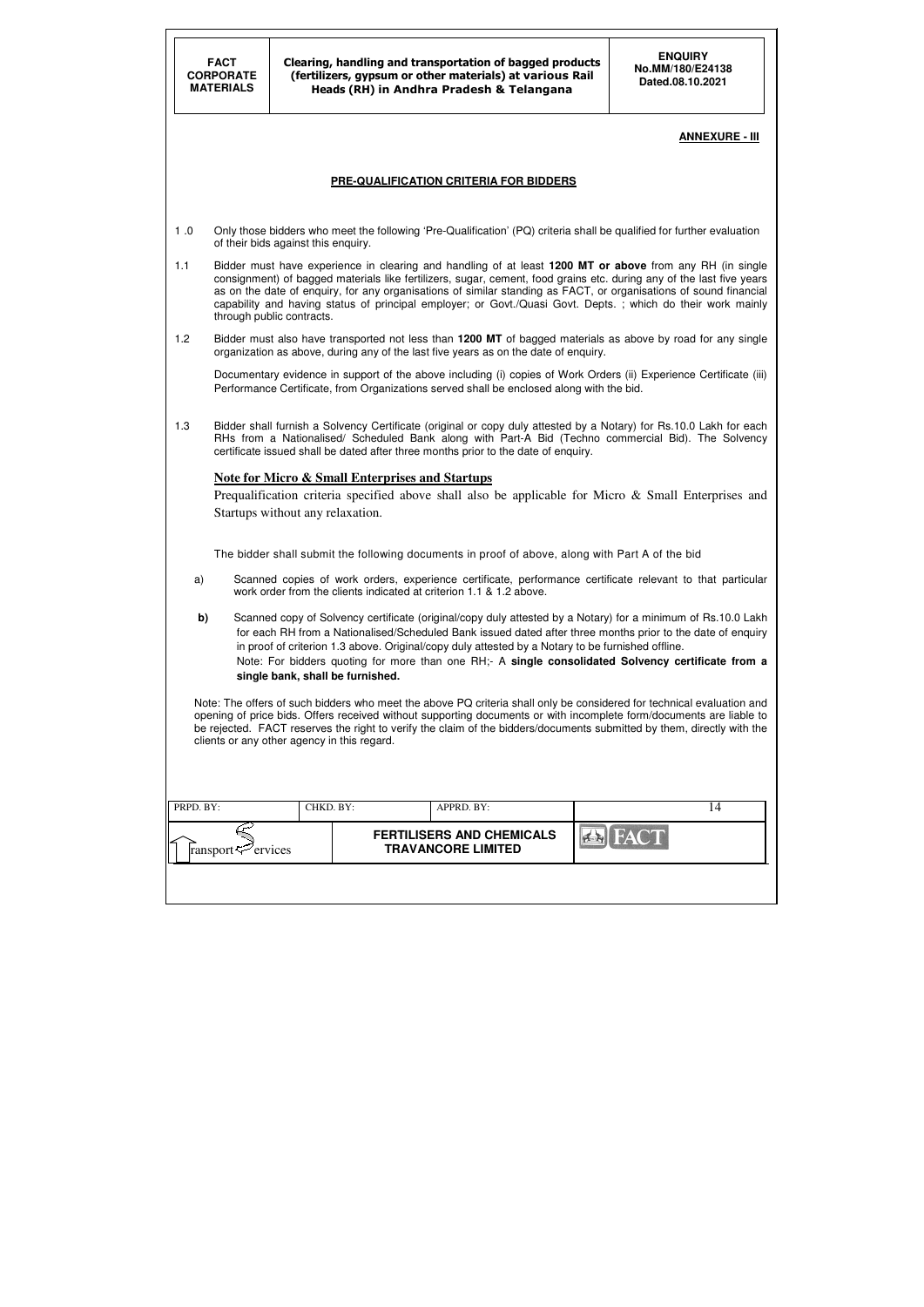#### ANNEXURE-IV

### **VENDOR DATA UPDATION FORM**

(PLEASE USE ADDITIONAL SHEETS, IF SPACE IS INSUFFICIENT)

FACT reserves the right to verify the information given as per the format and enclosures. It is the responsibility of the bidder to give the full details asked for as per this format for evaluating his bid as per this Enquiry. Any misrepresentation of facts and withholding of information may result in disqualification

| SI.<br>No.     | Description                                                                                                                                                           |           |                           |                                  |       | To be filled in by Vendor |         |
|----------------|-----------------------------------------------------------------------------------------------------------------------------------------------------------------------|-----------|---------------------------|----------------------------------|-------|---------------------------|---------|
| 1              | Name of the bidder                                                                                                                                                    |           |                           |                                  |       |                           |         |
| $\overline{c}$ | Address and designation of the Bidder                                                                                                                                 |           |                           |                                  |       |                           |         |
| 3              | Telephone Nos. (with Country/STD codes)                                                                                                                               |           |                           |                                  |       |                           |         |
| $\overline{4}$ | Tele fax Nos.                                                                                                                                                         |           |                           |                                  |       |                           |         |
| 5              | E-Mail id                                                                                                                                                             |           |                           |                                  |       |                           |         |
| 6              | Constitution of the firm: (Strike out which is not<br>applicable                                                                                                      |           |                           | Proprietorship /<br>Company      | Regd. | Partnership/              | Limited |
| 7.             | Year of Establishment                                                                                                                                                 |           |                           |                                  |       |                           |         |
| 8.             | Nam, Address , Telephone Nos. of<br>Proprietor/Partner/Directors                                                                                                      |           |                           |                                  |       |                           |         |
| a.             | Name                                                                                                                                                                  |           |                           |                                  |       |                           |         |
| b.             | Address                                                                                                                                                               |           |                           |                                  |       |                           |         |
| c.             | Phone No.                                                                                                                                                             |           |                           | Office:<br>Residence:            |       |                           |         |
| d.             | Mobile No.                                                                                                                                                            |           |                           |                                  |       |                           |         |
| е.             | Fax No.                                                                                                                                                               |           |                           |                                  |       |                           |         |
| f.             | Email id.                                                                                                                                                             |           |                           |                                  |       |                           |         |
| 9              | Name and Address of the authorised signatory                                                                                                                          |           |                           |                                  |       |                           |         |
| 10.            | <b>CATEGORY:</b>                                                                                                                                                      |           |                           |                                  |       |                           |         |
| a              | Whether the entrepreneur comes under<br>Micro/Small/Medium (Enclose scanned copy of the<br>MSME/NSIC Registration Certificate duly<br>attested by a Gazetted Officer) |           |                           |                                  |       |                           |         |
| b              | In case the bidder is an Entrepreneur whether he/she<br>belongs to SC/ST category                                                                                     |           |                           |                                  |       |                           |         |
|                | Copies of the following documents (SI.No.11 to 17) shall be attached along with Part A bid.                                                                           |           |                           |                                  |       |                           |         |
| PRPD. BY:      |                                                                                                                                                                       | CHKD. BY: |                           | APPRD. BY:                       |       |                           |         |
|                | ervices<br>ransport-                                                                                                                                                  |           | <b>TRAVANCORE LIMITED</b> | <b>FERTILISERS AND CHEMICALS</b> |       | <b>EN FACT</b>            |         |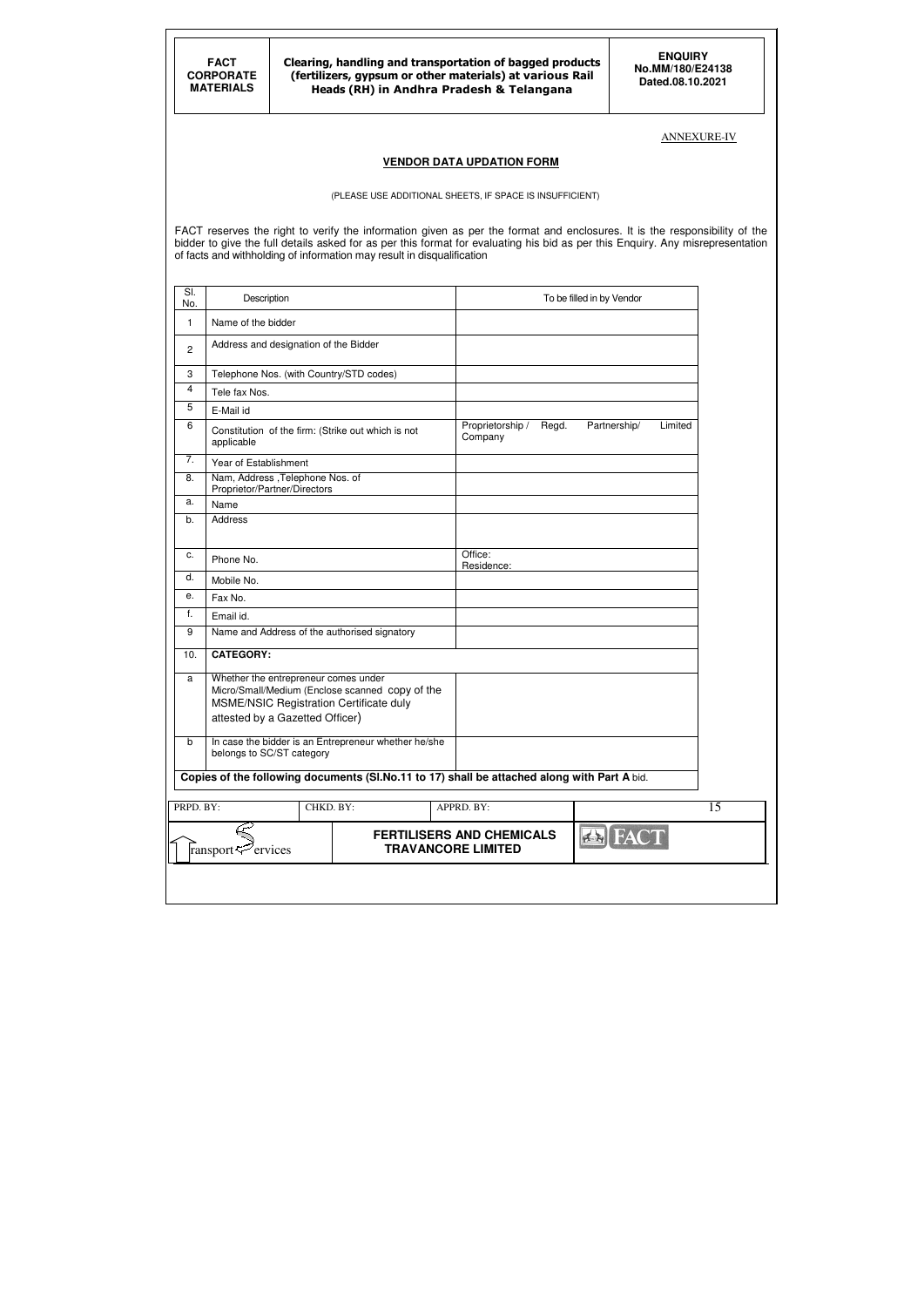#### Clearing, handling and transportation of bagged products (fertilizers, gypsum or other materials) at various Rail Heads (RH) in Andhra Pradesh & Telangana

| 11           |                                                          |           | Document showing Provident Fund code No.                                                                                        |                                  |        |                                                |
|--------------|----------------------------------------------------------|-----------|---------------------------------------------------------------------------------------------------------------------------------|----------------------------------|--------|------------------------------------------------|
| 12           | PAN CARD No.                                             |           |                                                                                                                                 |                                  |        |                                                |
| 13.          | <b>GST</b> Registration Certificate                      |           |                                                                                                                                 |                                  |        |                                                |
| 14.          |                                                          |           | Copy of Audited Balance Sheet and Profit & Loss A/c                                                                             |                                  |        |                                                |
| 15           | (for 3 years-2017-18, 2018-19 & 2019-20)                 |           | Authorisation Letter/Document certifying the name                                                                               |                                  |        |                                                |
|              | and signature of authorised signatory                    |           |                                                                                                                                 |                                  |        |                                                |
| 16.          |                                                          |           | Copy of certificate for having registration with ESI                                                                            |                                  |        |                                                |
| 17.          |                                                          |           | Power of attorney in favour of Authorised signatory                                                                             |                                  |        |                                                |
| 18           | <b>Mobilization Period</b>                               |           |                                                                                                                                 |                                  |        |                                                |
| 19           |                                                          |           | Name of the Bank and the Branches with which bidder has dealing                                                                 |                                  |        |                                                |
|              | 1) Details of credit limits/facilities enjoyed<br>SI.No. |           | Name of the Bank                                                                                                                | Type of credit(ie CC/C,          |        | Amount of credit limit                         |
|              |                                                          |           |                                                                                                                                 | $O/D$ etc.                       |        | sanctioned                                     |
|              | а.                                                       |           |                                                                                                                                 |                                  |        |                                                |
|              | b.<br>c.                                                 |           |                                                                                                                                 |                                  |        |                                                |
| 20.          |                                                          |           | Please furnish the following details along with your Banker's Authorisation letter:                                             |                                  |        |                                                |
| a)           | Income Tax PAN No.                                       |           |                                                                                                                                 |                                  |        |                                                |
| b)           | <b>GST Registration No.</b>                              |           |                                                                                                                                 |                                  |        |                                                |
| $\mathbf{C}$ | Name of the Bank with address                            |           |                                                                                                                                 |                                  |        |                                                |
| d)           | Name of the Branch with address                          |           |                                                                                                                                 |                                  |        |                                                |
| e)           | <b>MICR Code</b>                                         |           |                                                                                                                                 |                                  |        |                                                |
| f)           | <b>IFSC Code</b>                                         |           |                                                                                                                                 |                                  |        |                                                |
| g)           | <b>Account Type</b>                                      |           |                                                                                                                                 |                                  |        |                                                |
| h)           | Bank Account No.                                         |           |                                                                                                                                 |                                  |        |                                                |
| i)           | Account holder's Name                                    |           |                                                                                                                                 |                                  |        |                                                |
| j)           | Vendor email address                                     |           |                                                                                                                                 |                                  |        |                                                |
| 21           |                                                          |           | Whether your firm/company is blacklisted by FACT or any other<br>Public /sector/Govt./Quasi Govt. Organisation/any other client |                                  | Yes/No |                                                |
| 22           |                                                          |           | Whether your contract was terminated before expiry of contract<br>period or security deposit/EMD forfeited by FACT or any other |                                  | Yes/No |                                                |
|              |                                                          |           | Public Sector/Govt./Quasi Govt. Organisation/any other client                                                                   |                                  |        |                                                |
| 23           |                                                          |           | Whether Proprietor/Partner/Director(as applicable) has been<br>prosecuted by any judicial court for any criminal offense        |                                  | Yes/No |                                                |
| 24.          |                                                          |           | Are you a fertiliser dealer of FACT attached to the ASC which<br>operates the RH, for which bid is submitted                    |                                  | Yes/No |                                                |
| 25           |                                                          |           | Declaration on Proprietor/Partners/Directors                                                                                    |                                  |        |                                                |
|              |                                                          |           | Full Name of the Proprietor/Partner/Director                                                                                    | proprietor/partner/Director      |        | Name of the other firm(s) of which bidder is a |
| a            |                                                          |           |                                                                                                                                 |                                  |        |                                                |
| b            |                                                          |           |                                                                                                                                 |                                  |        |                                                |
| c            |                                                          |           |                                                                                                                                 |                                  |        |                                                |
| PRPD. BY:    |                                                          | CHKD. BY: |                                                                                                                                 | APPRD. BY:                       |        |                                                |
|              |                                                          |           |                                                                                                                                 |                                  |        |                                                |
|              |                                                          |           |                                                                                                                                 | <b>FERTILISERS AND CHEMICALS</b> |        | <b>EN FACT</b>                                 |
|              | $\mathcal{P}$ ervices<br>ransport                        |           |                                                                                                                                 | <b>TRAVANCORE LIMITED</b>        |        |                                                |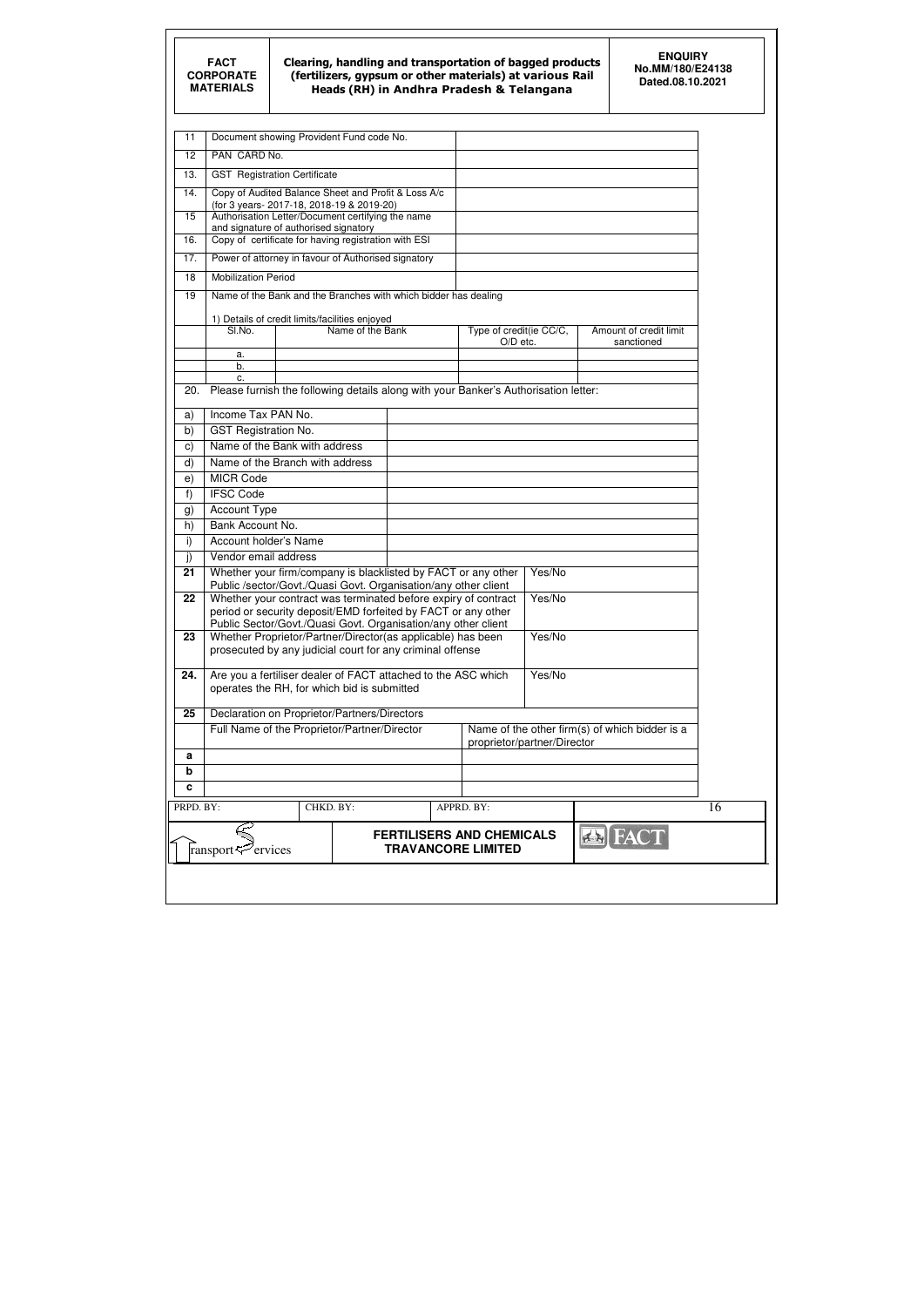**d e**

I/We hereby solemnly declare that the Proprietor/Partner/Director of this firm/company mentioned at Sl.No.(s) above is/are common/not common(Strike off whichever is not applicable/with any other firm/company who has applied for against same advertisement. In case of common Proprietor/Partner/Director in other firm, who has applied against same advertisement, pl mention the name of the firm/firms.

| $\blacksquare$                        |           |                                                               |                      |                |    |
|---------------------------------------|-----------|---------------------------------------------------------------|----------------------|----------------|----|
|                                       |           | Authorised Signatory,                                         |                      |                |    |
| Date:                                 |           | Name                                                          | $\ddot{\phantom{a}}$ |                |    |
| Place:                                |           | Designation                                                   | $\ddot{\phantom{a}}$ |                |    |
|                                       |           | Signature                                                     | $\ddot{\phantom{a}}$ |                |    |
|                                       |           | (Seal)                                                        |                      |                |    |
|                                       |           |                                                               |                      |                |    |
|                                       |           |                                                               |                      |                |    |
|                                       |           |                                                               |                      |                |    |
|                                       |           |                                                               |                      |                |    |
|                                       |           |                                                               |                      |                |    |
|                                       |           |                                                               |                      |                |    |
|                                       |           |                                                               |                      |                |    |
|                                       |           |                                                               |                      |                |    |
|                                       |           |                                                               |                      |                |    |
|                                       |           |                                                               |                      |                |    |
| PRPD. BY:                             | CHKD. BY: | APPRD. BY:                                                    |                      |                | 17 |
| ransport < <a> <sub>c</sub>rvices</a> |           | <b>FERTILISERS AND CHEMICALS</b><br><b>TRAVANCORE LIMITED</b> |                      | <b>EN FACT</b> |    |
|                                       |           |                                                               |                      |                |    |

#### 26. Details of EMD:

Whether Exempted or Bid Security declaration form is enclosed:

EXEMPTED / BID SECURITY DECLARATION ENCLOSED

### **DECLARATION**

I/We certify that all information furnished by me/us against this enquiry are true and correct to the best of my/our knowledge and belief. In the event of any information given by me/us is found to be untrue/incorrect, I /We have no objection in FACT disqualifying me/us against this enquiry and banning me/us from participating in future enquiries as well.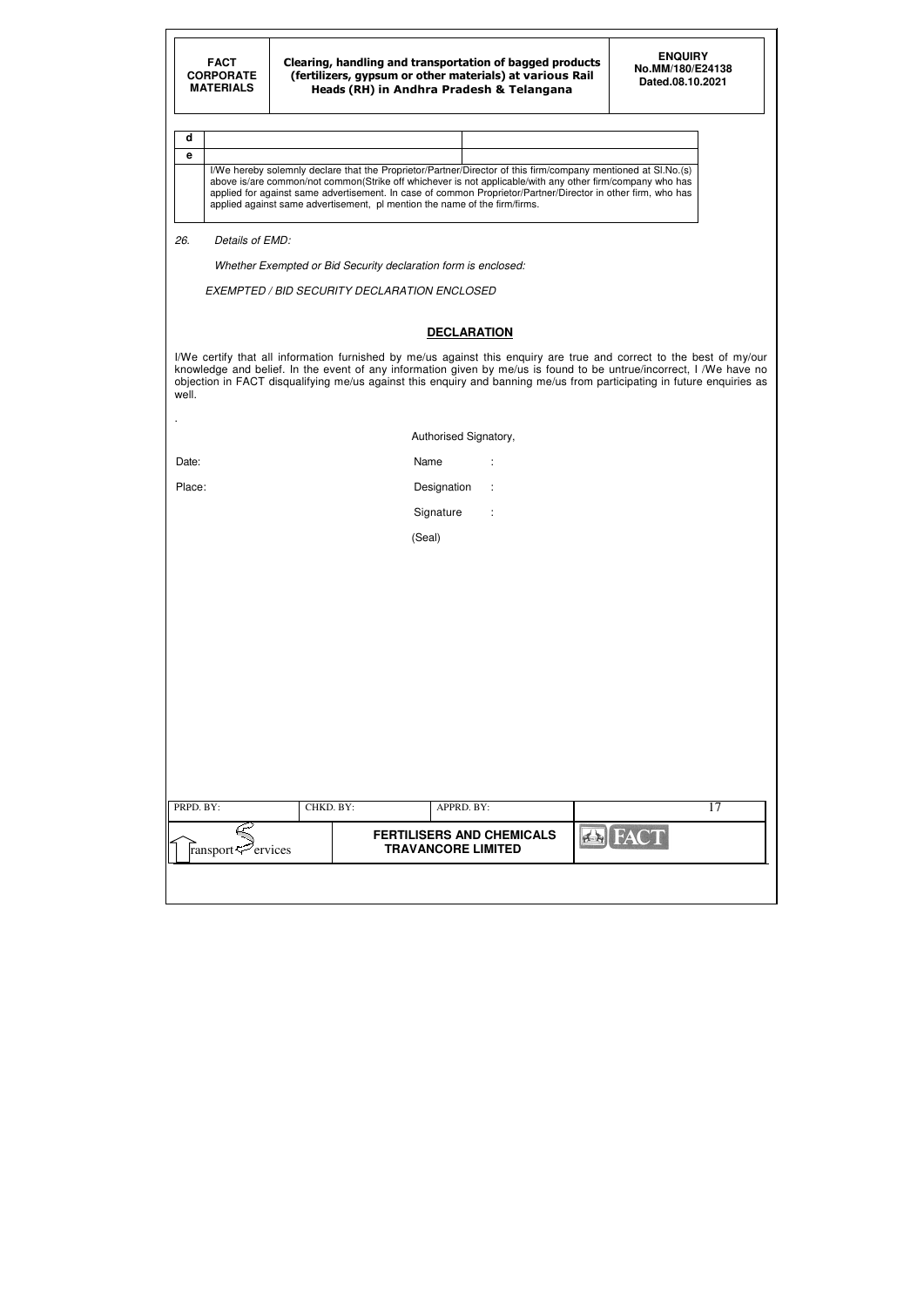| <b>CORPORATE</b><br><b>MATERIALS</b> |           | Clearing, handling and transportation of bagged products<br>(fertilizers, gypsum or other materials) at various Rail<br>Heads (RH) in Andhra Pradesh & Telangana                                                                                                                                                                                                                  | <b>ENQUIRY</b><br>No.MM/180/E24138<br>Dated.08.10.2021 |
|--------------------------------------|-----------|-----------------------------------------------------------------------------------------------------------------------------------------------------------------------------------------------------------------------------------------------------------------------------------------------------------------------------------------------------------------------------------|--------------------------------------------------------|
|                                      |           |                                                                                                                                                                                                                                                                                                                                                                                   | <b>ANNEXURE-V</b>                                      |
|                                      |           | <b>COMPLIANCE STATEMENT</b>                                                                                                                                                                                                                                                                                                                                                       |                                                        |
| acceptance to the same.              |           | We state that Enquiry No. MM/180/E24138 dated 08.10.2021 is in full compliance with the<br>documents issued against the Enquiry No: MM/180/E24138 dated 08.10.2021 and we have read<br>and understood the Notice Inviting Tender, Scope of Work, Instructions to Bidders and Terms<br>and Conditions of Contract attached with this enquiry referred above and hereby confirm our |                                                        |
| Name of bidder:                      |           |                                                                                                                                                                                                                                                                                                                                                                                   |                                                        |
| Signature of the Bidder:             |           |                                                                                                                                                                                                                                                                                                                                                                                   |                                                        |
| Place:                               |           |                                                                                                                                                                                                                                                                                                                                                                                   |                                                        |
| Date:                                |           | (Seal)                                                                                                                                                                                                                                                                                                                                                                            |                                                        |
|                                      |           |                                                                                                                                                                                                                                                                                                                                                                                   |                                                        |
|                                      |           |                                                                                                                                                                                                                                                                                                                                                                                   |                                                        |
|                                      |           |                                                                                                                                                                                                                                                                                                                                                                                   |                                                        |
|                                      |           |                                                                                                                                                                                                                                                                                                                                                                                   |                                                        |
| PRPD. BY:                            | CHKD. BY: | APPRD. BY:                                                                                                                                                                                                                                                                                                                                                                        | 18                                                     |
|                                      |           | <b>FERTILISERS AND CHEMICALS</b>                                                                                                                                                                                                                                                                                                                                                  | <b>EN FACT</b>                                         |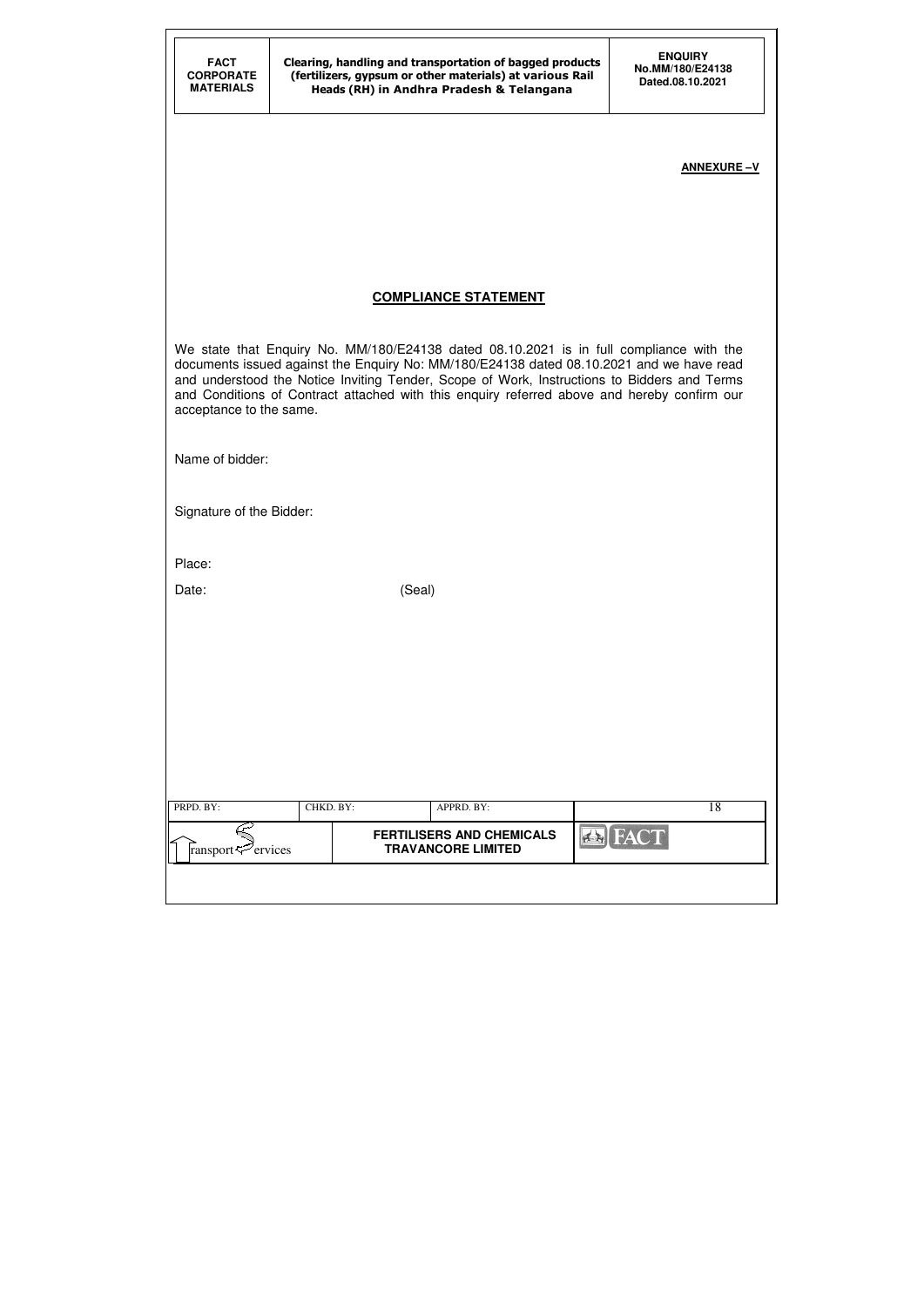| PRPD. BY:                      | CHKD. BY: | APPRD. BY:                                                    |      |  |
|--------------------------------|-----------|---------------------------------------------------------------|------|--|
| ransport $\mathcal{P}$ ervices |           | <b>FERTILISERS AND CHEMICALS</b><br><b>TRAVANCORE LIMITED</b> | FACT |  |
|                                |           |                                                               |      |  |

#### **ANNEXURE- VI**

#### **TERMS AND CONDITIONS OF CONTRACT CLEARING, HANDLING & TRANSPORTATION OF BAGGED PRODUCTS AT VARIOUS RHs IN ANDHRA PRADESH & TELANGANA**

#### **1.0 DEFINITIONS**

- **1(a)** FACT shall mean THE FERTILISERS AND CHEMICALS TRAVANCORE LIMITED with Registered office at Udyogamandal, Kochi-683501, its operating Divisions at Udyogamandal (FACT-UD) and at Ambalamedu (FACT-CD) and Marketing offices spread across South India (which expression shall repugnant to the context or meaning thereof, include its successors and assigns).
- **1(b)** "Contractor" shall mean the individual / firm / company, who has been awarded the Work Order (contract) against his/their bid in response to the enquiry issued by FACT and shall include his/their legal representatives heirs, successors and assigns.

#### **2.0 PERIOD OF CONTRACT**

 The period of Contract shall be for **two years** from the date of issue of Letter of Intent (LOI)/ Work order, whichever is earlier.

#### **3.0 AGREEMENT**

 **Contractor to Execute Agreement**: The contractor shall execute an Agreement with FACT, within 15 days of receipt of the Work Order. The Agreement shall be executed on stamp paper (of appropriate value) as per the proforma as specified by FACT.

#### **4.0 SECURITY DEPOSIT**

- **4.1** The contractor shall furnish an interest free Security Deposit (SD) equivalent to 3% (three percent) of the total initial Work Order value as given in the Work Order (irrespective of actual quantity of work executed during the contract period), by RTGS or by Bank Guarantee issued by a Nationalised / Scheduled Bank as per the Proforma prescribed by FACT within 15 days of receipt of the work order.
- **4.2** In case the contractor fails to deposit the prescribed Security Deposit or fails to execute the agreement or fails to commence the work within the specified time, the contract issued to him is liable to be terminated and the Earnest Money Deposit (EMD) shall be forfeited and alternative arrangements made at the risk and cost of the contractor. The contractor will also be liable for getting delisted from FACT and will not be eligible to participate in future tender(s) as per FACT's policy in vogue.
- **4.3** The SD shall remain at the disposal of FACT, as a security for the satisfactory execution and completion of the work in accordance with the terms and conditions of the contract. The SD shall not be released until the work as per the Contract is satisfactorily completed and accepted and final bills paid. In case the contractor fails to make good any amount due from him inter-alia, losses, damages, penalties, dues etc. as may be payable by the contractor, FACT shall be at liberty to deduct/ appropriate such payments from the security deposit without prejudice to FACT's right to claim balance amount from the contractor. Violation(s) of any of the terms and conditions of Contract by the contractor shall entail (i) forfeiture of the SD and (ii) disqualification from further work with FACT without prejudice to FACT's right to avail other remedies.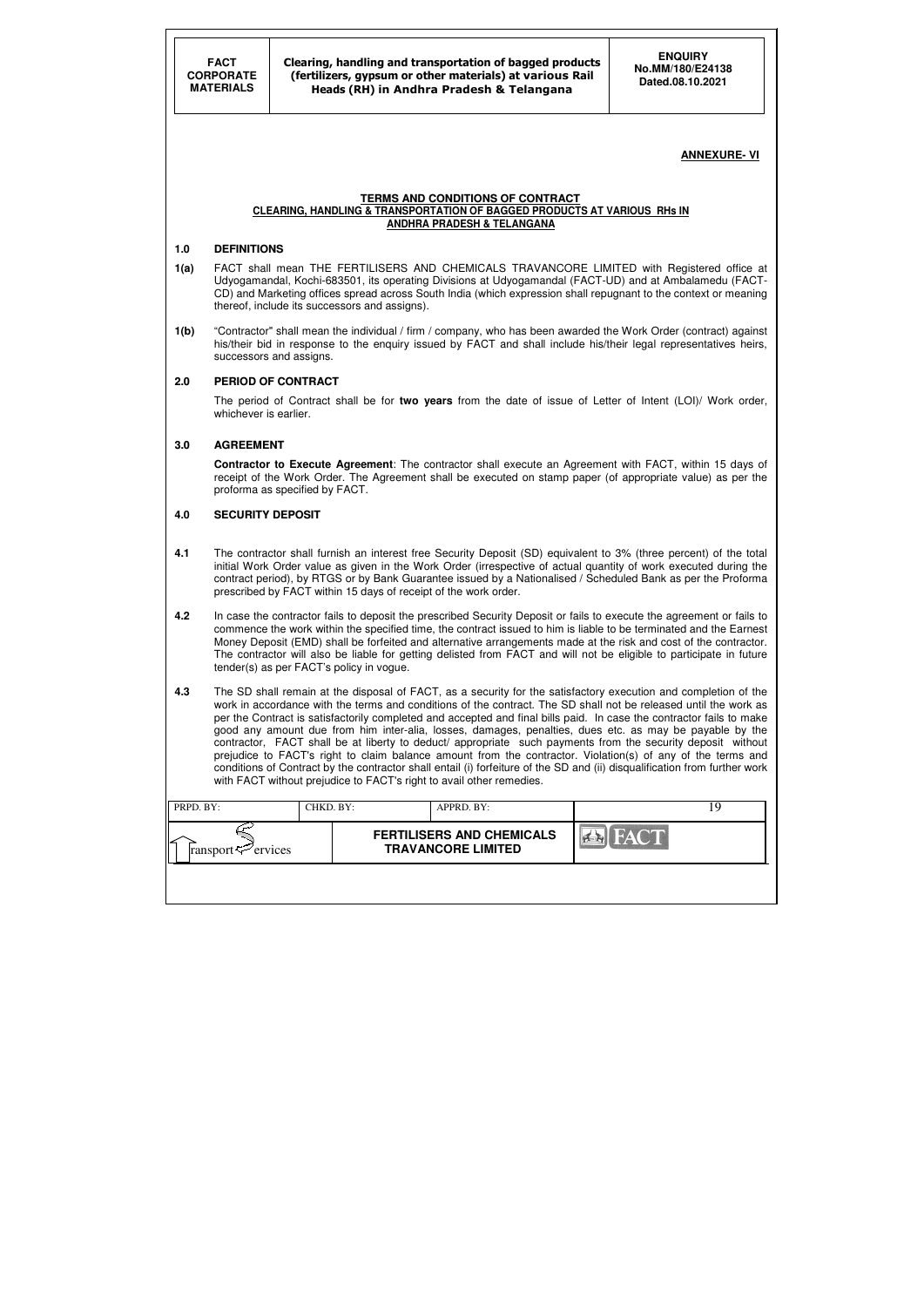Clearing, handling and transportation of bagged products (fertilizers, gypsum or other materials) at various Rail Heads (RH) in Andhra Pradesh & Telangana

| PRPD. BY:                        | CHKD. BY: | APPRD. BY:                                                    |             | ZU |
|----------------------------------|-----------|---------------------------------------------------------------|-------------|----|
| l∠<br>ransport $\approx$ ervices |           | <b>FERTILISERS AND CHEMICALS</b><br><b>TRAVANCORE LIMITED</b> | <b>FACT</b> |    |
|                                  |           |                                                               |             |    |

#### **5.0 FIRMNESS OF RATES**

- **5.1** The rates shall be firm throughout the contract period. No charge/claim on any account, incidental or otherwise, other than expressly provided in the contract, shall be payable by FACT.
- **5.2 Rate Revision Clause**: Whenever the retail price of HSD is revised by oil marketing companies in Public Sector vis-a-vis the base rates given in the contract, the transportation rates shall be revised based on simple average of the diesel price variation for the full month or part thereof. The HSD price prevailing at the respective RH location on the date of bid opening (Pre-qualification cum Techno-Commercial Part (Part-A), shall be the base rate for the above purpose. For an increase or decrease of one Rupee per litre for HSD applicable at the place of RH, the transportation rates shall be increased or decreased by 1.75 Paise per MT per km. The above revision shall be calculated (i) on pro rata basis for the actual increase / decrease of HSD price and (ii) for one way (single) distance only. For e.g. for an increase or decrease of Rupee 'Δ' per litre in the price of HSD, the transportation rate shall be increased or decreased by Paise (1.75 x  $\Delta$ ) per MT per km). Distance (km) of each destination from the RH shall be taken for calculating the revised rate for the respective destination.

#### **6.0 QUANTUM OF WORK:**

 **The quantum of work depends up on various factors like agro-climatic conditions, market requirement, supply plan issued by Government, production at FACT's plants / arrival of shipments, availability of rake etc. and the quantum indicated in the W.O. is only indicative.** FACT reserves the right to reduce or increase the quantum of work at any time without assigning any reason whatsoever and the contractor shall carry out the work as per actual quantity requirements of FACT at the same rates and terms & conditions as per the W.O. The contractor has no right to claim loss / loss of profit on account of reduction in revenue arising out of variation in quantum of work.

#### **7.0 Goods and Service Tax (GST)**

 **Rates given in the Work Order are exclusive of Goods and Service Tax (GST) and the contractor or FACT, as the case may be, shall remit GST in compliance with the statute.** In case GST has to be paid by the contractor as per relevant Rules & Regulations the same shall be reimbursed to the contractor against documentary proof.

#### **The bidder shall furnish the following along with the offers.**

- 1. The GST registration Number and details. In the case of Provisional ID, GST Registration Number shall be provided on receipt of the same.
- 2. Place of supply/Service
- 3. Address of the supplier / service provider's billing the item if it is different from 2 above
- 4. GST rates applicable for each item
- 5. HSN / SAC codes of each of the goods / services quoted

In case of unregistered contractor, a declaration to that effect with reason should be furnished.

 FACT's Provisional ID in the state of Andhra Pradesh is 37AAACT6204C1ZS FACT's Provisional ID in the state of Telangana is 36AAACT6204C1ZU FACT's Provisional ID in the state of Kerala is 32AAACT6204C1Z2.

The supplier/contractor shall do the following:

- a) Submit GST compliant tax invoice to FACT along with supply.
- b) Shall ensure uploading the above invoice as per statute &
- c) File monthly returns in time enabling FACT to claim the input tax credit.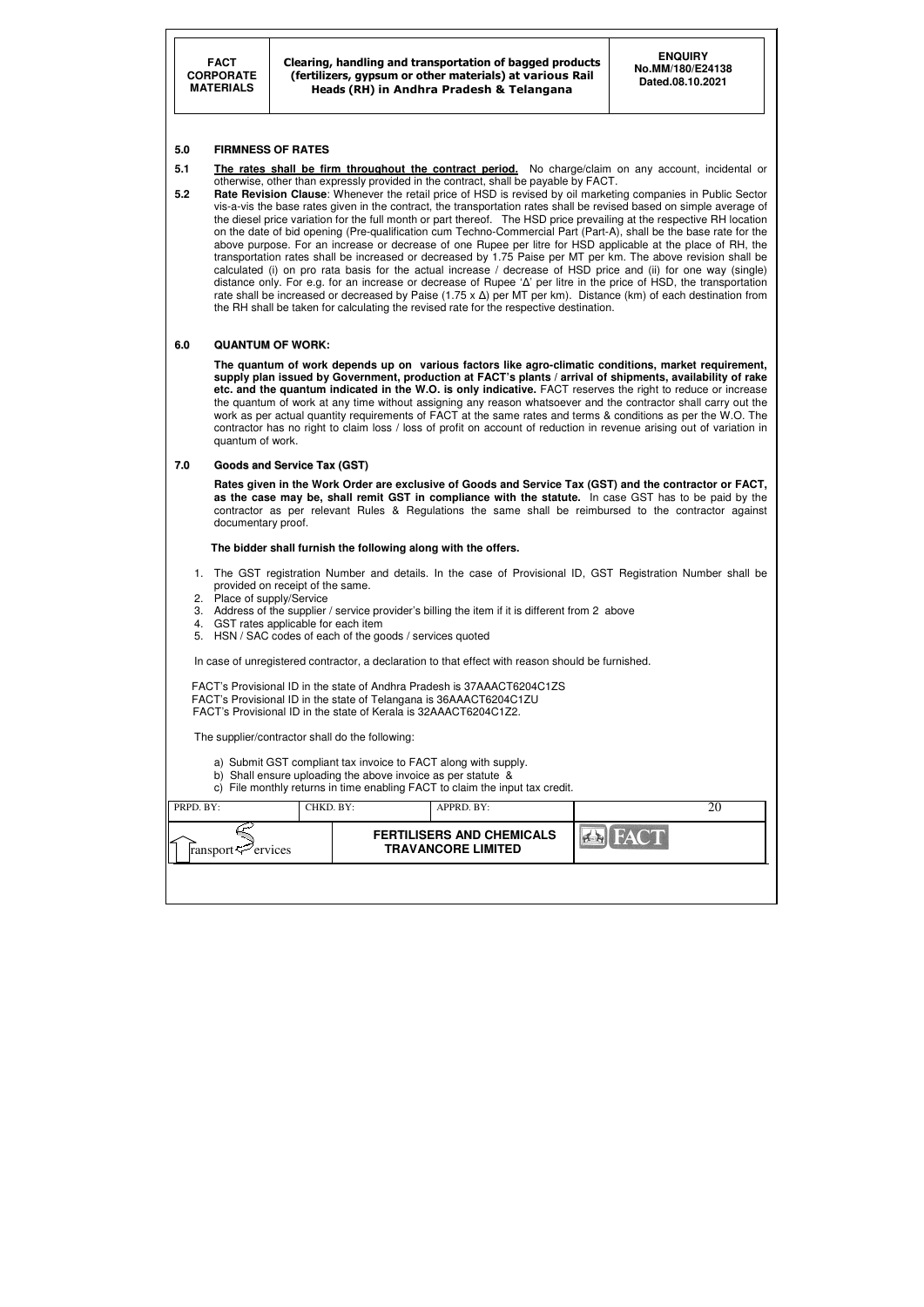| PRPD. BY:                       | CHKD. BY: | APPRD. BY:                                                    |             |  |
|---------------------------------|-----------|---------------------------------------------------------------|-------------|--|
| ∠<br>ransport $\approx$ ervices |           | <b>FERTILISERS AND CHEMICALS</b><br><b>TRAVANCORE LIMITED</b> | <b>FACT</b> |  |
|                                 |           |                                                               |             |  |

GST charged by the supplier/contractor shall be released separately to the supplier/contractor only after filing of (i) the outward supply details & the monthly return on GSTN portal by the supplier/contractor and (ii) on matching the input tax credit to such invoice with the corresponding details of outward supply of the supplier/contractor.

In case FACT incurs any liability (like interest, penalty etc.,) due to denial/reversal of such input tax credit in respect of the invoice submitted by the supplier/contractor, for the reasons attributable to the supplier/contractor, the same shall be recovered from the supplier/contractor

Further in case FACT is deprived of the input tax credit due to any reason attributable to the supplier/contractor, the same shall not be paid or recovered if already paid to the supplier/contractor.

#### **8.0 SCOPE OF WORK**

- **8.1.1 Clearing of bagged products** (such as fertilizers, gypsum, or any other materials) from railway wagons at the Rail Head (RH), **unloading on to railway platform (if necessary), and loading on to trucks/lorries** placed by the contractor/dealers of FACT for onward movement to required destinations. FACT has made all arrangements for ensuring correct quantity of products loaded into railway wagons and trucks/lorries in our premises as well as from various Port godowns. The contractor is free to engage his representative at the loading points at (i) Kalamassery Railway Siding, Kochi, (ii) FACT Cochin Division, Ambalamedu, Kochi, and (iii) seaports like Tuticorin, Kochi etc., if he so wishes, to witness rake loading so as to satisfy himself with the system followed. The contractor shall clear, handle and deliver at RH the full quantity as per RR without any shortage. Cost of shortages, if any, found between the RR quantity and delivered quantity at the RH will be recovered from the dues/bills of the contractor, if the seals of the wagons are intact, at 150% of the value (MRP plus Govt. Subsidy) of product as applicable. If the seals of the wagons are broken / tampered with, the matter may be reported to FACT and clearing of such wagons shall be done only with the permission and under supervision of FACT.
- **8.1.2 Transportation** of bagged products in trucks / lorries placed by the contractor from RH to godown / Stock points/ dealer's points situated within a distance not exceeding 15 km from the RH as given in the contract.
- **8.1.3 Transportation** of bagged products in trucks/lorries placed by the contractor from RH to godowns / stock points / dealer's points situated within a distance of above 15 km & not exceeding 50 km.
- **8.1.4 -- do -- but** within a distance of above 50 km & not exceeding 100 km from the RH
- **8.1.5 -- do -- but** within a distance of above 100 km & not exceeding 150 km from the RH
- **8.1.6** -- **do** but within a distance of above 150 km & not exceeding 200 km from the RH
- **8.1.7 Loading of bagged products at FACT ASC godowns and** any godown/s rented by FACT**,** on to Trucks/lorries placed by FACT's dealers or other agencies, weighing of bagged products, if necessary, as per instructions given by the authorised personnel at ASC.
- **8.1.8 Unloading of bagged products at FACT ASC godowns and** any godown/s rented by FACT from Trucks/lorries, weighing of unloaded bags (if necessary) and stacking in the godowns as per instructions given by the Sales Officer (SO) / Sr. Agro Service Officer(SASO) / Depot Officer(DO) or his authorised staff at the ASC. Unloading of bagged products transported to dealer's godown / State/Central Warehousing Corporations godown's is excluded from the scope of the contractor.
- **8.1.9 Re-bagging** including removing the bagged products from the stack, refilling the same in fresh bags, standardisation of rebagged products including weighing, stitching using thread suitable for HDPE bags and restacking. FACT shall provide empty bags for rebagging purpose. Stitching machine and thread for stitching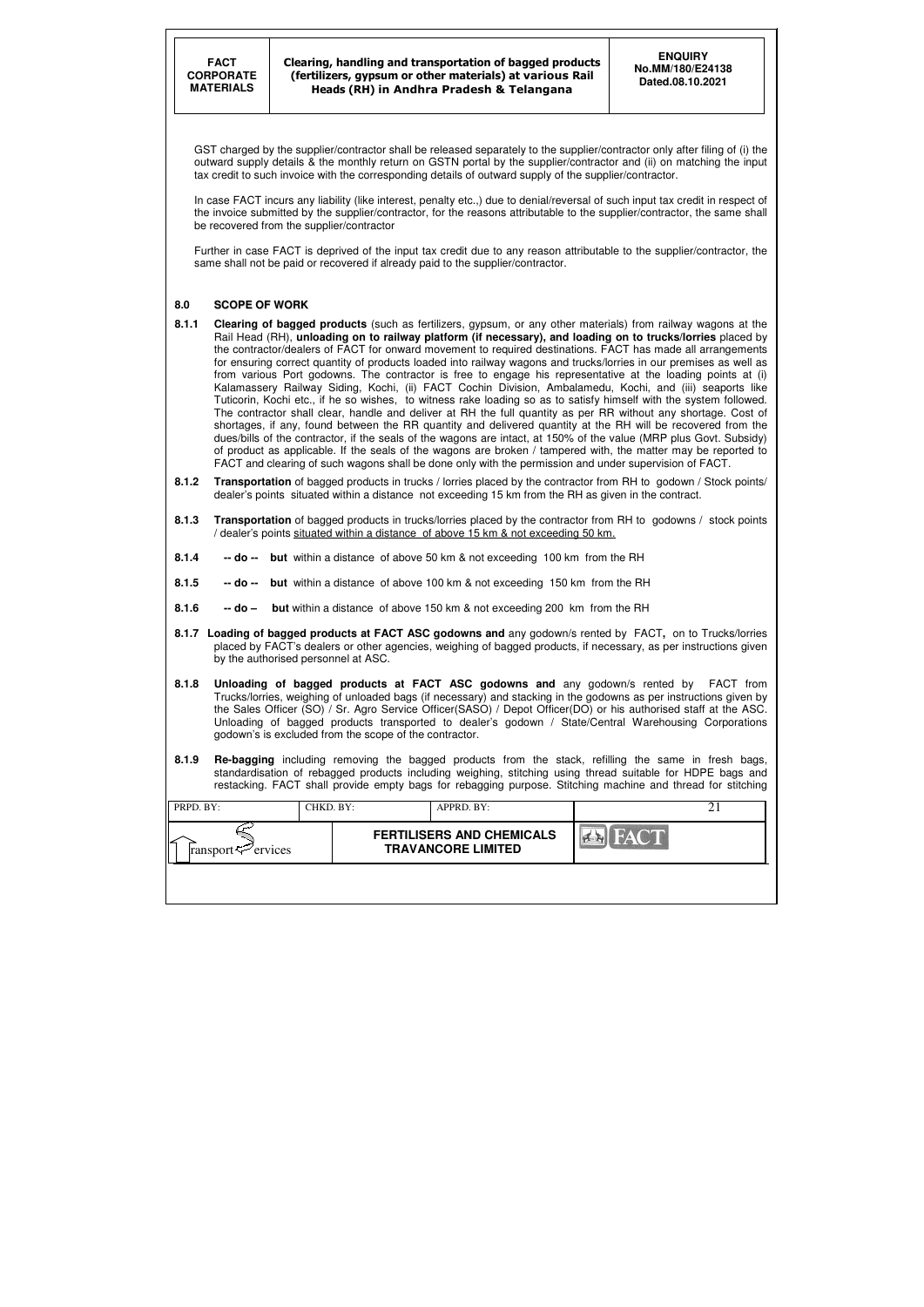|           | <b>FACT</b><br><b>CORPORATE</b><br><b>MATERIALS</b>                                                                                                                                                                                                                                                                                                                                                                                                                                                                                                                                                                                               |                                   | <b>ENQUIRY</b><br>Clearing, handling and transportation of bagged products<br>No.MM/180/E24138<br>(fertilizers, gypsum or other materials) at various Rail<br>Dated.08.10.2021<br>Heads (RH) in Andhra Pradesh & Telangana |                                                                                                               |  |                                                                                                                                                                                                                                                                                                                                                                                                                                                                                                                                                                                                                                                                                                                                                                                                                                                                                                                                                                                                                                                                                                                                                                                                                                                                                                      |  |  |  |  |
|-----------|---------------------------------------------------------------------------------------------------------------------------------------------------------------------------------------------------------------------------------------------------------------------------------------------------------------------------------------------------------------------------------------------------------------------------------------------------------------------------------------------------------------------------------------------------------------------------------------------------------------------------------------------------|-----------------------------------|----------------------------------------------------------------------------------------------------------------------------------------------------------------------------------------------------------------------------|---------------------------------------------------------------------------------------------------------------|--|------------------------------------------------------------------------------------------------------------------------------------------------------------------------------------------------------------------------------------------------------------------------------------------------------------------------------------------------------------------------------------------------------------------------------------------------------------------------------------------------------------------------------------------------------------------------------------------------------------------------------------------------------------------------------------------------------------------------------------------------------------------------------------------------------------------------------------------------------------------------------------------------------------------------------------------------------------------------------------------------------------------------------------------------------------------------------------------------------------------------------------------------------------------------------------------------------------------------------------------------------------------------------------------------------|--|--|--|--|
|           |                                                                                                                                                                                                                                                                                                                                                                                                                                                                                                                                                                                                                                                   |                                   |                                                                                                                                                                                                                            | (suitable for HDPE bags) shall be provided by the contractor at his own cost.                                 |  |                                                                                                                                                                                                                                                                                                                                                                                                                                                                                                                                                                                                                                                                                                                                                                                                                                                                                                                                                                                                                                                                                                                                                                                                                                                                                                      |  |  |  |  |
|           |                                                                                                                                                                                                                                                                                                                                                                                                                                                                                                                                                                                                                                                   |                                   |                                                                                                                                                                                                                            | godown/s rented by FACT using stencil plate, brush, paint etc., provided by the contractor at his own cost.   |  | 8.1.10 Stenciling of Maximum Retail Price/subsidy details on the bags (filled with 50 kg product or on empty bags) at<br>ASC / any godown/s rented by FACT, as per instructions given by the authorised personnel at ASC / any                                                                                                                                                                                                                                                                                                                                                                                                                                                                                                                                                                                                                                                                                                                                                                                                                                                                                                                                                                                                                                                                       |  |  |  |  |
|           |                                                                                                                                                                                                                                                                                                                                                                                                                                                                                                                                                                                                                                                   |                                   |                                                                                                                                                                                                                            | authorised personnel at ASC / any godown/s rented by FACT.                                                    |  | 8.1.11 Re-stacking, i.e., removing the bagged product from the stack and again stacking as per instruction given by the                                                                                                                                                                                                                                                                                                                                                                                                                                                                                                                                                                                                                                                                                                                                                                                                                                                                                                                                                                                                                                                                                                                                                                              |  |  |  |  |
| 8.2       |                                                                                                                                                                                                                                                                                                                                                                                                                                                                                                                                                                                                                                                   |                                   |                                                                                                                                                                                                                            | above irrespective of the actual distance from RH within the distance limit specified.                        |  | The quantity cleared, handled, transported, etc. as per paragraphs 8.1.1 to 8.1.6 above shall be assessed by<br>computing the weight considering 20 numbers of bags filled with products as equivalent to one MT (1,000 kg)<br>irrespective of actual gross weight of individual bags and shall not be based on weighment of individual bags or<br>otherwise. In the case of transportation under paragraphs from 8.1.3 to 8.1.6 the UoM shall be MTK, i.e. the<br>product of quantity in MT worked out as above and the distance in km. For e.g. transportation of 300 bags (15<br>MT) filled with products by truck for a distance of 120 km constitutes a quantity of $(120 \times 15) = 1800$ MTK. For<br>serial numbers from 8.1.3 to 8.1.6 above, the rates are in "Rupees per MT per km". The UoM for the above<br>items is "MTK" (quantity in MT multiplied by distance in km). By multiplying the rate in Rs.per MT per km with the<br>actual quantity in MTK (quantity in MT transported x distance in km between the RH and the delivery point) will be<br>the value of the respective transportation work. In the case of transportation under paragraph 8.1.2 with in a<br>distance not exceeding 15 km from RH} the rate (Rs. per MT) shall be applicable for the quantity assessed as |  |  |  |  |
| 8.3       |                                                                                                                                                                                                                                                                                                                                                                                                                                                                                                                                                                                                                                                   |                                   |                                                                                                                                                                                                                            | concerned and collect necessary documents and instructions for despatches.                                    |  | The contractor or his authorised representative shall liaise with Railways and monitor arrival schedule of<br>rakes at the RH. The contractor or his authorized representative shall contact the Sales Officer (SO)/Sales-in-<br>Charge (SIC) /Sr. Agro Service Officer (SASO)/Depot Officer (DO) or his authorised personnel at the ASC                                                                                                                                                                                                                                                                                                                                                                                                                                                                                                                                                                                                                                                                                                                                                                                                                                                                                                                                                             |  |  |  |  |
| 8.4       |                                                                                                                                                                                                                                                                                                                                                                                                                                                                                                                                                                                                                                                   | to the account of the contractor. |                                                                                                                                                                                                                            |                                                                                                               |  | The contractor shall provide adequate number of labourers and lorries/trucks for clearing, handling and<br>transportation of products as required by FACT at short notice without causing any delay and levy of demurrage/<br>wharfage by railways. The contractor shall follow the extant rules of railways and ensure that the bagged products<br>are promptly cleared from the wagons at the RH within the allowed free time given by railways from time to time,<br>so as to avoid incidence of demurrage / wharfage. Whenever consignment arrives before receipt of Railway<br>Receipt (RR), the contractor shall arrange to clear the consignment on indemnity bond, in order to avoid any<br>demurrage or wharfage. In case of failure by the contractor to clear, handle and transport the required quantity<br>within the free time allowed by railways all costs inter-alia demurrage / wharfage, incidental to such failure shall be                                                                                                                                                                                                                                                                                                                                                      |  |  |  |  |
| 8.5       |                                                                                                                                                                                                                                                                                                                                                                                                                                                                                                                                                                                                                                                   |                                   |                                                                                                                                                                                                                            | herein or not, for executing the contract to the satisfaction of FACT.                                        |  | The contractor shall carry out all works incidental to the scope of work stated above, whether expressly mentioned                                                                                                                                                                                                                                                                                                                                                                                                                                                                                                                                                                                                                                                                                                                                                                                                                                                                                                                                                                                                                                                                                                                                                                                   |  |  |  |  |
| 8.6       |                                                                                                                                                                                                                                                                                                                                                                                                                                                                                                                                                                                                                                                   |                                   |                                                                                                                                                                                                                            | are to be handled with due care and hooks shall not be used while handling so as to avoid damage to products. |  | Transportation of bagged products shall be undertaken in Lorries / trucks only. Products loaded on trucks/lorries<br>shall be secured and protected by covering with tarpaulin irrespective of weather condition. The bagged products                                                                                                                                                                                                                                                                                                                                                                                                                                                                                                                                                                                                                                                                                                                                                                                                                                                                                                                                                                                                                                                                |  |  |  |  |
| 8.7       | As per the instructions given by SO/SIC/SASO/DO the contractor shall directly transport and deliver the products<br>to ASC godowns / any other warehouse rented by FACT/Stock Points/Dealer's godowns, immediately after<br>clearing the goods from RH. Whenever sale takes place from RH either in part or in full, the contractor shall load<br>such quantities on to the trucks/lorries placed by FACT's dealers, or other agencies for onward dispatch to the<br>dealers' godowns/specific locations and the balance quantity only shall be transported to ASC godowns / any<br>other warehouse rented by FACT/Stock Points/Dealer's godowns. |                                   |                                                                                                                                                                                                                            |                                                                                                               |  |                                                                                                                                                                                                                                                                                                                                                                                                                                                                                                                                                                                                                                                                                                                                                                                                                                                                                                                                                                                                                                                                                                                                                                                                                                                                                                      |  |  |  |  |
| 8.8       |                                                                                                                                                                                                                                                                                                                                                                                                                                                                                                                                                                                                                                                   |                                   |                                                                                                                                                                                                                            |                                                                                                               |  | In the case of transportation of bagged products as per scope of work, distances from the RH to various godowns<br>of ASC/Warehouse / dealer etc., as verified by a committee of FACT officials, would be the basis for working out<br>transportation charges. Wherever the distances verified by FACT's committee are not available, distance                                                                                                                                                                                                                                                                                                                                                                                                                                                                                                                                                                                                                                                                                                                                                                                                                                                                                                                                                       |  |  |  |  |
| PRPD. BY: |                                                                                                                                                                                                                                                                                                                                                                                                                                                                                                                                                                                                                                                   | CHKD. BY:                         |                                                                                                                                                                                                                            | APPRD. BY:                                                                                                    |  | 22                                                                                                                                                                                                                                                                                                                                                                                                                                                                                                                                                                                                                                                                                                                                                                                                                                                                                                                                                                                                                                                                                                                                                                                                                                                                                                   |  |  |  |  |
|           | ransport <sup>2</sup> ervices                                                                                                                                                                                                                                                                                                                                                                                                                                                                                                                                                                                                                     |                                   |                                                                                                                                                                                                                            | <b>FERTILISERS AND CHEMICALS</b><br><b>TRAVANCORE LIMITED</b>                                                 |  |                                                                                                                                                                                                                                                                                                                                                                                                                                                                                                                                                                                                                                                                                                                                                                                                                                                                                                                                                                                                                                                                                                                                                                                                                                                                                                      |  |  |  |  |
|           |                                                                                                                                                                                                                                                                                                                                                                                                                                                                                                                                                                                                                                                   |                                   |                                                                                                                                                                                                                            |                                                                                                               |  |                                                                                                                                                                                                                                                                                                                                                                                                                                                                                                                                                                                                                                                                                                                                                                                                                                                                                                                                                                                                                                                                                                                                                                                                                                                                                                      |  |  |  |  |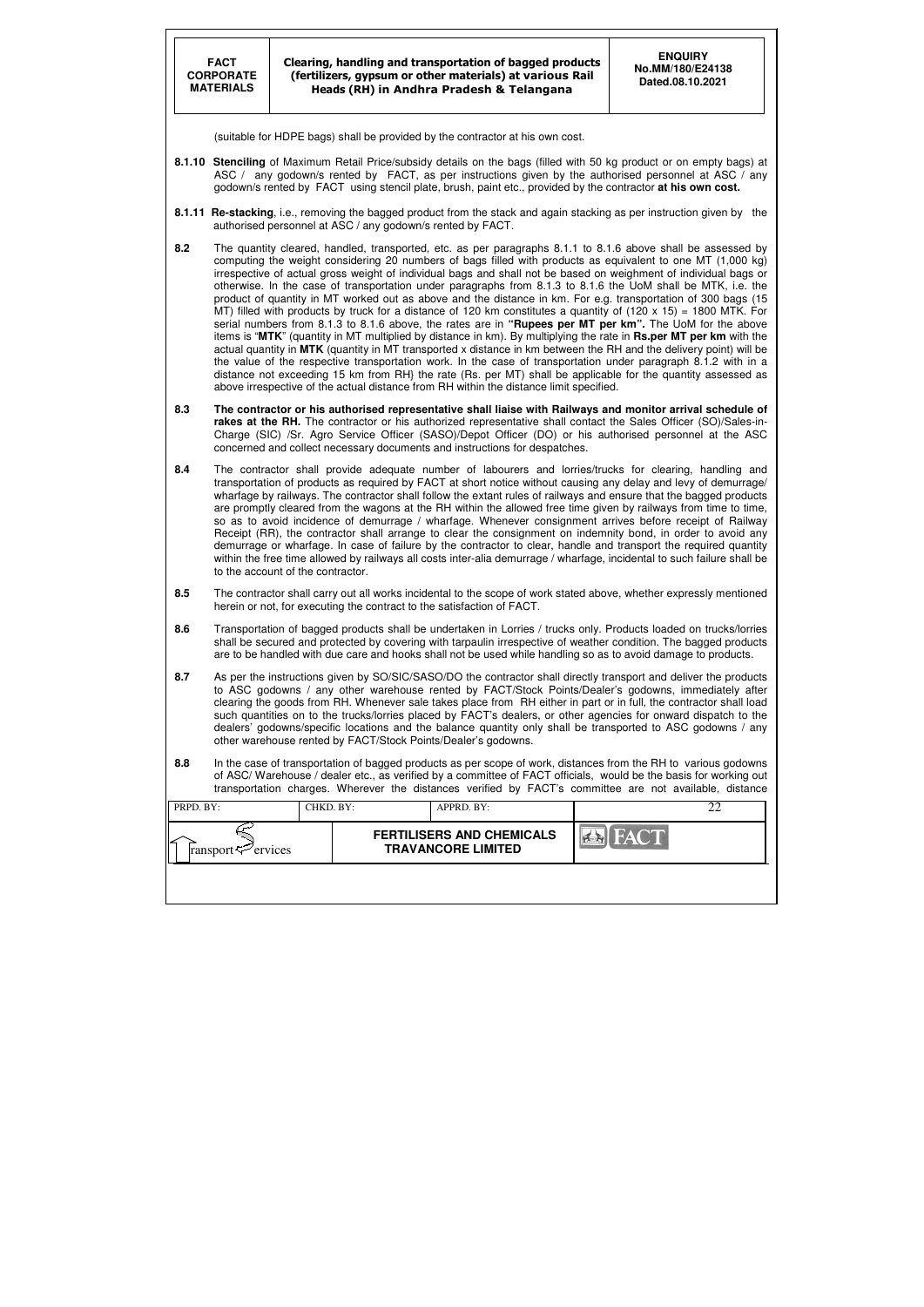| PRPD. BY:                  | CHKD. BY: | APPRD. BY:                                                    |             |  |
|----------------------------|-----------|---------------------------------------------------------------|-------------|--|
| ransport $\varphi$ ervices |           | <b>FERTILISERS AND CHEMICALS</b><br><b>TRAVANCORE LIMITED</b> | <b>FACT</b> |  |
|                            |           |                                                               |             |  |

certificates issued by National Highway Authority of India or State Highways authorities or State Road Transport Corporation or Automobile Association of India, as available shall be considered as the basis for release of payment. For all such cases SRM shall certify the bills for payment based on the said documents.

- **8.9** FACT shall not be responsible for any delay in unloading the bagged products at the ASC Godown or any warehouse taken on rent or dealer's godowns or any other destinations. No detention charges for trucks at the loading/unloading points or any locations shall be payable to the contractor under any circumstances whatsoever.
- **8.10** In the case of RH sales and delivery to FACT's dealers as per instructions of FACT officials viz. SO/ SIC / SASO / DO, any delay in clearance of rake due to delay in placement of lorries directly attributable to the dealers, the responsibility regarding the demurrage/ wharfage so incurred will be decided on a case to case basis by the Sr. Regional Manager/Marketing (SRM) concerned. The contractor shall keep in constant touch with SO/ SIC / SASO / DO, at the ASC concerned and carry out the works.
- **8.11** If railways demand any legally valid charges including undercharges at the time of clearance of rake, the contractor shall make the payment to railways under intimation to SO/ SIC / SASO / DO and clear the rake with out delay. However, if demand of railways appear to be not valid, the contractor will make payment under protest under intimation to SO/ SIC / SASO / DO and clear the rake with out delay. In such cases, a copy of the letter of protest issued by the contractor acknowledged by railways should be forwarded to FACT. The contractor may claim reimbursement from FACT of the amounts so paid, producing (i) the payment receipt in original from railways and (ii) letter of protest, if any, duly acknowledged by railways in original.
- **8.12** The contractor or his representative or his workmen shall not interfere, obstruct, cause to be interfered with any work entrusted with other contractors by FACT and in the event of his non-compliance with the above FACT will take appropriate remedial action as deemed fit at the risk and cost of the contractor. Any damage caused to FACT's own or hired building/equipment or any property of Dealers of FACT etc., due to the negligence of the contractor or his workmen, will be to the account of the contractor and FACT shall be indemnified by him in all such cases.
- **8.13 Safe handling / carriage:** Contractor is entirely responsible for carrying out the work in a safe manner and he shall ensure safe handling, carriage and delivery of bagged products. In case the shortage/damage/non--delivery of products occurs due to reason(s) attributable to the contractor, FACT shall deduct 150% of the value (MRP plus Govt. subsidy) of product so affected as applicable from the contractor's bills / security deposit etc as necessary.
- **8.14** The bagged products are to be handled with due care and caution ensuring that no bagged product gets damaged during handling. If any loss or damage is caused to the bags or materials as a result of negligence or carelessness of the contractor or the workmen engaged by him, the contractor shall be liable to compensate FACT for such loss or damages. In case of cut and torn bags, Rs.30/- per bag shall be deducted from his bills as damages in addition to the cost of the material, if ascertained that the bags are cut & torn on account of the contractor.

#### **9.0 DELIVERY**

- **9.1** Bagged products entrusted with the contractor shall be transported to and delivered at the destinations as expeditiously as possible with in the same day/next day as practically workable, but in any case not exceeding 3 (three) days. No transhipment is envisaged for transportation. In case the bagged products are held up en-route and delivery is likely to exceed the normal time as above, due to break-down or accident or for any other reason(s), the matter shall be promptly intimated over telephone on occurrence of such event followed by fax / E-Mail to (i) The Sales Officer / Depot Officer of the ASC concerned (ii) The Sr. Regional Manager (Marketing) concerned.
- **9.2** Acknowledgment shall be obtained on the Delivery Chelan (DC) / Material Despatch Advice (MDA) from the Consignee at the destination point, with office seal, signature, date and time of delivery etc., on all copies, which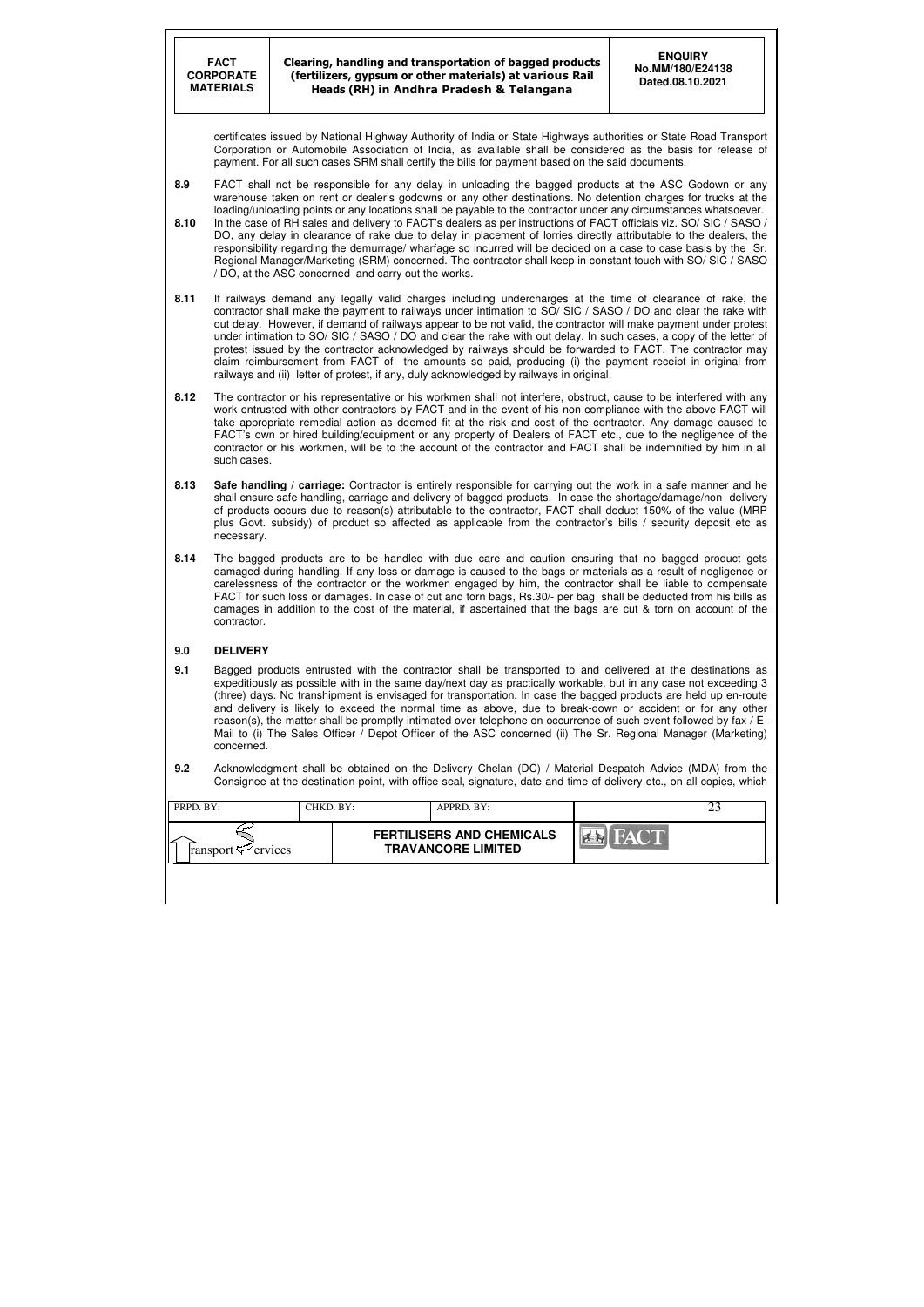| PRPD. BY:                  | CHKD. BY: |                                                               | APPRD. BY: |             |  |
|----------------------------|-----------|---------------------------------------------------------------|------------|-------------|--|
| ransport $\varphi$ ervices |           | <b>FERTILISERS AND CHEMICALS</b><br><b>TRAVANCORE LIMITED</b> |            | <b>FACT</b> |  |
|                            |           |                                                               |            |             |  |

shall be the basis for proof and date of delivery. In the case of delivery to the Warehouse/Godowns/Dealers other than FACT ASC, the contractor shall deliver the goods to the same and shall obtain acknowledgment of the delivery on all copies of the DC/MDA and get office seal, signature, date and time of delivery etc., on the DC/MDA, from the authorised personnel of the Warehouse/ Godown/Dealer. Immediately on delivery of goods, one acknowledged copy of the DC/MDA shall be submitted to the FACT Sales Officer/Depot Officer/ Depot Assistant concerned, for their certification.

**9.3** In case the contractor fails to comply with the above requirements FACT reserves the right to recover 150% of the value (MRP plus Govt. Subsidy) of product as applicable without prejudice to other contractual rights of FACT.

#### **10.0 COMPLIANCE OF ACTS AND RULES & REGULATIONS:**

- **10.1 The Employees' Provident Funds and Miscellaneous Provisions Act, 1952 (PF) & The Employees' State Insurance Act, 1948 (ESI) and the Rules and Regulations thereof:** The contractor shall ensure full compliance with the above Acts and Rules & Regulations. The workers deployed by the contractor for the work shall be covered under the above Acts. The contractor shall be responsible for making all payments to his workmen, including ESI and PF benefits etc., as applicable. The contractor shall maintain proper records relating to labour employed, wages paid etc in the prescribed proforma as per the relevant provisions of the Acts and Rules & Regulations. Copies of the returns acknowledged / accepted by the competent office/authority prescribed in the Act, duly attested by the authorised signatory of the contractor, shall be submitted to FACT before final settlement of the contract. In case FACT is to incur any expenditure/loss in the capacity as Principal Employer on account of the above, such expenditure/loss shall be reimbursed/compensated to FACT within a reasonable time, failing which FACT reserves the right to recover the same from the contractor from any payments due to him, without prejudice to FACT's rights for recovery of the same.
- **10.2** Vehicles employed during the course of execution of the Contract, shall have valid permits in compliance with the Motor Vehicles Act, 1988 and the Central Motor Vehicle Rules, 1989 and regulations formulated from time to time.
- **10.3** The contractor shall comply with the requirements of all Local, State and Central Govt. Acts, Rules, Regulations, Bylaws, Orders etc, in force from time to time and in particular, the Factories Act, 1948, the Workmen's Compensation Act 1923, the Contract Labour (Regulation and Abolition) Act, 1970, the Minimum Wages Act,1948, The Mines Act 1952, the Explosives Act 1884 and all other relevant Acts and Rules as amended from time to time in so far as they are or may be applicable to the execution of works as per this contract. The contractor shall obtain at his cost all permits, license and other authorization, as required for his work, from Govt. authorities. The contractor shall maintain proper records & registers as required by the statutes concerned and submit them to FACT as and when required. In case the contractor fails to discharge his statutory obligations leading to a situation wherein FACT is to incur any expenditure/loss such expenditure/loss, including those in any proceedings or litigation, as a result of any claim or act on the part of the employees of the contractor, shall be reimbursed/compensated to FACT within a reasonable time, failing which FACT reserves the right to recover the same from the contractor from any payments due to him, without prejudice to FACT's rights for recovery of the same.

#### **11.0 PAYMENT**

- **11.1** Payment for the work done as per this contract shall be effected as per the terms and conditions of the contract, on presentation of the bills to the SRM of the respective Regional Office of FACT, duly certified by the SO/SIC concerned. The Bills in duplicate in the prescribed proforma shall be submitted on completion of the work duly supported by copies of the DC/MDA acknowledged by the authorised personnel of ASC/ Warehouse/ Godown / Dealer concerned. Payment of bills to the contractor will be made through NEFT/RTGS from the respective Regional Office normally within 15 days from the date of submission of bills along with all supporting documents.
- **11.2** Payments shall be made after deduction of (i) amounts due from contractor to FACT on account of shortage/damages/loss to the goods entrusted to them, (ii) statutory deductions such as Income Tax, GST etc. as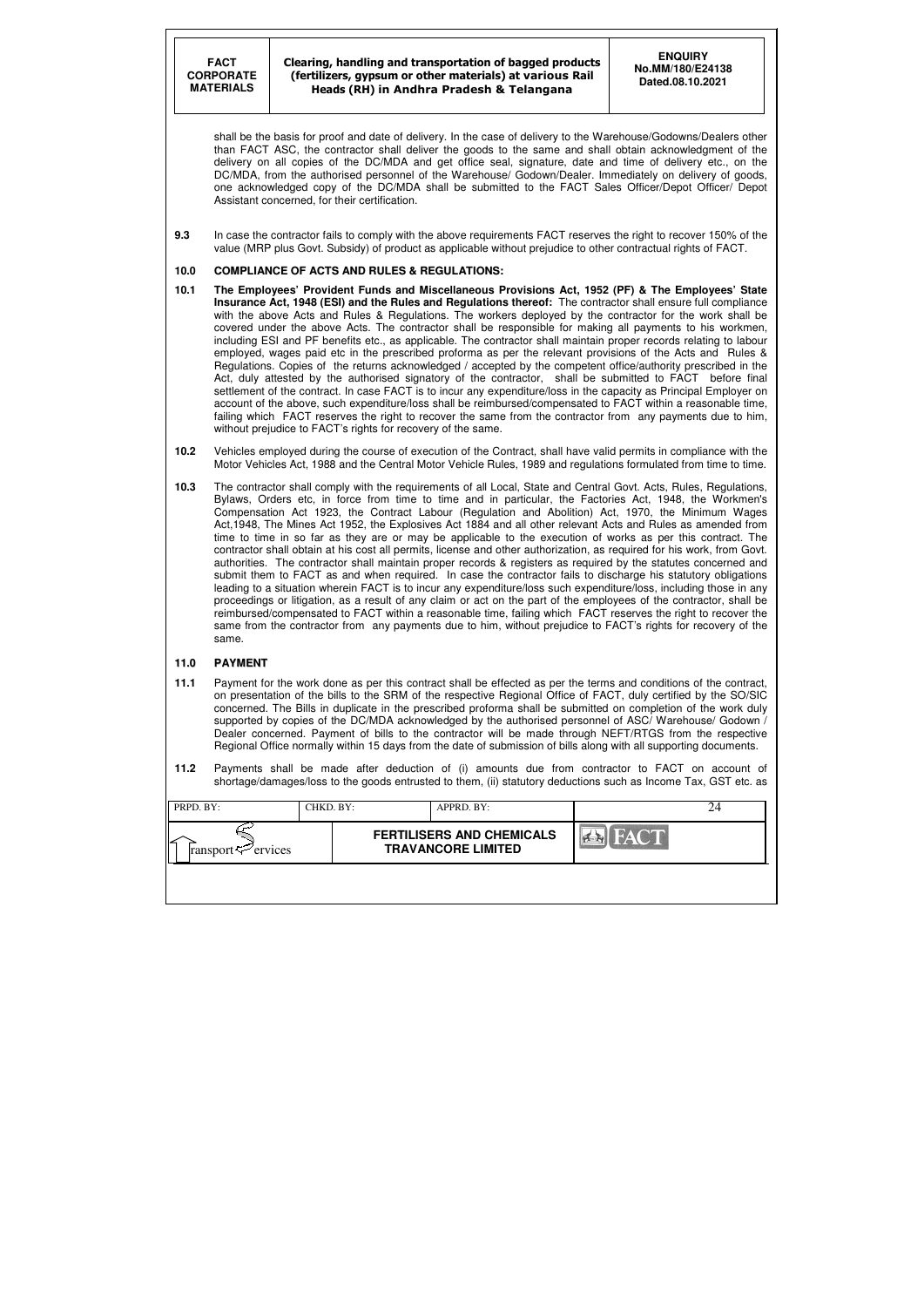Clearing, handling and transportation of bagged products (fertilizers, gypsum or other materials) at various Rail Heads (RH) in Andhra Pradesh & Telangana

| PRPD. BY:                      | CHKD. BY: | APPRD. BY:                                                    |             |  |
|--------------------------------|-----------|---------------------------------------------------------------|-------------|--|
| ransport $\mathcal{P}$ ervices |           | <b>FERTILISERS AND CHEMICALS</b><br><b>TRAVANCORE LIMITED</b> | <b>FACT</b> |  |
|                                |           |                                                               |             |  |

applicable and (iii) any other amount due from the contractor for any other reason. If the amount due from the contractor is more than the amount due to the contractor, the contractor shall pay FACT the balance amount without delay.

#### **12.0 ALTERNATE ARRANGEMENT AT THE RISK & COST OF CONTRACTOR**

In the event of failure on the part of the contractor to execute the contract to FACT's satisfaction FACT may give notice in writing to the contractor calling him to make good the failure, neglect or contravention complained of within the said time. If the contractor still fails to make good failure as called for, FACT reserves the right to terminate the Contract in whole or part and make alternate arrangements to carry out the work through other agencies or by themselves **at the risk and cost of the contractor** without prejudice to FACT's other rights as per the Contract. FACT shall recover all additional costs incurred for such alternate arrangements from the contractor's running bills or from any amounts due to the contractor.

#### **13.0 INDEMNITY**

Without prejudice to any other provisions in these conditions, the contractor shall be bound to keep FACT or any representative or employee of FACT fully indemnified against any action, claim or proceedings under the provisions of any rules, regulations, byelaws, notifications, directions or order having the force of law for anything done or omitted to be done by the contractor in contravention of such provisions etc. for the infringement or violation thereof by him in the course of the execution or completion of the work under the contract and if, as a result of any such action, claim or proceedings, the contractor or such representative of FACT, as the case may be, adjudged to be liable to any penalties or to pay any penalties or to pay any compensation, such liability, the contractor shall do so and if FACT has to take-over the liability, FACT shall deduct all amounts arising out of such liabilities from the security deposit of the contractor or from any other amount due and payable by FACT to the contractor under this Contract or any other Contract and without prejudice to any other legal remedy available to FACT.

#### **14.0 CONSTITUTION OF THE CONTRACTOR**

Any alteration in the composition or constitution of the contractor and events like death/ resignation of Proprietor/Partner/Director, contractor becoming bankrupt/insolvent/liquidated/ under BIFR shall be notified to (i) SO /SIC/ SASO/DO concerned, (ii) SRM concerned, (iii) The Area Manager (Marketing) concerned and (iv) The Chief Distribution Manager, Marketing Division, FACT Limited, Udyogamandal within a week's time of the event. In such situations FACT reserves the right to terminate or continue the contract or to require the contractor/survivor to produce such documents or to conform to such formalities for continuing the work, as FACT deems fit.

#### **15.0 ASSIGNMENT**

 The contractor shall not assign or transfer or sublet the contract or any part thereof without the prior written approval of FACT.

#### **16.0 FACT'S LIEN ON ALL MONEYS DUE**

 FACT shall have a lien on all/any money that may become due and payable to the contractor under these presents, and/or also on the deposit or security amount or amounts made under the contract and which may become payable to the contractor under the conditions in that behalf herein contained for or in respect of any debt or sum that may become due and payable to FACT by the contractor either alone or jointly with another or others and either under this or under any other contract or transaction of any nature whatsoever between FACT and the contractor and further that FACT shall at all times be entitled to deduct the said debt or deposit which may become payable to the contractor under these presents.

#### **17.0 TERMINATION OF CONTRACT**

FACT at its entire discretion may terminate the contract either in part or in full after giving 7 (Seven) days' notice in writing to the contractor.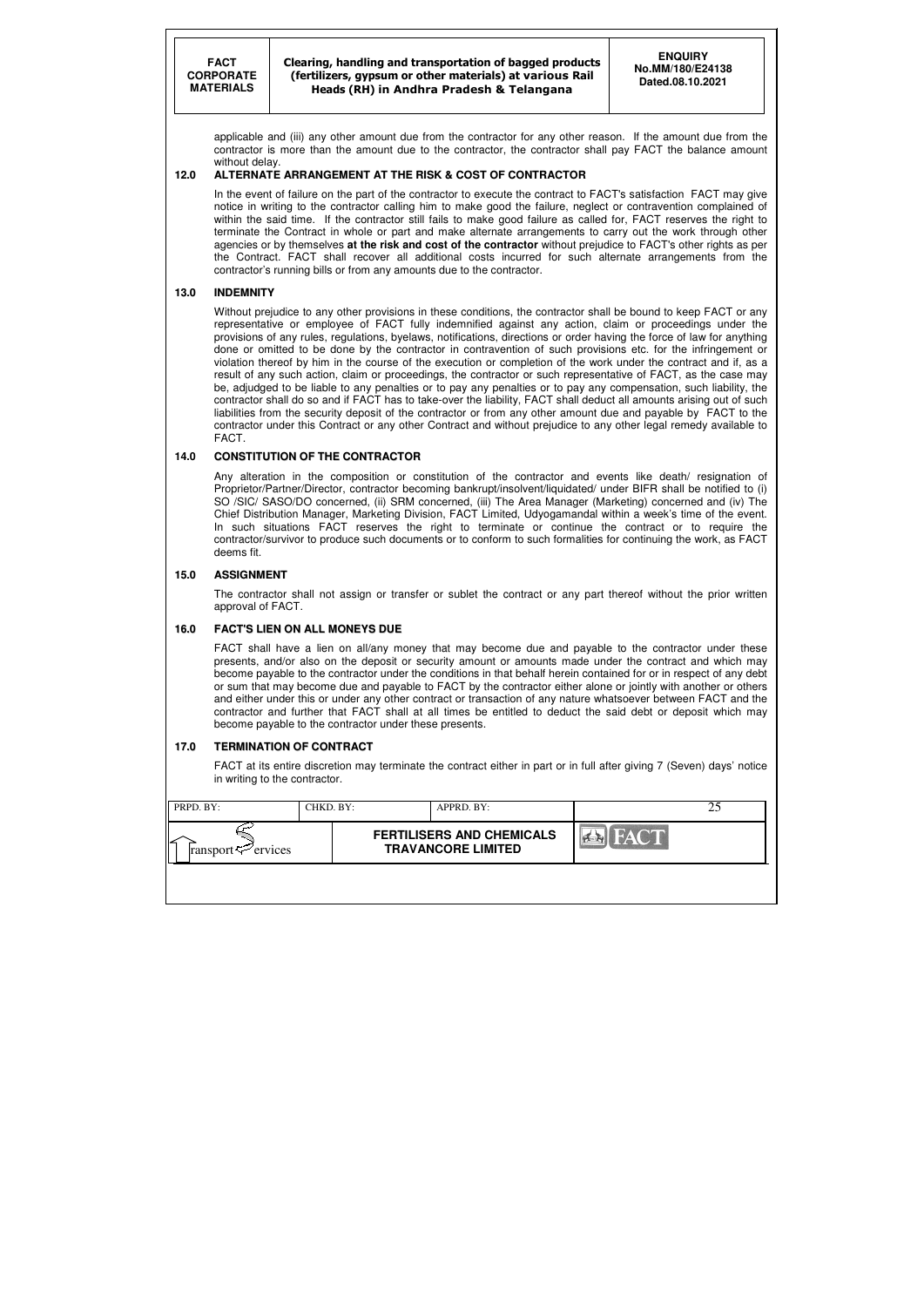Clearing, handling and transportation of bagged products (fertilizers, gypsum or other materials) at various Rail Heads (RH) in Andhra Pradesh & Telangana

| PRPD. BY:                      | CHKD. BY: | APPRD. BY:                                                    |      |  |
|--------------------------------|-----------|---------------------------------------------------------------|------|--|
| ransport $\mathcal{P}$ ervices |           | <b>FERTILISERS AND CHEMICALS</b><br><b>TRAVANCORE LIMITED</b> | FACT |  |
|                                |           |                                                               |      |  |

#### **18.0 FORCE MAJEURE**

Neither the contractor nor FACT shall be considered in default in the performance of their obligations under the Work Order so long as the performance is prevented or delayed because of Force Majeure conditions like war or hostilities, riots or civil commotion, earth quake, flood or tempest, drought, accident, fire or explosion, labour strike or lock-out or Act-of-God or because of any law and order proclamation, regulation or ordinance of Government or subdivision thereof and situation arising out of FACT's plant break downs. Notice of a Force Majeure situation shall be given by the affected party to the other party with in one week of its occurrence. Should such a delay be for more than three months, FACT shall have the right to cancel the Work Order at no charge to FACT and FACT shall be entitled to reimbursement of any amount due from the contractor.

#### **19.0 APPLICABLE LAW & SETTLEMENT OF DISPUTES**

 This contract shall be subject to and shall in all respects be governed by Indian law. If any dispute arises out of or relating to or in connection with this contract, between the contractor and the owner/FACT, the same shall be amicably settled through mutual discussions, failing which, the unresolved dispute (s) shall be referred to arbitration in accordance with the provisions of the Arbitration and Conciliation Act, 1996, as amended from time to time and number of Arbitrator shall be one. The Venue of the Arbitration shall be at Ernakulam and the proceeding shall be in English.

 Any legal proceedings relating to or in connection with this contract shall be limited to the exclusive jurisdiction of the High Court of Kerala.

#### **20.0 CORRESPONDENCE**

 All notices and correspondence (including via Telephone, e-mail & FAX) shall be deemed to have been duly given to the contractor if delivered to the contractor or his authorised agent or posted to the address so given. In the event of refusal to accept any notices and correspondence or failure on the part of authorised agent to contact the SO/SIC/SASO/DO or his authorised at the concerned Agro Service centres as applicable, notice of contract shall be deemed as served.

#### **21.0 FRAUD PREVENTION POLICY OF FACT**

FACT, a Central Public Sector Enterprise (PSE) follows Corporate Governance principles proactively and has formulated a Fraud Prevention Policy. Details of Fraud Prevention Policy of FACT 2012 can be viewed in FACT's website www.fact.co.in. Contractor shall make himself aware of the above policy and comply with the same.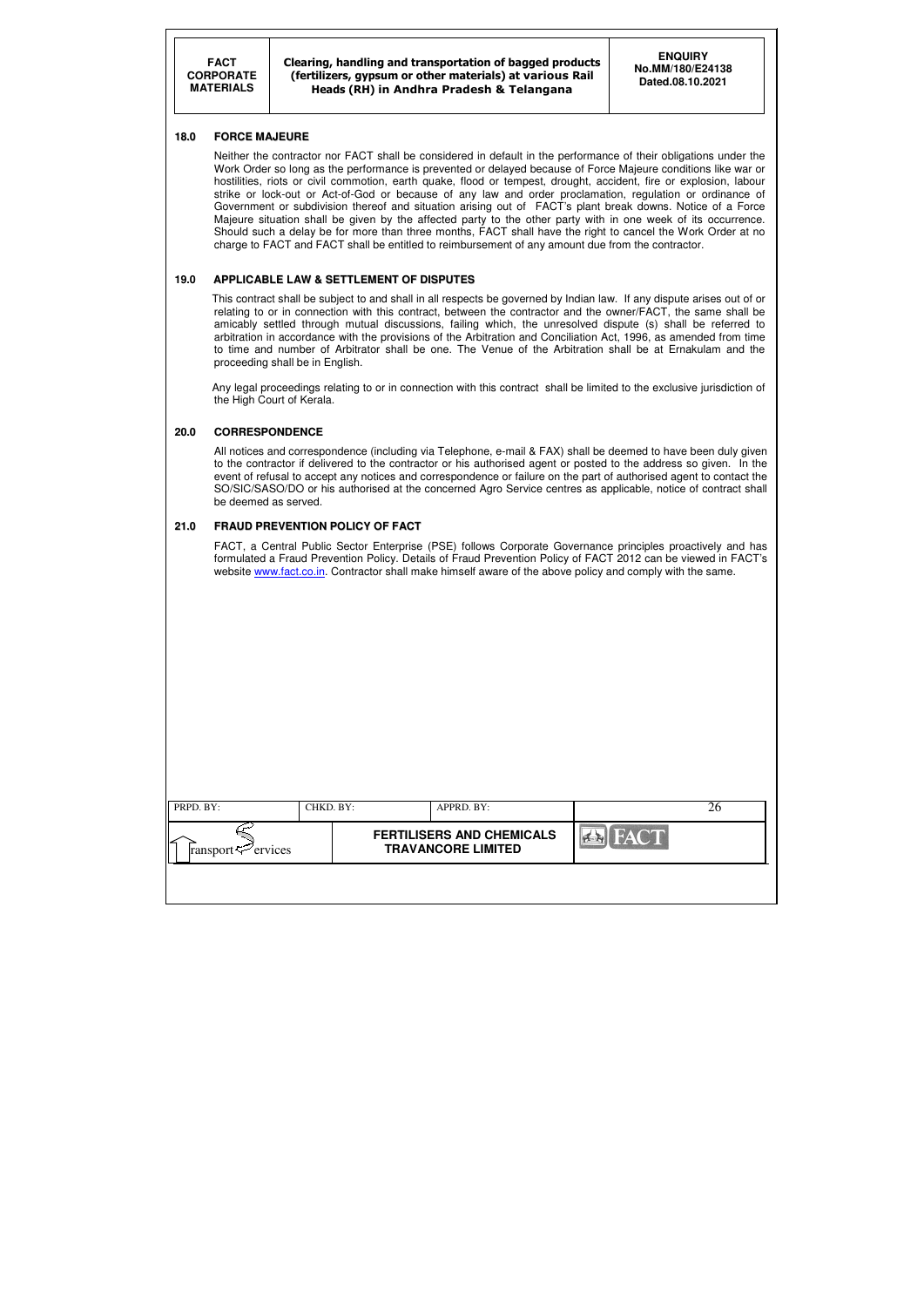| <b>FACT</b><br><b>CORPORATE</b><br><b>MATERIALS</b> |                                                                                                                                   | Clearing, handling and transportation of bagged products<br>(fertilizers, gypsum or other materials) at various Rail<br>Heads (RH) in Andhra Pradesh & Telangana | <b>ENQUIRY</b><br>No.MM/180/E24138<br>Dated.08.10.2021 |  |  |  |  |
|-----------------------------------------------------|-----------------------------------------------------------------------------------------------------------------------------------|------------------------------------------------------------------------------------------------------------------------------------------------------------------|--------------------------------------------------------|--|--|--|--|
|                                                     |                                                                                                                                   |                                                                                                                                                                  |                                                        |  |  |  |  |
|                                                     |                                                                                                                                   |                                                                                                                                                                  |                                                        |  |  |  |  |
|                                                     |                                                                                                                                   |                                                                                                                                                                  |                                                        |  |  |  |  |
|                                                     |                                                                                                                                   |                                                                                                                                                                  | <b>ANNEXURE - VIII</b>                                 |  |  |  |  |
|                                                     |                                                                                                                                   | <b>PRICE BID (PART-B)</b>                                                                                                                                        |                                                        |  |  |  |  |
|                                                     | <b>BOQ (PRICE BID) IN CPP PORTAL</b>                                                                                              |                                                                                                                                                                  |                                                        |  |  |  |  |
|                                                     | Please visit https://eprocure.gov.in and search using the tender ID under FACT Tenders to see the Price Bid (BOQ-EXCEL<br>SHEET). |                                                                                                                                                                  |                                                        |  |  |  |  |
|                                                     |                                                                                                                                   | Please mention the rates only in the BoQ uploaded separately along with tender documents                                                                         |                                                        |  |  |  |  |
|                                                     |                                                                                                                                   |                                                                                                                                                                  |                                                        |  |  |  |  |
| PRPD. BY:                                           | CHKD. BY:                                                                                                                         | APPRD. BY:                                                                                                                                                       | 27                                                     |  |  |  |  |
| ransport <sup>rap</sup> ervices                     |                                                                                                                                   | <b>FERTILISERS AND CHEMICALS</b><br><b>TRAVANCORE LIMITED</b>                                                                                                    | <b>EX FAC</b>                                          |  |  |  |  |
|                                                     |                                                                                                                                   |                                                                                                                                                                  |                                                        |  |  |  |  |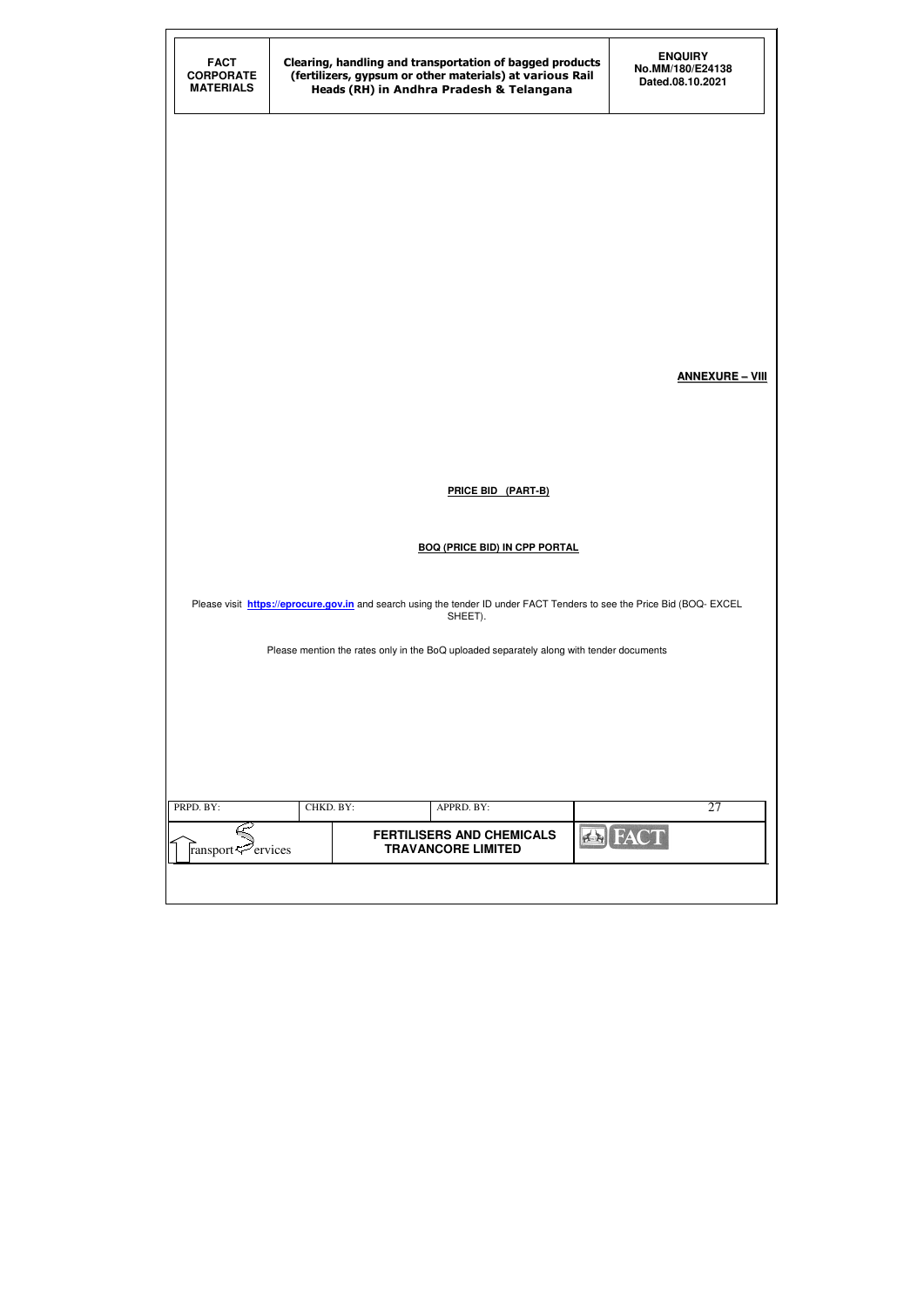| PRPD. BY:                      | CHKD. BY: | APPRD. BY:                                                    | ∠∧ |
|--------------------------------|-----------|---------------------------------------------------------------|----|
| ransport $\mathcal{P}$ ervices |           | <b>FERTILISERS AND CHEMICALS</b><br><b>TRAVANCORE LIMITED</b> |    |
|                                |           |                                                               |    |

#### **ANNEXURE - IX**

#### PROFORMA OF BANK GUARANTEE FOR SECURITY DEPOSIT

(TO BE OBTAINED FROM A INDIAN NATIONALISED/SCHEDULED BANK ON STAMP PAPER WORTH Rs.500/-)

The Fertilisers and Chemicals Travancore Ltd., Udyogamandal Cochin-683 501.

Whereas FACT , Udyogamandal P.O., Kerala (hereinafter called referred to as FACT) has placed a work order no. ............... dated ............ with M/S.........................(hereinafter called the Contractor) for the work of .......................and whereas it is one of the conditions of the said work order that the Contractor shall either remit a sum of Rs............. (Rupees..........................only) or furnish a Bank Guarantee for Rs............ (Rupees...........................only) as security deposit for the due fulfillment of the said work order by the said Contractor.

We undertake to pay to FACT any money so demanded not withstanding any dispute or disputes raised by the said Contractor in any suit or proceeding pending before any court or Tribunal relating thereto our liability under this present being absolute and unequivocal.

In consideration of FACT having agreed to accept a Bank Guarantee from us towards such security deposit in lieu of the cash deposit in accordance with the terms and conditions of the above work order, we................. the Bank (hereinafter referred to as the Bank) do hereby undertake to pay FACT merely on demand any sum or sums from time to time demanded by FACT up to a maximum of Rs................... (Rupees.........................only) being the amount of the security deposit against any loss or damage caused to or suffered by or would be caused to or suffered by FACT by reason of any breach by the said Contractor of any of the terms and conditions contained in the said work order.

We, the said Bank, do hereby undertake to pay the amount so demanded by FACT without any demur merely on a demand from FACT stating that the amount claimed is due by way of loss or damage caused to or suffered or would be caused to or suffered by FACT by reason of breach by the said Contractor of any of the terms and conditions contained in the said contract. Any such demand made on the Bank shall be conclusive as regards the amount due and payable by the Bank under this guarantee.

The payment so made by us under this Guarantee shall be a valid discharge of our liability for payment thereunder and the said Contractor shall have no claim against us for making such payment.

We.......................... further agree that the guarantee herein contained shall remain in full force and effect during the period that would be take for the performance of the said contract and that it shall continue to be enforceable till all the dues of FACT under or by virtue of the said contract have been fully paid and its claim satisfied or discharged or till FACT certifies that the terms and conditions of the said contract have been fully and properly carried out by the said Contractor and accordingly discharges this guarantee.

We............................. further agree with the said company that they shall have the fullest liberty without our consent and without affecting in any manner our obligations hereunder to vary any of the terms and conditions of the said contract or to extend time of performance by the said Contractor or to postpone for any time and from time to time any of the powers exercisable by it against the said Contractor and either to enforce or forebear from enforcing any of the terms and conditions governing the said contract or securities available to FACT and the said Bank shall not be released from its liability under these presents by any exercise by FACT of the liberty with reference to the matters aforesaid or by reason of time being given to the said Contractor or any other forbearance, act or omission on the part of FACT or any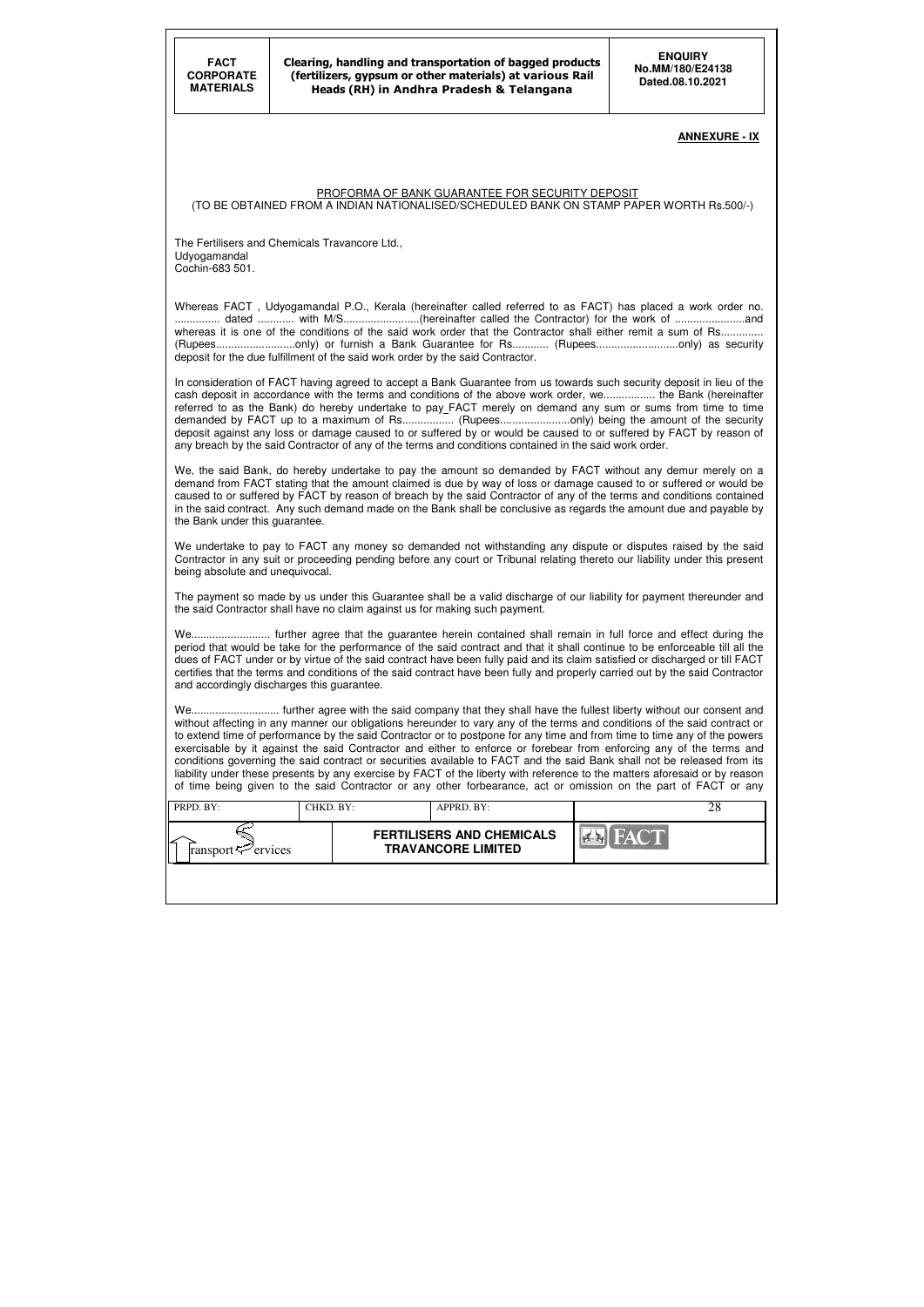| FACT             |
|------------------|
| <b>CORPORATE</b> |
| <b>MATERIALS</b> |
|                  |

| PRPD. BY:                           | CHKD. BY: | APPRD. BY:                                                    |             |  |
|-------------------------------------|-----------|---------------------------------------------------------------|-------------|--|
| ∠<br>ransport $\mathcal{P}$ ervices |           | <b>FERTILISERS AND CHEMICALS</b><br><b>TRAVANCORE LIMITED</b> | <b>FACT</b> |  |
|                                     |           |                                                               |             |  |

indulgence by FACT to the said Contractor or any other matter of thing whatsoever which under the law relating to sureties, but for this provision, have the effect of so relieving us.

This guarantee shall not be affected by any change in the constitution of the Bank or FACT or the said Contractor nor shall this guarantee be affected by any change in the constitution of FACT or the said Contractor by absorption with any other body or corporation and this guarantee shall be available to or enforceable by such body or corporation.

Our guarantee shall remain in force until................. Unless a claim or demand is made within six months after the expiry of the above date, all FACT's rights under the guarantee shall be deemed as waived/forfeited and we shall be relieved and discharged from all liabilities there under. Notwithstanding anything contained hereinbefore, our liability under this guarantee shall be limited to an amount not exceeding Rs.................... (Rupees.............................. only).

Any notice by way of request, demand or otherwise hereunder may be sent by post to the Bank addressed as aforesaid and if sent by post, it shall be deemed to have been given at the time when it would be delivered in due course of post and in proving such notice when given by post, it shall be sufficient to prove that the envelope containing the notice was posted and certificate signed by an officer of FACT that the envelope was so posted shall be conclusive.

Disputes/differences, if any, relating to or arising out of this Bank Guarantee, shall be settled by courts having jurisdiction over Udyogamandal, in Kerala State, where the registered office of FACT is situated and no other court shall have jurisdiction in the matter.

We ........................................ Bank, lastly undertakes not to revoke this guarantee during its currency except with the previous consent of FACT in writing.

Dated this ........................ day of ................................ Two Thousand and nineteen.

| For (Name of Bank)         | ÷      |
|----------------------------|--------|
| <b>Authorised Official</b> | ÷      |
| Name                       | ٠.     |
| Designation                | ٠<br>٠ |

Place:

Full address of the Branch issuing this guarantee: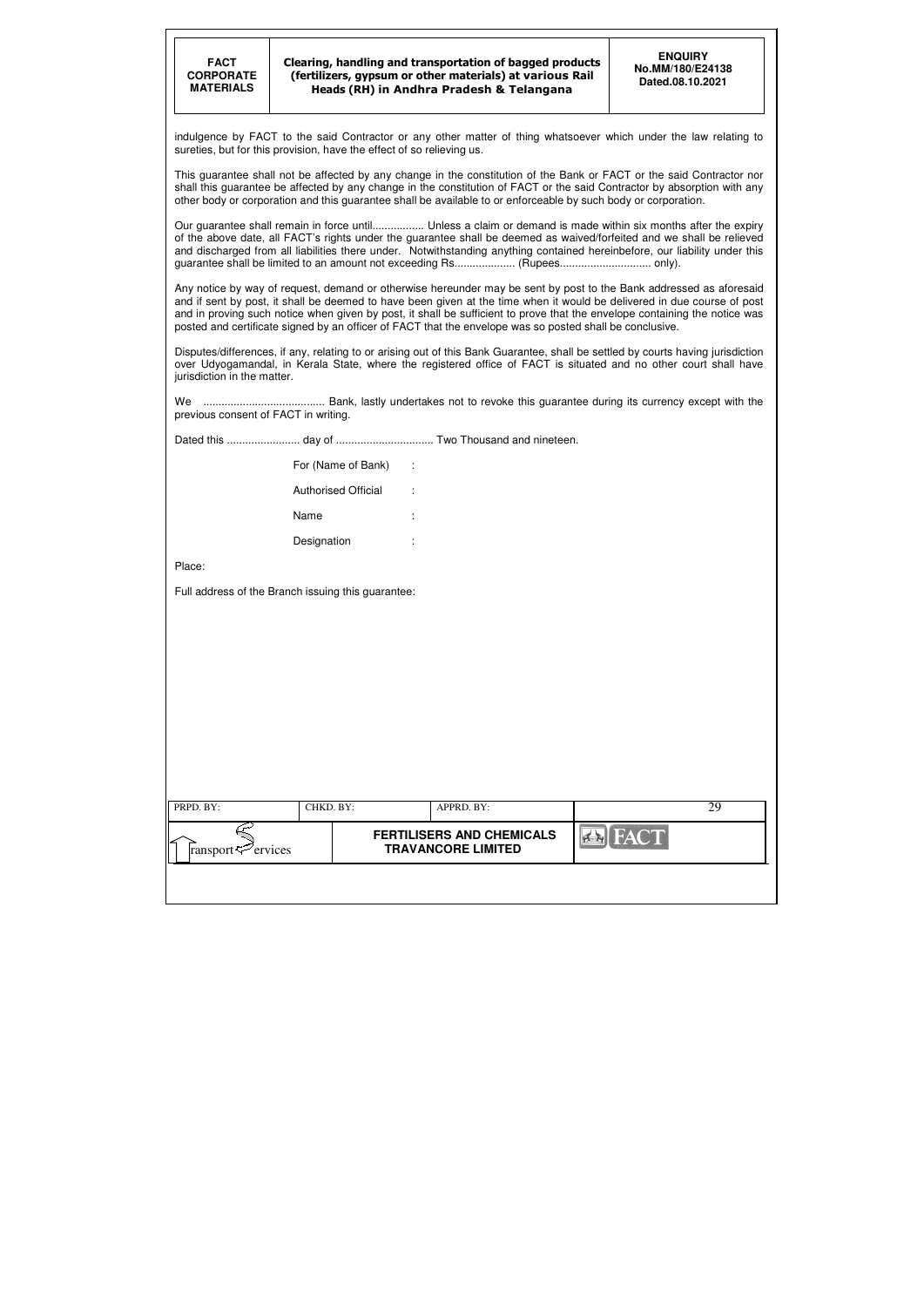#### **ANNEXURE-X**

#### Proforma of Agreement to be executed in Rs 200/- Non Judicial stamp paper

#### **AGREEMENT**

ARTICLES OF AGREEMENT made this day the …. Between THE FERTILISERS AND CHEMICALS TRAVANCORE LIMITED, a Company registered under the Travancore Companies ACT IV of 1114(Malayalam Era) and having its registered office at Eloor, Udyogamandal P O Ernakulam District, Kerala State(hereinafter called the FACT) on the one part and M/s.... (hereinafter called the Contractor) which expression shall where the context so admits or applies be deemed to include their heirs, executors, administrators, successors interest and legal representatives as well) on the other part.

WHEREAS the Contractor has agreed with M/s FACT for the due performance of work as set forth in the Work Order No. dt… and accompaniments upon the terms and conditions therein mentioned as accepted vide their endorsements in the aforesaid work order.

| ransport <sup>7</sup> ervices             |           | <b>FERTILISERS AND CHEMICALS</b><br><b>TRAVANCORE LIMITED</b> | <b>FACT</b><br>f(x) |    |
|-------------------------------------------|-----------|---------------------------------------------------------------|---------------------|----|
| PRPD. BY:                                 | CHKD. BY: | APPRD. BY:                                                    |                     | 30 |
|                                           |           |                                                               |                     |    |
| In the presence of witnesses:<br>1.<br>2. |           | for and on behalf of the Company.                             |                     |    |
| 2.                                        |           |                                                               |                     |    |
| In the presence of witnesses:<br>1.       |           | For                                                           |                     |    |

NOW THESE PRESENT WITNESS THAT in consideration of the payments to be made by M/s FACT mentioned in the aforesaid Work Order no. dt. and accompaniments thereunto the Contractor shall duly perform the said works, fulfill and keep all conditions in the work order which will be deemed and taken to be part of this contracts as if the same had been fully set-out herein and FACT hereby agree that if the Contractor shall duly perform the said works in the manner aforesaid and observe and keep the said terms and conditions, FACT will pay to the Contractor at the time and in the manner set forth in the aforesaid work order and in the Annexure thereunto as accepted by Contractor vide his endorsement in the aforesaid work order, the amount or amounts calculated at the rate mentioned and as per terms stipulated therein as payment for the work. This agreement shall be in force up to …

THE SAID CONDITIONS shall be read and construed as forming part of this Agreement and the parties thereto will respectively abide by and submit themselves to the conditions and stipulations and perform the agreement on their parts respectively.

UPON THE TERMS AND CONDITIONS of this Agreements being fulfilled and performed to the satisfaction of Officer of the Company empowered by the Company in this behalf, the Security Deposit remitted by the Contractor or such position thereof as he may be entitled to under the said condition shall be returned to the contractor.

IN WITNESS thereof the Contractor, M/s…. and The Manager (Materials) T &S of M/s The Fertilisers and Chemicals Travancore Ltd, For and on behalf of the Company have hereunto set their hands this day and year first above written.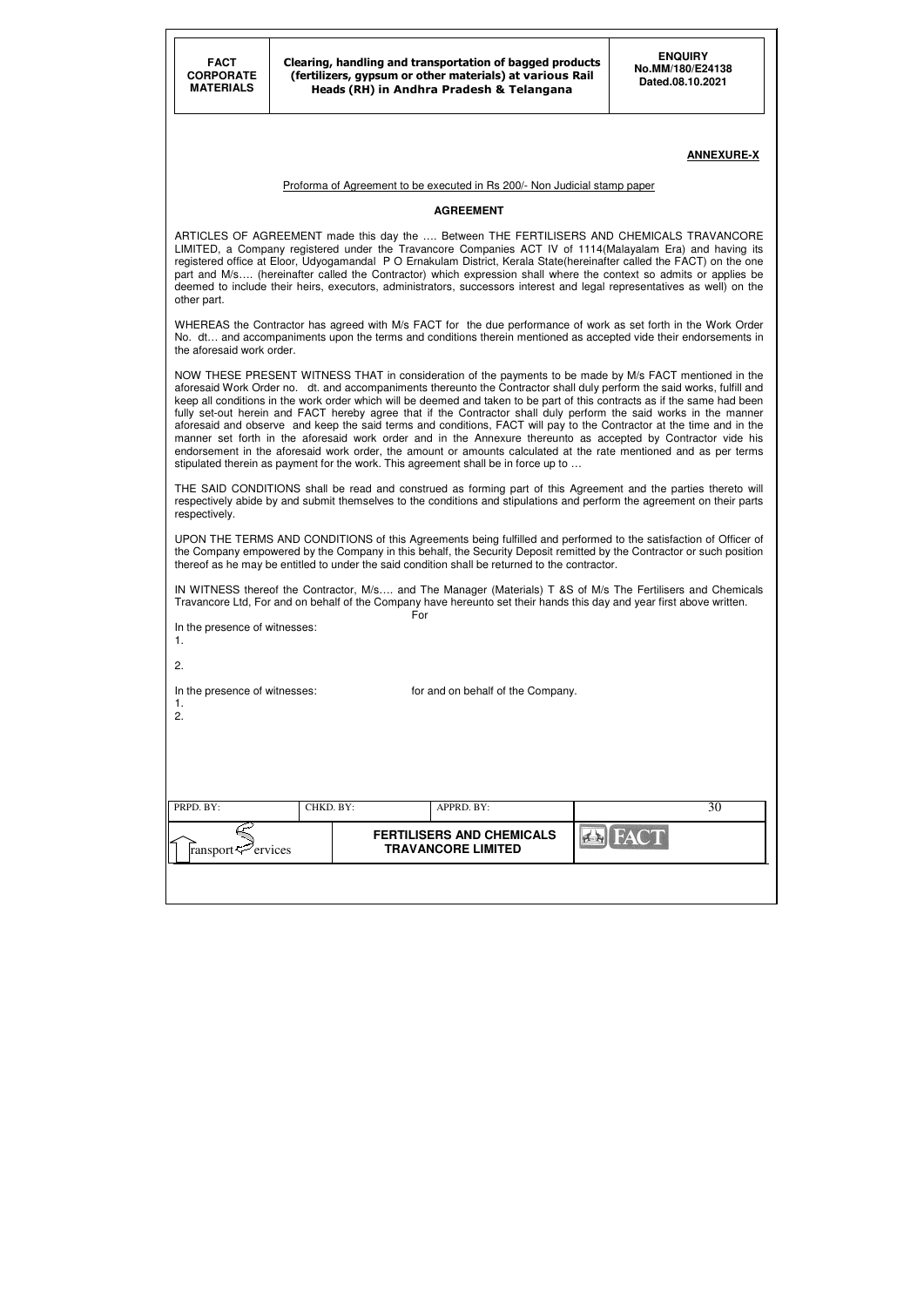# **ANNEXURE-XI**

# **DETAILS OF FACT ZONAL OFFICES IN ANDHRA PRADESH & TELANGANA**

| SI.No                   |                                               | <b>Regional Office</b> |                           |                                  | <b>Telephone</b>      | <b>RH</b>                       |
|-------------------------|-----------------------------------------------|------------------------|---------------------------|----------------------------------|-----------------------|---------------------------------|
|                         |                                               |                        |                           |                                  |                       |                                 |
| 1                       | <b>HYDERABAD</b>                              |                        |                           | 040-23394196                     |                       | NIZAMABAD, JADCHERLA,           |
|                         | <b>FACT Zonal Office</b>                      |                        |                           | 040-23317310                     |                       | GADWALA,                        |
|                         | 11-5-338, $1st$ Floor, Red Hills,             |                        |                           |                                  |                       | (SANATNAGAR)/HYDERABAD,         |
|                         | Bazarghat Road,                               |                        |                           |                                  |                       | <b>KAMAREDDY</b>                |
|                         | Hyderabad, 500 004.                           |                        |                           |                                  |                       |                                 |
| $\mathbf{2}$            | <b>NELLORE</b>                                |                        |                           | 0861-2326618                     |                       | NELLORE, KURNOOL,<br>NANDYAL,   |
|                         | <b>FACT Zonal Office</b>                      |                        |                           |                                  |                       | ANANTHAPUR, KADAPPA             |
|                         | 5-18-1, 1 <sup>st</sup> Floor,                |                        |                           |                                  |                       | RENIGUNTA, ONGOLE &             |
|                         | Prakash Nagar<br>PADUGAPPAD/NELLORE           |                        |                           |                                  |                       | <b>ADONI</b>                    |
|                         | Stonehousepet, NANDYAL & ONGOLE               |                        |                           |                                  |                       |                                 |
|                         | NELLORE - 524 002.                            |                        |                           |                                  |                       |                                 |
| $\overline{3}$          | WARRANGAL,                                    |                        |                           |                                  |                       | WARRANGAL,                      |
|                         | <b>FACT Zonal Office</b>                      |                        |                           | 0870-2443988                     |                       | KARIMNAGAR,                     |
|                         | D.No.1-8-143/1                                |                        |                           |                                  | MIRIYALGUDA, KHAMMAM, |                                 |
|                         | Opposite DENA Bank                            |                        |                           | MANCHERIAL.                      |                       |                                 |
|                         | Balasamudram                                  |                        |                           |                                  |                       |                                 |
|                         | Hanamkonda                                    |                        |                           |                                  |                       |                                 |
|                         | <b>WARRANGAL - 506 001</b>                    |                        |                           |                                  |                       |                                 |
|                         | Telangana.                                    |                        |                           |                                  |                       |                                 |
| $\overline{\mathbf{4}}$ | <b>VIJAYAWADA</b>                             |                        |                           | 0866-2431365                     |                       | VIJAYAWADA(KC Canal)<br>GUNTUR, |
|                         | <b>FACT Zonal Office</b>                      |                        |                           | 0866-2442080                     |                       | MANDAPETA (Dwarapudi)           |
|                         | D.NO.29-2-6, Kamalakripa<br>Ramamandiram Road |                        |                           |                                  |                       | <b>TADAPALLIGUDAM &amp;</b>     |
|                         |                                               |                        |                           |                                  |                       | NARASARAOPET                    |
|                         | Governorpet<br>VIJAYAWADA - 520 002           |                        |                           |                                  |                       |                                 |
|                         |                                               |                        |                           |                                  |                       |                                 |
|                         |                                               |                        |                           |                                  |                       |                                 |
|                         |                                               |                        |                           |                                  |                       |                                 |
|                         |                                               |                        |                           |                                  |                       |                                 |
| PRPD. BY:               | CHKD. BY:                                     |                        | APPRD. BY:                |                                  |                       | 31                              |
|                         |                                               |                        |                           | <b>FERTILISERS AND CHEMICALS</b> |                       | <b>AS FACT</b>                  |
|                         | 'ervices<br>ransport≮                         |                        | <b>TRAVANCORE LIMITED</b> |                                  |                       |                                 |
|                         |                                               |                        |                           |                                  |                       |                                 |
|                         |                                               |                        |                           |                                  |                       |                                 |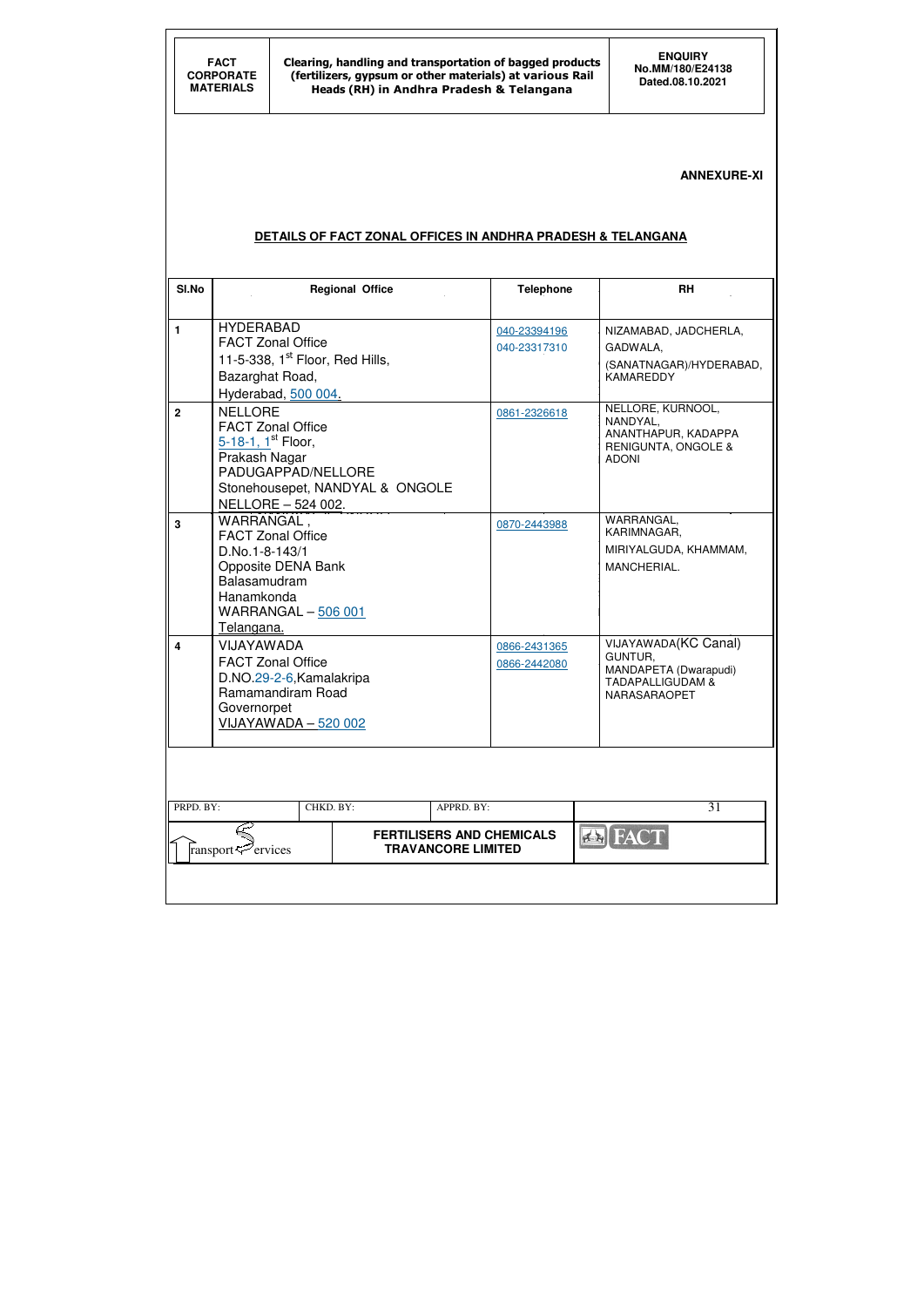| PRPD. BY:                      | CHKD. BY: | APPRD. BY:                                                    |             |  |
|--------------------------------|-----------|---------------------------------------------------------------|-------------|--|
| ransport $\mathcal{P}$ ervices |           | <b>FERTILISERS AND CHEMICALS</b><br><b>TRAVANCORE LIMITED</b> | <b>FACT</b> |  |
|                                |           |                                                               |             |  |

### **ANNEXURE- XII**

### **(To be executed on** ₹ 500**/- Non-judicial Stamp Paper)**

### **INTEGRITY PACT**

#### **Between**

The Fetilizers and Chemicals Travancore Limited (FACT), a company formed and registered under the Travancore Companies Act IX to 1114 (Companies Act, 2013) and having its registered office at Eloor, Udyogamandal-683501, Kochi, Ernakulam District, Kerala, hereinafter referred to as "The Principal".

#### **And**

.................................. hereinafter referred to as "The Bidder/ Contractor".

#### **Preamble**

The Principal intends to award, under laid down organization procedures, contract/s for .......................... The Principal values full compliance with all relevant laws and regulations, and the principles of economic use of resources, and of fairness / transparency in its relations with its Bidder(s) and or/Contractor(s).

In order to achieve these goals, the Principal will appoint an Internal External Monitor (EIM), who will monitor the tender process and execution of the contact for compliance with the principle mentioned above.

#### **Section 1 - Commitments of the Principal**

(1) The Principal commits itself to take all measures necessary to prevent corruption and to observe the following principles:

a) No employee of the Principal, personally or through family members, will in connection with the tender, or the execution of the contract, demand, take a promise for or accept, for self or third person, any material or immaterial benefit which the person is not legally entitled to.

b) The Principal will, during the tender process, treat all Bidder(s) with equity and reason. The Principal will in particular, before and during the tender process, provide to all Bidder(s) the same information and will not provide to any Bidder(s) confidential / additional information through which the Bidder(s) could obtain an advantage in relation to the tender process or the contract execution.

c) The Principal will exclude from the process all known prejudiced/interested persons.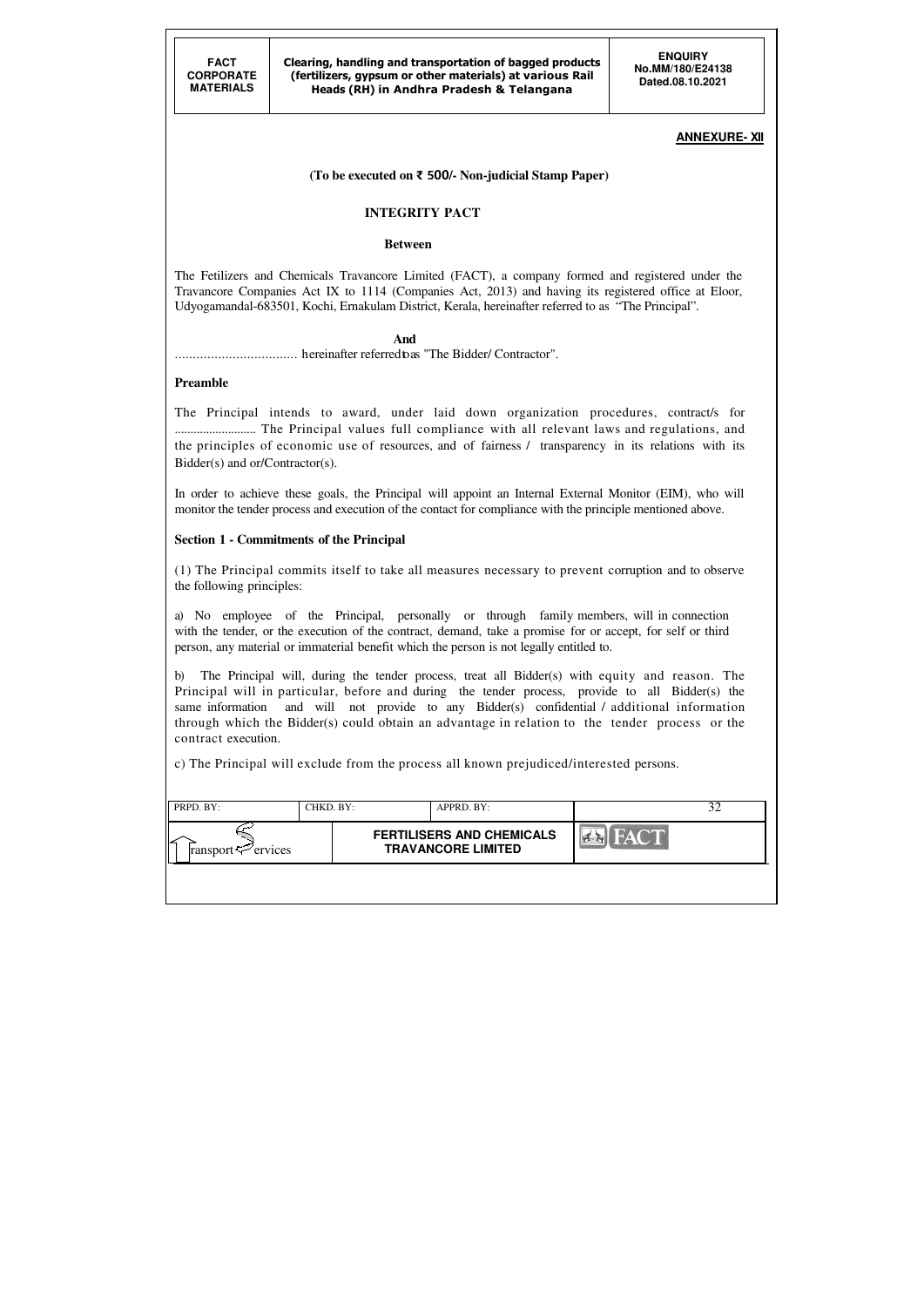| PRPD. BY:                           | CHKD. BY: | APPRD. BY:                                                    |      |
|-------------------------------------|-----------|---------------------------------------------------------------|------|
| ∠<br>ransport $\mathcal{P}$ ervices |           | <b>FERTILISERS AND CHEMICALS</b><br><b>TRAVANCORE LIMITED</b> | FACT |
|                                     |           |                                                               |      |

(2) If the Principal obtains information on the conduct of any of its employees which is a criminal offence under the India Penal Code / Prevention of Corruption Act, or if there be a substantive suspicion in this regard, the Principal will inform the Vigilance Officer and in addition can initiate disciplinary actions.

### **Section 2 - Commitments of the Bidder(s) / Contractor(s)**

(1)The Bidder(s) / Contractor(s) commits themselves to take all measures necessary to prevent corruption. He commits himself to observe the following principles during his participation in the tender process and during the contract execution.

a) The Bidder(s) / Contractor(s) will not, directly or through any other person or firm, offer, promise or give to any of the Principal's employees involved in the tender process or the execution of the contract or to any third person, any material or immaterial benefit which he/she is not legally entitled to, i n order to obtain in exchange, any advantage of any kind whatsoever during the tender process or during the execution of the contract.

b) The Bidder(s) / Contractor(s) will not enter with other Bidders into any undisclosed agreement or understanding, whether formal or informal. This applies in particular to prices, specifications, certifications, subsidiary contracts, submission or non-submission of bids or any other actions to restrict competitiveness or to introduce cartelisation in the bidding process.

c) The Bidder(s) / Contractor(s) will not commit any offence under the relevant IPC/PC Act; further the  $Bidder(s)/Contractor(s)$  will not use improperly, for purposes of competition or personal gain, or pass on to others, any information or document provided by the Principal as part of the business relationship, regarding plans, technical proposals and business details, including information contained or transmitted electronically.

d) The Bidder(s) / Contractor(s) of foreign origin shall disclose the name and address of the Agents / Representatives in India, if any. Similarly, The Bidder(s) / Contractor(s) of Indian Nationality shall furnish the name and address of the foreign principals, if any. All the payments made to the India agent/representative have to be in Indian rupees only.

e) The Bidder(s) / Contractor(s) will, when presenting his bid, disclose any and all payments he has made, is committed to, or intends to make to agents, brokers or any other intermediaries in connection with the award of the contract.

(2) The Bidder(s) / Contractor(s) will not instigate third persons to commit offences outlined above or be an accessory to such offences.

### **Section 3 - Disqualification from tender process and exclusion from future contracts**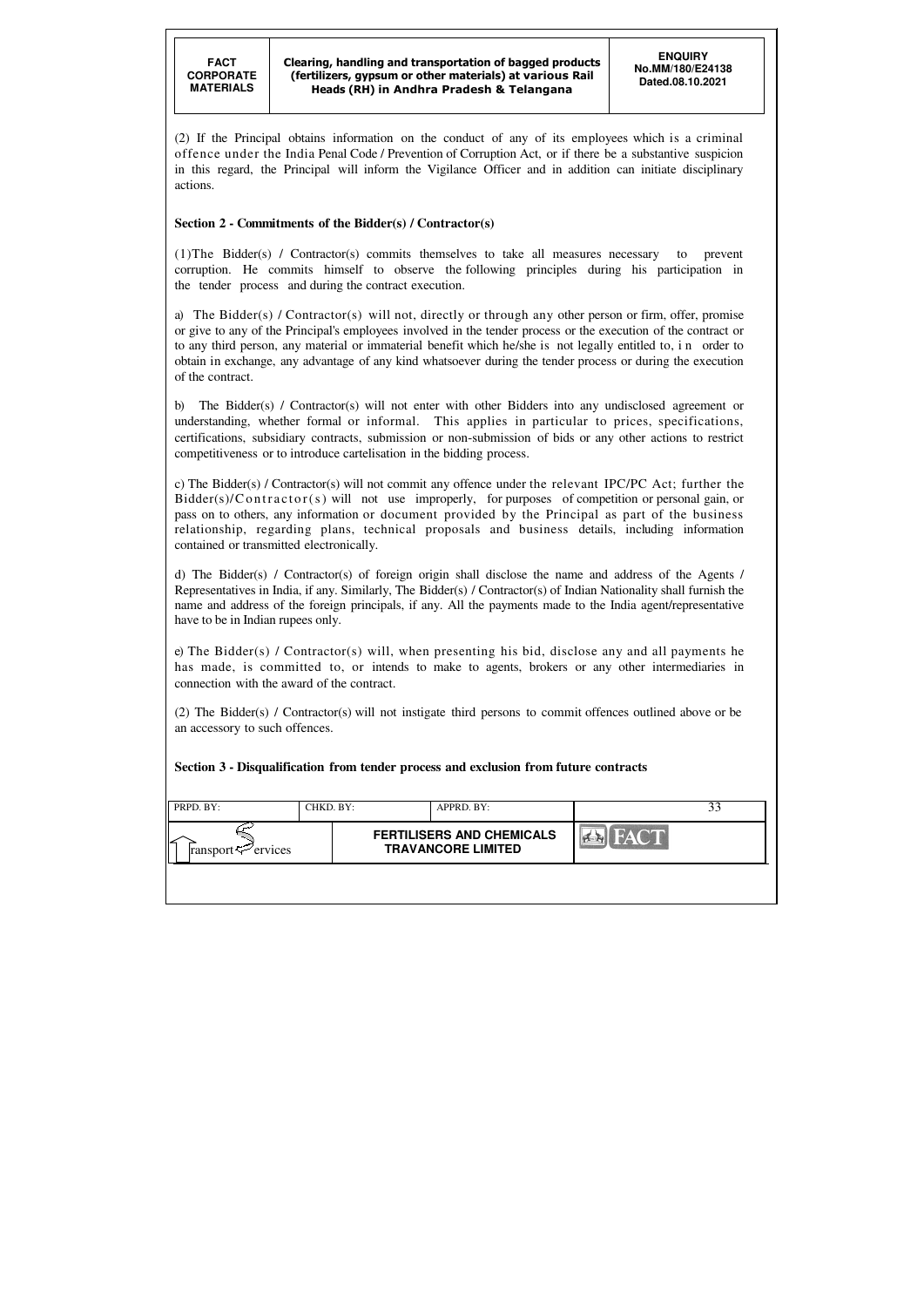| PRPD. BY:                      | CHKD. BY: | APPRD. BY:                                                    |             |  |
|--------------------------------|-----------|---------------------------------------------------------------|-------------|--|
| ransport $\mathcal{F}$ ervices |           | <b>FERTILISERS AND CHEMICALS</b><br><b>TRAVANCORE LIMITED</b> | <b>FACT</b> |  |
|                                |           |                                                               |             |  |

If the Bidder(s)/Contractor(s), before award or during the execution of has committed a transgression through a violation of Section 2 above or in any other form such as to put his reliability or credibility in question, the Principal is entitled to disqualify the Bidder(s)/ Contractor(s) from the tender process or to terminate the contract, if already signed, for such reason.

### **Section 4 - Compensation for Damages**

(1) If the Principal has disqualified the Bidder(s) from the tender process prior to the award according to Section 3, the Principal is entitled to demand and recover the damages equivalent to Earnest Money Deposit/Bid Security.

(2) If the Principal has terminated the contract according to Section 3, or if the Principal is entitled to terminate the contract according to Section 3, the Principal shall be entitled to demand and recover from the Contractor liquidated damages of the contract value or the amount equivalent to Performance Bank Guarantee.

### **Section 5 - Previous Transgression**

(1) The Bidder declares that no previous transgression occurred in the last 3 years with any other Company in India conforming to the anti-corruption approach including Public Sector Enterprise in India that could justify his exclusion from the tender process.

(2) If the Bidder makes incorrect statement on this subject, he can be disqualified from the tender process and appropriate action can be taken including termination of contract, if already awarded, for such reason.

### **Section 6 - Equal treatment of all Bidders / Contractors / Subcontractors**

(1)The Bidder(s)/Contractor(s) undertakes(s) to demand from all subcontractors a commitment in conformity with this Integrity Pact, and to submit it to the Principal before contract signing.

(2) The Principal will enter into agreements with identical conditions as this one with all Bidders, Contractors/Suppliers and Subcontractors.

(3) The Principal will disqualify from the tender process all Bidders who do not sign this Pact or violate its provisions.

### **Section 7 – Criminal charges against violating Bidder(s) / Contractor(s) /Subcontractor(s)**

If the Principal obtains knowledge of conduct of a Bidder, Contractor or Subcontractor, or of an employee or a representative or an associate of a Bidder, Contractor, or Subcontractor which constitutes corruption, or if the Principal has substantive suspicion in this regard, the Principal will inform the same to the Chief Vigilance Officer.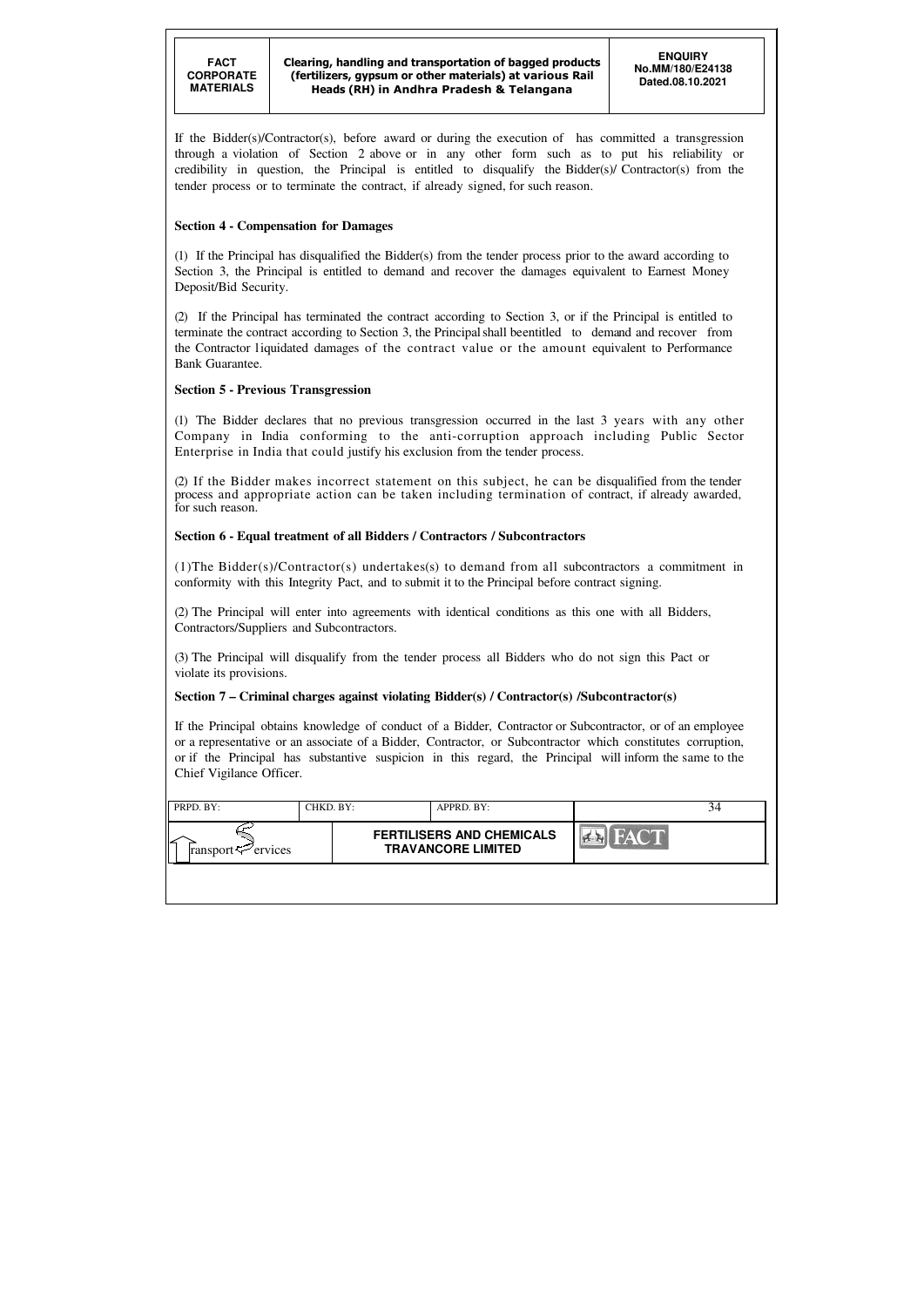| PRPD. BY:                      | CHKD. BY: |                                                               | APPRD. BY: |      |  |
|--------------------------------|-----------|---------------------------------------------------------------|------------|------|--|
| ransport $\mathcal{F}$ ervices |           | <b>FERTILISERS AND CHEMICALS</b><br><b>TRAVANCORE LIMITED</b> |            | FACT |  |
|                                |           |                                                               |            |      |  |

#### **Section 8 - Independent External Monitor/Monitors**

(1)The Principal appoints competent and credible Independent External Monitor for this Pact. The task of the Monitor is to review independently and objectively, whether and to what extent the parties comply with the obligations under this agreement.

(2) The Monitor is not subject to instructions by the representatives of the parties and performs his functions neutrally and independently. It will be obligatory for him to treat the obligations and document of the Bidder(s)/Contractor(s) as confidential. He reports to the Chairperson and managing Director, FACT.

(5) As soon as the Monitor notices, or believes to notice, a violation of this agreement, he will so inform the Management of the Principal and request the Management to discontinue or to take corrective action, or to take other relevant action. The Monitor can in this regard submit non-binding recommendation. Beyond this, the Monitor has no right to demand from the parties that they act in a specific manner, refrain from action or tolerate action.

(3) The Bidder(s)/Contractor(s) accepts that the Monitor has the right to access without restriction to all Project documentation of the Principal including that provided by the Contractor. The Contractor will also grant the Monitor, upon his request and demonstration of a valid interest, unrestricted and unconditional access to this project documentation. The same is applicable to Subcontractors. The Monitor is under contractual obligation to treat the information and documents of the Bidder(s)/Contractor(s)/ Subcontractor(s) with confidentially.

(4) The Principal will provide to the Monitor sufficient information about all meetings among the parties related to the Project provided such meetings could have an impact on the contractual relations between the Principal and the Contractor. The parties offer to the Monitor the option to participate in such meetings.

(6) The Monitor will submit a written report to the Chairman and Managing Director, FACT within 8 to 10 weeks from the date of reference or intimation to him by the Principal and, should the occasion arise, submit proposals for correcting problematic situations.

(7) Monitor shall be entitled to compensation on the same terms as being extended to / provided to Independent Director on FACT Board.

(8) If the M o n i t o r has reported to the Chairman and Managing Director, FACT, a substantiated suspicion of an offence under relevant IPC/PC Act, and the Chairman and Managing Director, FACT has not, within reasonable time, taken visible action to proceed against such offence or reported it to the Chief Vigilance Officer, the Monitor may also transmit this information directly to the Central Vigilance Commissioner.

(9) The word 'Monitor' would include both singular and plural.